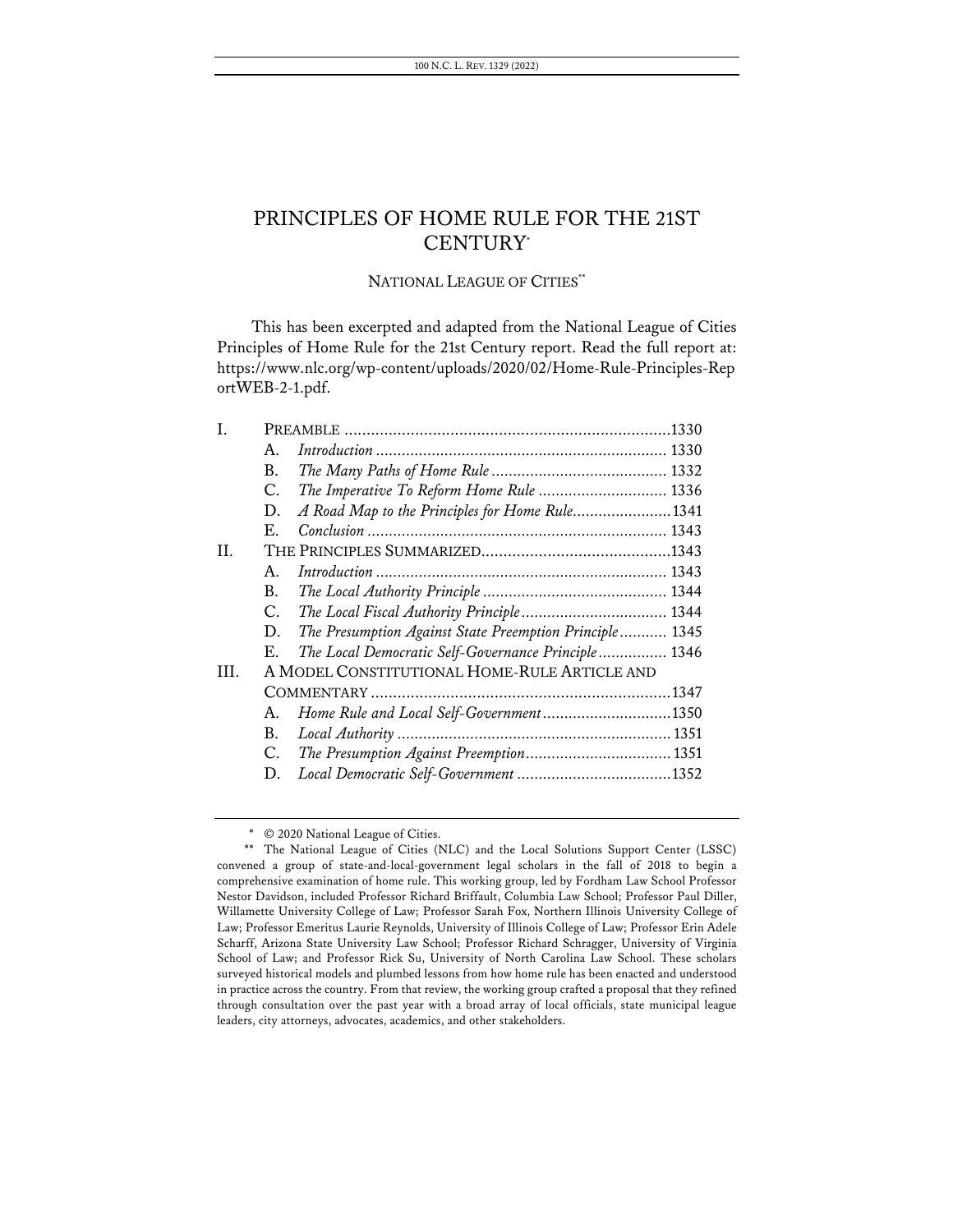E. *State Support for Local Democracy .....................................*1352 F. *Commentary to the Model State Home-Rule Constitutional Article.............................................................................* 1353 1. Section A. Home Rule and Local Self-Government..1353 2. Section B. Local Authority.......................................1354 3. Section C. The Presumption Against Preemption .....1365 4. Section D. Local Democratic Self-Government ........1372 5. Section E. State Support for Local Democracy .........1380

#### I. PREAMBLE

### A. *Introduction*

In our trilevel federal system, local governments perform a wide array of crucial governance roles. They are frontline providers of some of the most important services the public relies on every day and increasingly confront the most vexing policy challenges facing our nation. Municipal home rule provides the foundational legal authority for these indispensable responsibilities, reflecting the vitality of local democracy.

Because the Federal Constitution is silent about local governments, home rule is defined by state law.<sup>1</sup> Nearly all states have some form of home rule constitutionally grounded in many states, statutory in others, and often a combination of the two—and courts have always played a central role in explicating the boundaries of state-and-local relations. Unsurprisingly, there is significant variation across and even within states, and the nature of home rule has changed over time as our ever-contested understanding of the proper balance between the state and the local has developed.

In 1953, the American Municipal Association (AMA)—which became the National League of Cities (NLC) in 1964—published the last comprehensive proposed reform of home rule, sparking a wave of constitutional change in the years that followed. However, much has changed about the state-local relationship in the intervening six and a half decades. With cities now at the forefront of governance in our interconnected, global economy, and states

<sup>1.</sup> The Tenth Amendment to the U.S. Constitution does acknowledge an internal division of authority below the level of the federal government in its pronouncement that powers "not delegated to the United States," unless otherwise prohibited by the Constitution, are "reserved to the States respectively, or to the people." *See* Jake Sullivan, *The Tenth Amendment and Local Government*, 112 YALE L.J. 1935, 1937 (2003). That disjunctive phrasing, rarely noted by the Supreme Court, clearly implies that the Federal Constitution recognizes that state sovereignty and popular sovereignty are not identical, leaving federal constitutional space for the people of each state to delegate their popular sovereignty within their states between state and local-government levels.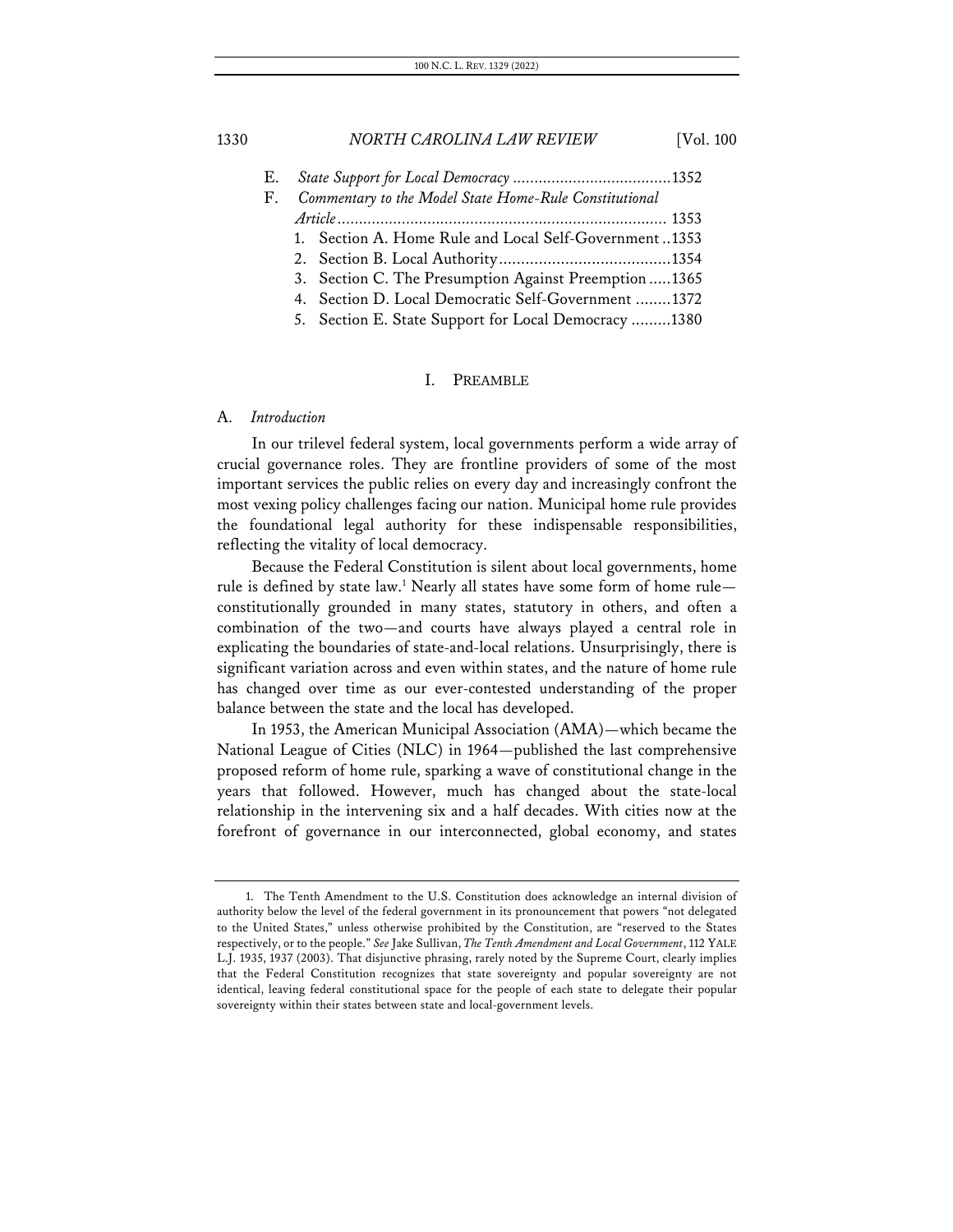seeking to constrain local authority with growing vehemence, the time is ripe to examine home rule anew.

To undertake that task, NLC and the Local Solutions Support Center (LSSC)—an organization created to foster collaboration among those working in support of local democracy—convened a group of state-and-localgovernment legal scholars in the fall of 2018 to begin a comprehensive examination of home rule. The scholars brought together by NLC and LSSC surveyed historical models and plumbed lessons from how home rule has been enacted as well as understood in practice across the country. From that review, the working group crafted a proposal that they refined with the help of local officials, state municipal league leaders, city attorneys engaged with state-local dynamics, advocates, and other stakeholders over the past year.

Emerging from that examination is a holistic set of general principles to guide the complex legal issues that define the nature of local autonomy in the modern context. As explained below, these principles are organized around four interrelated propositions: local governments should have the breadth of legal authority necessary to govern; ensuring local fiscal authority is critical to that governance role; states should exercise their authority over local autonomy—a necessary, and at times crucial, power that all states have—with due respect for the local communities whose democratic choices they are displacing; and protecting the choices that communities make about the process of local democracy is at the core of local autonomy.

These principles, detailed in the section that follows this preamble, are not meant to be an abstract guide to local authority and the state-local relationship, although at a minimum they give content to the contemporary meaning of home rule. Rather, the principles are meant to foster a serious conversation about the state-local relationship in order to achieve meaningful legal reform. This work accordingly also provides, in a third part, a model home-rule constitutional article with provisions that correspond to the principles, although sequenced in an order to function as legal text. The model home-rule article is accompanied by commentary on the legal foundations and innovations underlying the article's terms, both to guide constitutional change in the states, as the 1953 AMA Model Constitutional Provisions sparked, and to foster judicial understanding as courts consider existing home-rule provisions and future reforms.

This preamble provides background and context to understand the principles, model constitutional text, and commentary that follow, situating the new vision for home rule in the sweep of past approaches. It then explains why there is a compelling imperative for reform now, both to recognize the growing importance of local governance and to protect against the rise of state interference that fails to appreciate the positive role of local governments in our state-local system. The preamble concludes with a road map for how officials,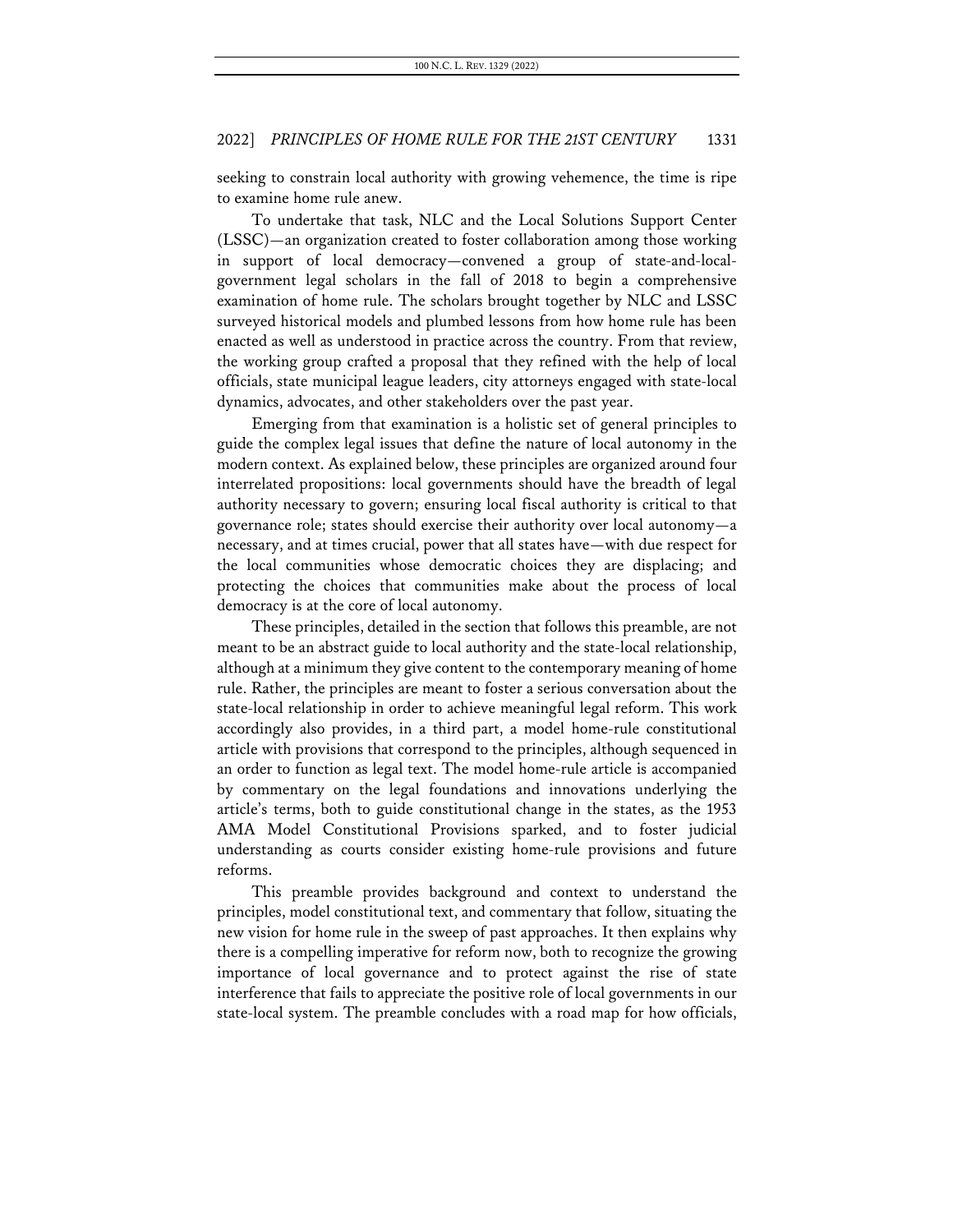advocates, and the people of the states can use this work to advance local democracy and recognize local community.

### B. *The Many Paths of Home Rule*

In simple terms, home rule seeks to align the legal status of local governments with the foundational role they play in our system of governance.

It is often—too often—said that cities and counties are creatures of state law, even in states with the strongest existing versions of constitutional home rule. That proposition is technically true, but state governments are also creatures of state law and the truism does not reveal anything definitive about how any given state allocates formal legal authority between the state and the local level. That is a question that state, and federal, constitutional law leaves entirely to the people of each state to determine.

To understand, then, what home rule can mean in our current moment, it would be useful first to glance back briefly at the historical development of the concept, and the many divergent paths that home rule has taken in the states.

The inherent right to local self-government was an animating motivation for the American Revolution.2 Alexis de Tocqueville noted in *Democracy in America* that what he described as "municipal liberty" was the "natural consequence" of this Founding-era principle of "the sovereignty of the people."3 Indeed, although there was much variation among the colonies and their local governments, there is evidence that local governments in New England were understood to have constituted the states—not the other way around.<sup>4</sup>

However, because federal constitutional silence left the balance between state and local legal authority to be determined within the states, states throughout the nineteenth century sought to assert control over local governance. The legal structure of local autonomy during much of the nineteenth century thus moved toward a predominant, if not uniform, understanding of local governments as formally legally subordinate to the states.<sup>5</sup> In its strongest form, this subordinated instrumentality view is often

<sup>2.</sup> DALE KRANE ET AL., HOME RULE IN AMERICA: A FIFTY-STATE HANDBOOK 8 (2001).

<sup>3.</sup> ALEXIS DE TOCQUEVILLE, DEMOCRACY IN AMERICA 67 (1835).

<sup>4.</sup> *See* Amasa M. Eaton, *The Right to Local Self-Government*, 13 HARV. L. REV. 441, 447 (1900).

<sup>5.</sup> A line of nineteenth-century cases alludes to or relies on an inherent right of local selfgovernment independent of state law. *See id.* at 441, 446–47 (collecting cases, including Judge Cooley's famous concurrence in *People ex rel. Le Roy v. Hurlbut*, 24 Mich. 44, 107 (1871) (Cooley, J., concurring)); *see also* Howard Lee McBain, *The Doctrine of an Inherent Right of Local Self-Government*, 16 COLUM. L. REV. 190 (1916) (tracing examples of cases invoking the right to local self-government, and arguing that the handful of cases decided on this basis were outliers in the jurisprudence); James E. Herget, *The Missing Power of Local Governments: A Divergence Between Text and Practice in Our Early State Constitutions*, 62 VA. L. REV. 999, 1004–06 (1976) (discussing early American jurisprudence). *See generally* David J. Barron, *The Promise of Cooley's City: Traces of Local Constitutionalism*, 147 U. PA. L. REV. 487, 509–22 (1999).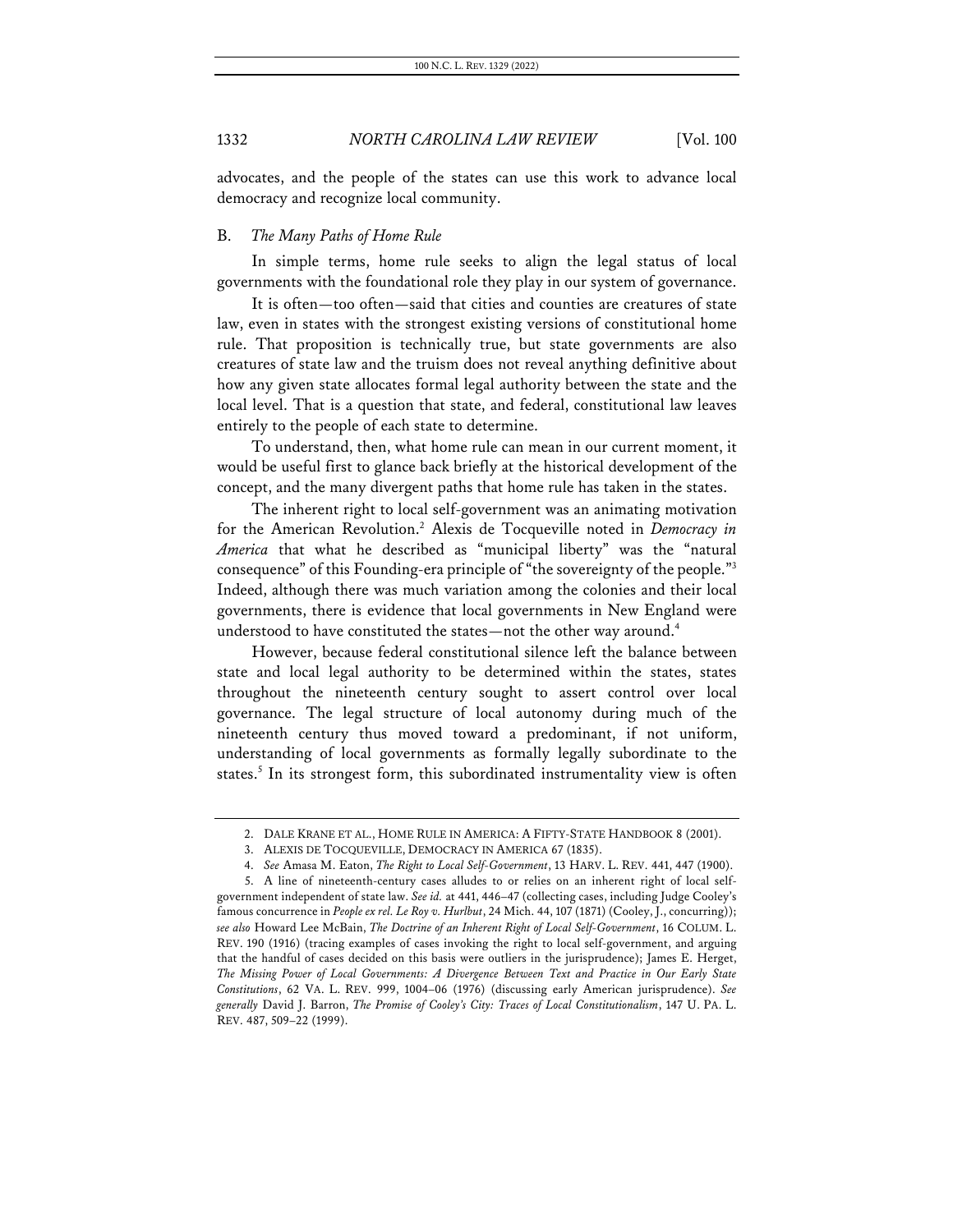referred to as Dillon's or Dillon Rule, after John F. Dillon, who served as an Iowa Supreme Court justice and as a U.S. circuit judge. In an influential treatise on municipal corporations published shortly after the Civil War and in his jurisprudence, Judge Dillon argued that local governments, as administrative conveniences of the state, had no inherent lawmaking authority, possessing only those powers expressly delegated to them by the state or indispensable to the purposes of their incorporation.<sup>6</sup>

Even in this pre–home-rule era, state supremacy was hardly plenary, and legal protection for local democracy found expression in a variety of nineteenthcentury state constitutional constraints. For example, advocates of local autonomy moved many states to amend their constitutions to bar or impose procedural constraints on "special" legislation, with some states giving cities power to exempt themselves from special acts.7 Similar movements focused on limiting classes of local governments, or established threshold numbers for local government units within any given class.8 And advocates also targeted so-called "ripper" legislation through which states displaced specific local institutions and responsibilities, or even removed local officials from office.<sup>9</sup>

After the Civil War, rapid urbanization and growing populations in cities across the country led to movements to vindicate local authority, with reform efforts shifting from incremental constraints on the worst state abuses to a broader engagement with local power. In 1875, these efforts began to bear fruit, ushering in an era challenging the concept of formal legal powerlessness. That

<sup>6.</sup> City of Clinton v. Cedar Rapids & Mo. River R.R., 24 Iowa 455, 475 (1868) ("Municipal corporations owe their origin to, and derive their powers and rights wholly from, the legislature. It breathes into them the breath of life, without which they cannot exist. As it creates, so it may destroy. If it may destroy, it may abridge and control. Unless there is some constitutional limitation on the right, the legislature might, by a single act, if we can suppose it capable of so great a folly and so great a wrong, sweep from existence all of the municipal corporations in the State, and the corporation could not prevent it. We know of no limitation on this right so far as the corporations themselves are concerned. They are, so to phrase it, the mere tenants at will of the legislature."); 1 JOHN F. DILLON, THE LAW OF MUNICIPAL CORPORATIONS § 9b (2d ed. 1873). Dillon's Rule is also a rule of construction, holding that any delegated authority should be construed narrowly against local authority. *Id.* § 55. The concept of the legal subordination of local governments to state law has been most clearly recognized in federal law in *Hunter v. City of Pittsburgh*, a Contracts Clause and due process case in which the Supreme Court stated that "[m]unicipal corporations are political subdivisions of the state, created as convenient agencies for exercising such of the governmental powers of the State as may be entrusted to them," as a result of which, the Court concluded, the state "at its pleasure may modify or withdraw all such powers . . . expand or contract the territorial area, unite the whole or a part of it with another municipality, repeal the charter and destroy the corporation." 207 U.S. 161, 178–79 (1907).

<sup>7.</sup> U.S. ADVISORY COMM. ON INTERGOVERNMENTAL RELATIONS, MEASURING LOCAL DISCRETIONARY AUTHORITY 5 (1981).

<sup>8.</sup> *Id.*

<sup>9.</sup> *See* Richard Briffault, *Voting Rights, Home Rule, and Metropolitan Governance: The Secession of Staten Island as a Case Study in the Dilemmas of Local Self-Determination*, 92 COLUM. L. REV. 775, 805– 06 (1992); Lyle Kossis, Note, *Examining the Conflict Between Municipal Receivership and Local Autonomy*, 98 VA. L. REV. 1109, 1126–27 (2012).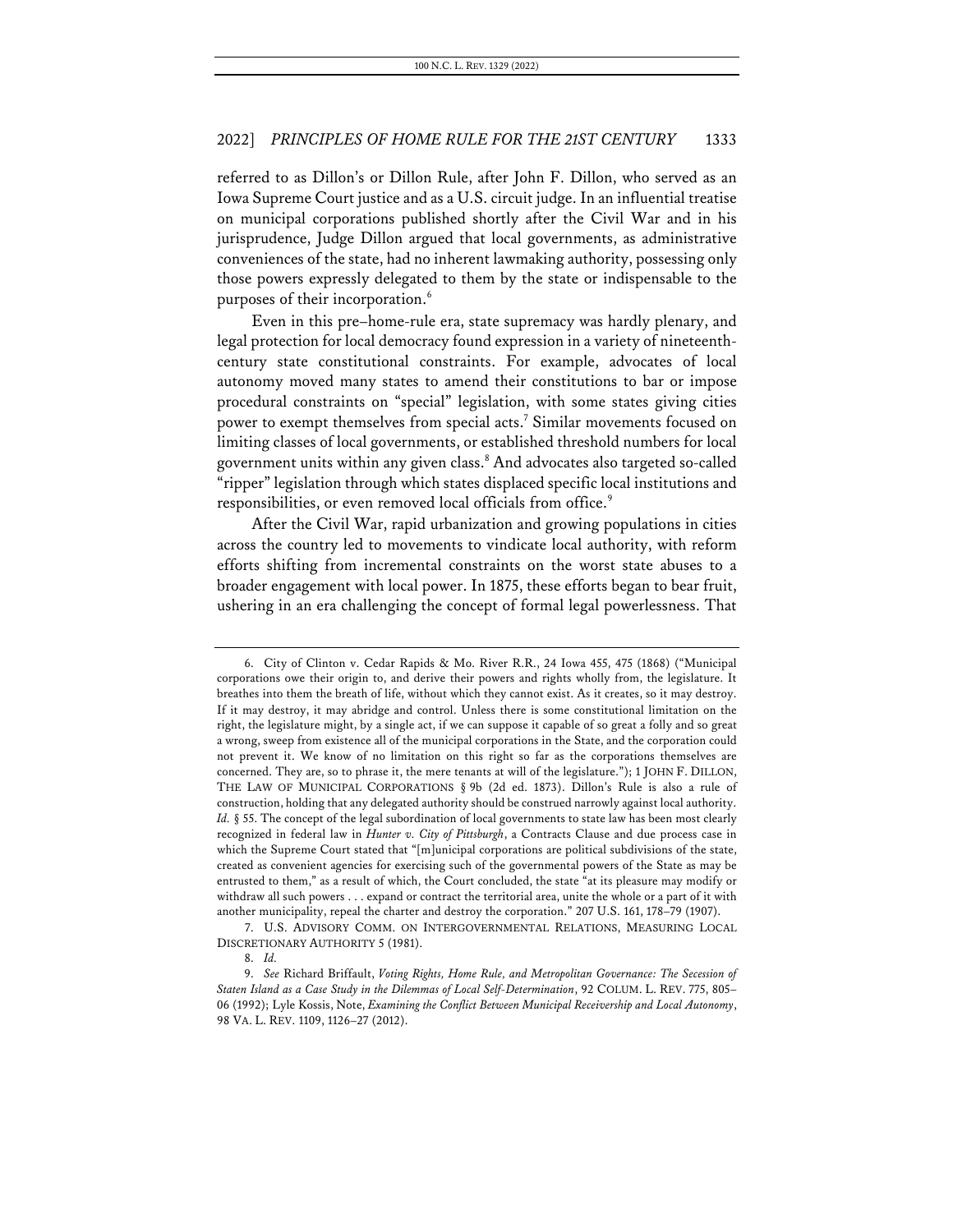year, Missouri became the first state to enshrine home rule in its constitution, leading to a wave of Progressive Era reforms that empowered growing cities across the country to govern.<sup>10</sup>

The basic theory of this first wave of home rule was that state constitutions would empower cities to adopt charters and that cities that did so—St. Louis being the first—would be given the power to act with respect to what were considered "local" or "municipal" affairs. This is what scholars often refer to as the "initiative" or "initiation" authority.<sup>11</sup> But this early approach to home rule also sought corresponding constitutional protection for local governments against state interference in this local realm—the so-called "immunity" function of home rule.12 For this reason, the model has been described as "imperio" home rule, after the Latin phrase *imperium i imperio*—a government within a government.<sup>13</sup>

This approach spread over the course of several decades, with twelve states enacting home rule between 1875 and 1912.<sup>14</sup> Although imperio home rule marked an important constitutional milestone, courts encountered some difficulty in defining the realm of the local. Some case law read the scope of local authority narrowly, and some judges evinced resistance to honoring the immunity function of the local or municipal realm, finding even some admittedly local or municipal matters subject to state override if a given policy area involved both state and local interests.

In 1953, as noted, the American Municipal Association sparked a second wave of home-rule reform, with a fundamentally different approach to local legal autonomy in the Model Constitutional Provisions.<sup>15</sup> The principal drafter

[I]mperio home rule was even more remarkable than constitutional federalism. After all, the latter was built upon the circumstances of the states existing as independent sovereigns that joined together to form the nation, the United States. Constitutional localism, in contrast, was built upon a notion that whatever municipalities the state chose to create should, after creation, be accorded a realm of autonomy from ex post control by their creator. As a matter of theory, constitutional home rule represents an unusual and truly radical reconstitution of the traditional model of state/local relations and of the role of the courts in a constitutional system.

Lynn A. Baker & Daniel B. Rodriguez, *Constitutional Home Rule and Judicial Scrutiny*, 86 DENV. L. REV. 1337, 1342 (2009); *see* St. Louis v. W. Union Tel. Co., 149 U.S. 465, 468 (1893) (describing St. Louis as an "imperium in imperio" in Missouri's home-rule system).

14. These states were Missouri (1875), California (1879), Washington (1889), Minnesota (1896), Colorado (1902), Oregon (1906), Oklahoma (1908), Michigan (1908), Arizona (1912), Ohio (1912), Nebraska (1912), and Texas (1912). *See* HOWARD LEE MCBAIN, THE LAW AND THE PRACTICE OF MUNICIPAL HOME RULE 114–17 (1916).

15. *See* Barron, *supra* note 10, at 2325–29.

<sup>10.</sup> David J. Barron, *Reclaiming Home Rule*, 116 HARV. L. REV. 2255, 2296–321 (2003).

<sup>11.</sup> *See* GORDON L. CLARK, JUDGES AND THE CITIES: INTERPRETING LOCAL AUTONOMY 7 (1985).

<sup>12.</sup> *Id.*

<sup>13.</sup> Lynn Baker and Daniel Rodriguez have captured the deep constitutional significance of this inversion of the creature-of-the-state conception of local governments: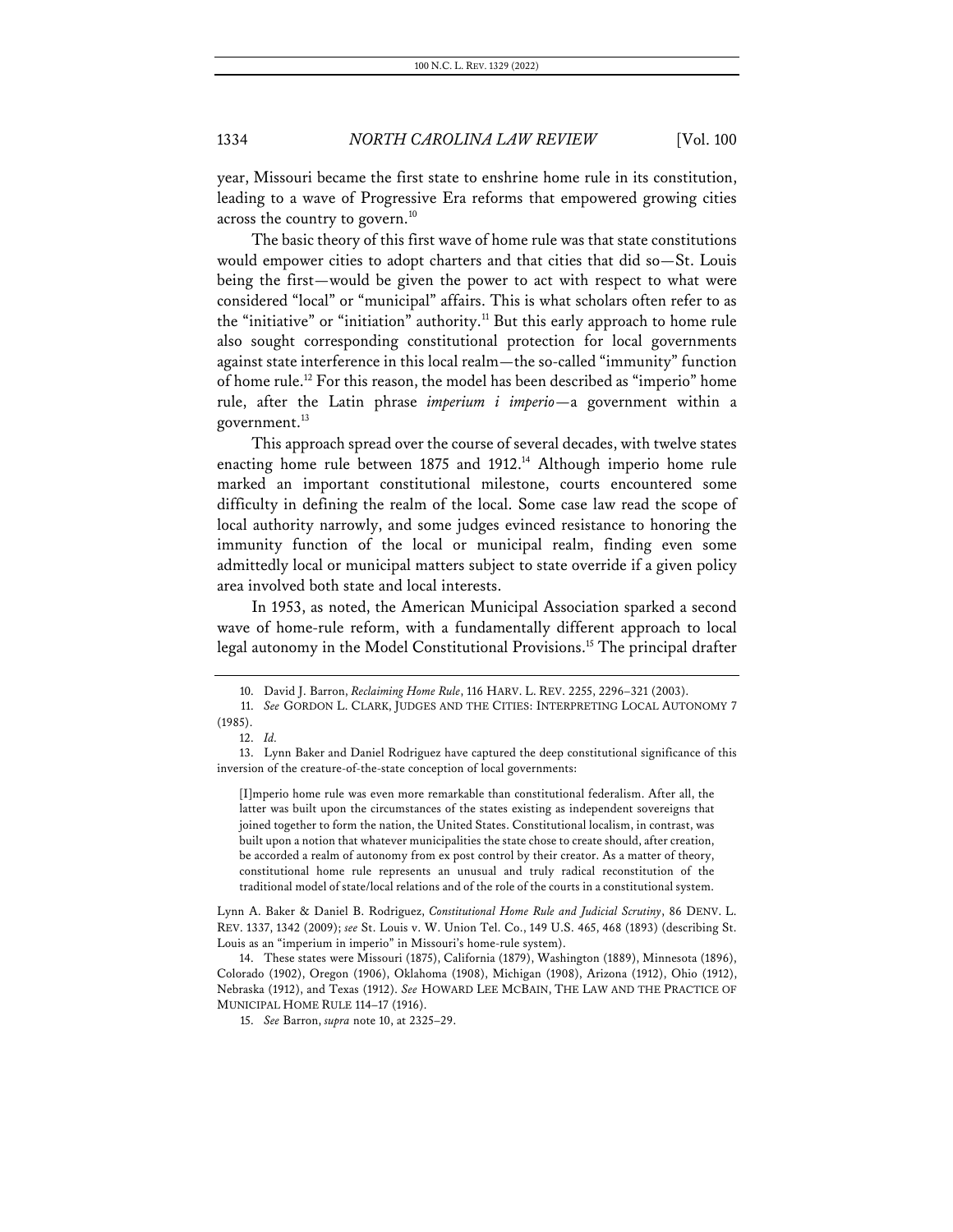of the AMA Model, then–University of Pennsylvania Law School Dean Jefferson B. Fordham, began with the proposition that state constitutions should delegate (or direct state legislatures to so delegate) to general-purpose local governments the full range of state legislative authority. However, that initiative power was to be accompanied by broad state authority to structure or preempt local law, at least if done so by laws that were general in their terms and effects.16 For this reason, the AMA Model is often referred to (somewhat confusingly) as "legislative" home rule—legislative not in the sense that the source of authority is statutory (it is usually constitutional), but in the sense that the state legislature retains nearly plenary power to modify home rule, subject to other constitutional constraints such as generality mandates, bans on special legislation, and procedural requirements.<sup>17</sup>

The AMA Model proved quite influential, with all states amending their constitutions' local government articles or adopting new constitutions after 1953 (with the exception of Oregon's county home-rule amendment 1958) following a version of the AMA Model.18 In practice, the AMA Model largely accomplished the drafters' primary goal of shifting the presumption of home rule toward broader local initiative power; although states were not entirely consistent in providing the full breadth of that local authority, at times reserving specific powers to the state level.<sup>19</sup> And while state discretion to shape local authority proved mostly workable over the course of the next several decades, the underlying bargain at the heart of the model, as discussed below, is under increasing strain as states are taking more aggressive steps to override local policies.

This long historical development has left quite a varied landscape of home rule. States have adapted and modified the two main historical models, at times blending aspects of each, and often applying approaches differently across types or categories of local governments. Whatever the baseline constitutional authorization, moreover, legislation in every state regularly modifies the scope of local authority. And courts have always played a central role in interpreting

<sup>16.</sup> AM. MUN. ASS'N, MODEL CONSTITUTIONAL PROVISIONS FOR MUNICIPAL HOME RULE 6 (1953).

<sup>17.</sup> Some states require that the state legislature preempt local authority expressly. *See* City of New Orleans v. Bd. of Comm'rs, 640 So. 2d 237, 243 (La. 1994).

<sup>18.</sup> U.S. ADVISORY COMM., *supra* note 7, at 6. In 1968, another civic organization, then called the National Municipal League (NML), today known as the National Civic League, promulgated its own model home-rule constitutional provision that largely embraced the AMA approach, but offered the explicit limitation that state legislatures could preempt local authority only by general law. NAT'L MUN. LEAGUE, MODEL CONSTITUTION § 8.02 (1968); *see* Paul Diller, *Intrastate Preemption*, 87 B.U. L. REV. 1113, 1125 n.59 (2007).

<sup>19.</sup> *See* U.S. ADVISORY COMMITTEE ON INTERGOVERNMENTAL RELATIONS, *supra* note 7, at 6.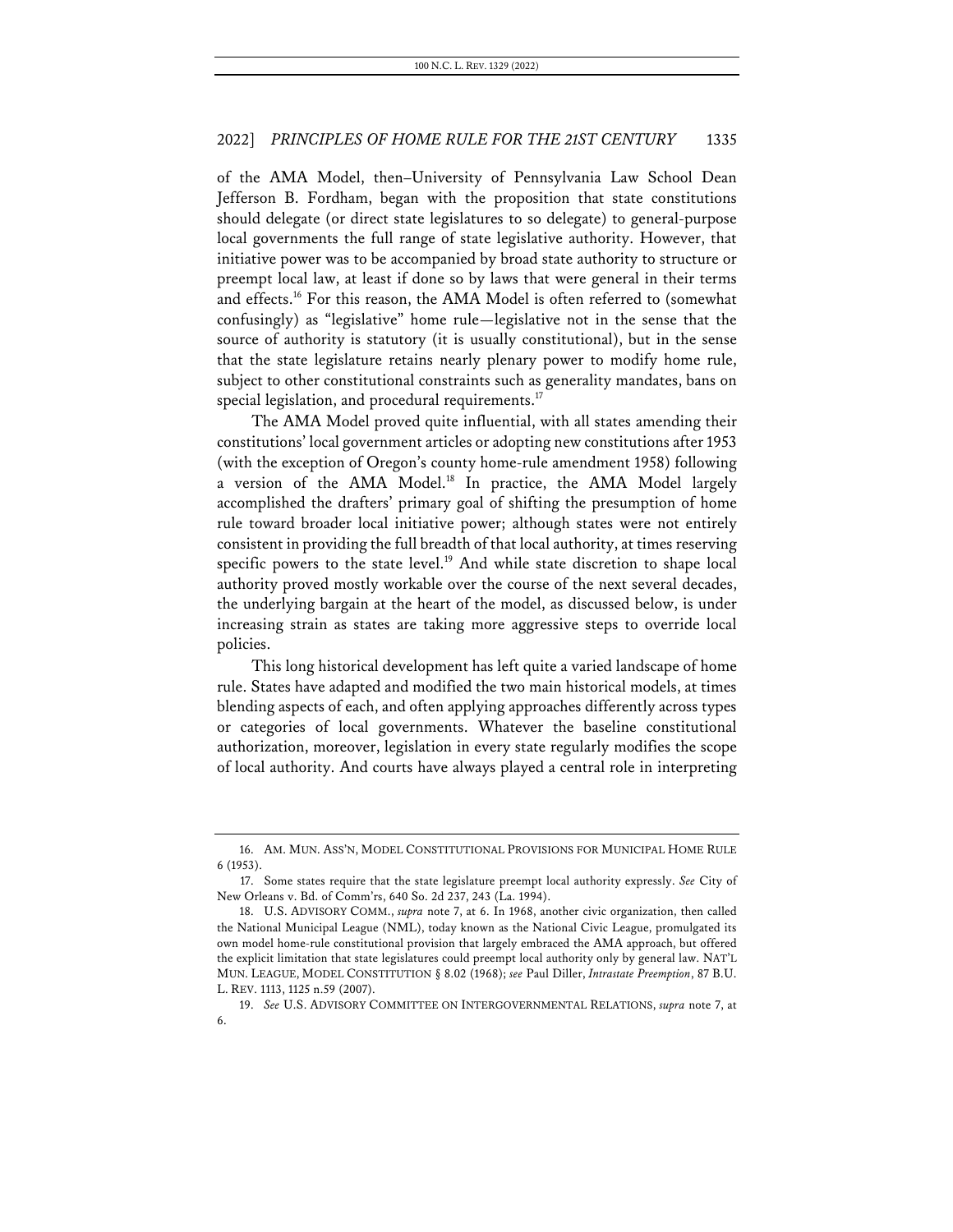what are often open-ended constitutional and statutory provisions framing home rule.

Today, a few states—Alabama, Delaware, Indiana, Kentucky, Mississippi, Nevada, North Carolina, Vermont, and Virginia—have constitutions that do not directly delegate (or direct their legislatures to delegate) police power to local governments, leaving the scope of local authority to their state legislatures.20 All others enshrine home rule in their constitutions in some fashion.<sup>21</sup> Any simple taxonomy is surprisingly difficult to construct given the variation within many states and the often-muddled judicial gloss on constitutional provisions, but home-rule states seem roughly split between those that primarily follow imperio home rule and those that primarily follow some version of the AMA Model.<sup>22</sup>

Ultimately, as Judge David Barron has astutely noted, constant contestation over the purposes of home rule and the nature of the local role has generated targeted state interventions alternating between particular grants of, and limitations on, local authority. These legal structures have been designed not to vindicate some general theory of the allocation of power between states and local governments, but generally to advance specific policy or governance goals.23 Home rule has never existed in a vacuum, making the need for first principles that much more compelling.

### C. *The Imperative To Reform Home Rule*

Why is it necessary to revisit home rule now? There are strong reasons that grow from the evolving role of the local in our national system of governance—in terms of the role of cities and other local governments in the global economy; the leading role that local governments now play in policy innovation; and increasing diversity at the local level. There is also an imperative for reform grounded in the increasing sense that state oversight is

<sup>20.</sup> *See generally* ALA. CONST. art. IV, § 89; DEL. CODE ANN. tit. 22, § 802 (2019); IND. CONST. art. IV, § 23; KY. CONST. § 156b; MISS. CODE ANN. §§ 21-17-1(1), 21-17-5 (2019); NEV. CONST. art. VIII, § 8 (2019); N.C. CONST. art. VII, § 1; VT. STAT. ANN. tit. 17, § 2645 (2019); VA. CODE ANN. § 15.2-1102 (2019).

<sup>21.</sup> Most state constitutional home-rule provisions address cities and counties, although the scope of local authority and autonomy often varies between these forms of local government. The constitutions of Georgia and Arkansas, however, establish home rule for counties, but not for municipalities. *See generally* GA.CONST. art. IX, § II, para. I–II; ARK.CODE ANN. § 14-42-307 (2019); ARK.CONST. art. 12, § 3; ARK.CONST. amend. 55, § 4. Hawaii takes the same approach as a functional matter, in that other than the combined city/county of Honolulu, the state formally recognizes only county-level political subdivisions of general jurisdiction. *See* HAW. CONST. art. VIII, § 1.

<sup>22.</sup> *See* Baker & Rodriguez, *supra* note 13, at 1338–39 (cataloguing twenty-one legislative homerule states and twenty-five imperio home-rule states); Diller, *supra* note 18, at 1126–27 (citing authority that tallies twenty-six legislative states and nineteen imperio states).

<sup>23.</sup> *See* Barron, *supra* note 10, at 2296–28.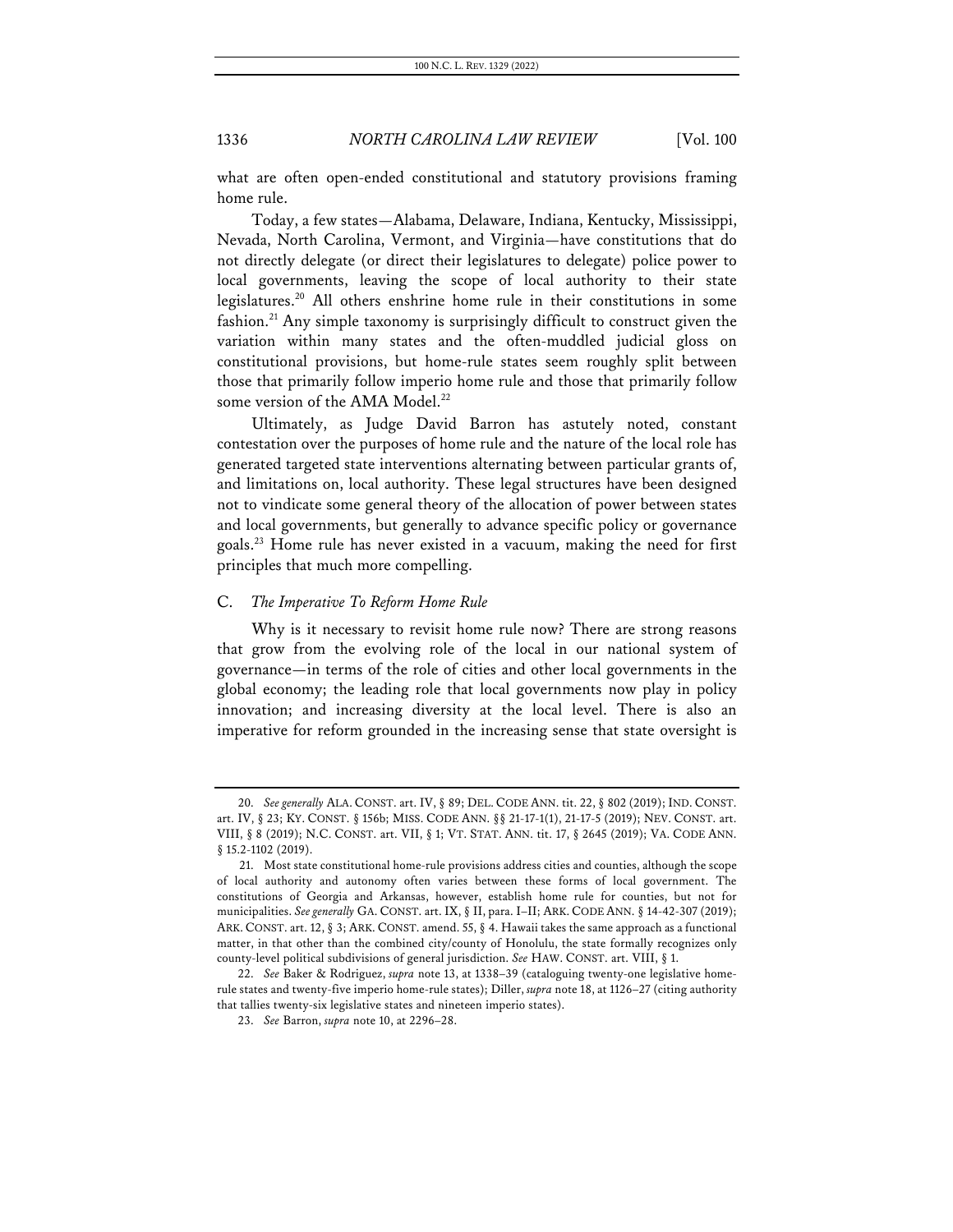no longer serving the constructive, collaborative role in the state-local legal relationship that it should.

To begin, in the more than sixty-five years since the American Municipal Association published its Model Constitutional Provisions in 1953, the foundation of the nation's economic strength has become undeniably and increasingly urban in an increasingly global economy. In 2017, for example, the nation's ten highest-producing metro economies combined generated a record \$6.8 trillion in economic value in 2017—more than the collective output of 37 states.<sup>24</sup> Metro economies were responsible for almost all of the growth (99.5) percent) in real GDP in 2017.<sup>25</sup> Their combined output exceeded all the nations of the world except China (and, of course, the United States itself).26

Metropolitan areas are also the engines of their states' economies. In 2017, the metro share of Gross State Product (GSP) exceeded 90 percent in 21 states and 80 percent in 32 states.<sup>27</sup> In only four states (Montana, North Dakota, Vermont, and Wyoming) was the metro contribution to GSP lower than 50 percent of the state economy.<sup>28</sup>

The contemporary economic centrality of cities and their metropolitan regions has been matched in recent decades by the growing role that local governments are playing as the locus of innovation across many policy domains. Local governments of all stripes—rural, suburban, and urban—are at the forefront of almost every major policy concern facing the nation.

Cities, counties, and towns have been advancing new approaches to economic development, public safety, health, housing, labor and employment, climate change and environmental protection, technology, antidiscrimination, broadband service, immigrant rights, and election-law reform among other examples of local policy experimentation. Local governments have always played an important regulatory role in areas such as land use and public health, but the breadth of the exercise of the local police power in recent decades reflects the reality that people are turning more and more to local governments to solve pressing policy concerns.<sup>29</sup>

In the six decades since the AMA Model, moreover, urban metropolitan areas as well as rural areas have grown in population and have experienced significantly changing demographics. According to the U.S. Census Bureau, 64

<sup>24.</sup> U.S. CONFERENCE OF MAYORS, U.S. METRO ECONOMIES: ECONOMIC GROWTH AND FULL EMPLOYMENT, ANNUAL GMP REPORT 1 (2018), http://www.usmayors.org/wp-content/ uploads/2018/06/Metro-Economies-GMP-June-2018.pdf.

<sup>25.</sup> *Id.*

<sup>26.</sup> *Id.*

<sup>27.</sup> *Id.* 28. *Id.*

<sup>29.</sup> *See, e.g.*, Richard Briffault, *The Challenge of the New Preemption*, 70 STAN. L. REV. 1995, 1999– 2002 (2018) [hereinafter Briffault, *Challenge of New Preemption*].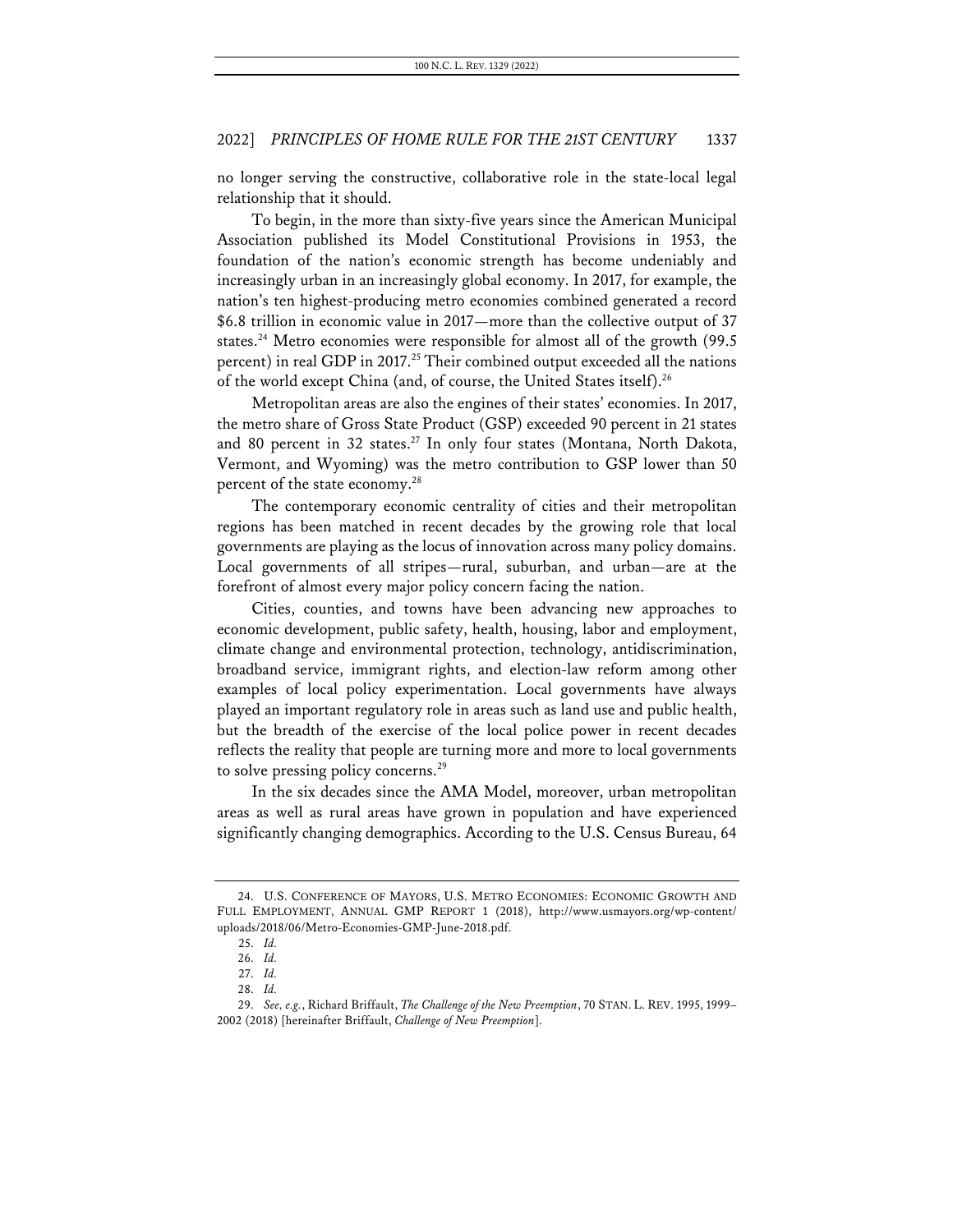percent of Americans lived in urban areas in 1950.<sup>30</sup> By 2010, that figure had climbed to 81 percent.<sup>31</sup> Those numbers are expected to increase. Indeed, by 2050, 90 percent of the U.S. population is projected to live in urban areas.<sup>32</sup>

America's urban and rural population have also grown dramatically more diverse since 1950, when, according to the Census, urban areas were 89.9 percent white and 9.7 percent nonwhite.<sup>33</sup> In contrast, the 2010 Census form included 15 separate response categories for race.<sup>34</sup> According to the Brookings Institution's analysis of the latest data from the U.S. Census Bureau, in 2016, America's cities were 58.4 percent white, 19.3 percent Hispanic, 13.2 African American, and 9.1 percent Asian-American, Native American, Alaska Native, and other ethnicities.<sup>35</sup> Nonurban areas are also growing more diverse, albeit at a slower pace, with about a tenth of both suburban counties (10 percent) and rural (11 percent) counties now being majority nonwhite.<sup>36</sup>

Given all of these changes in the nature and role of local governments, arguments for devolution and decentralization have taken on renewed life. The case for localism consists of several related themes that center on democratic theory, community engagement, responsive governance, and the values of pluralism and diversity—all of which are growing more important in the current environment.

Local legal autonomy has long been understood, for example, to foster participation and engagement by giving force to the outcome of local democracy, and de Tocqueville rightly saw the pragmatic give-and-take of local governance as a vital means to instill public spirit. In a nation that seems to be ever more polarized and fragmented, people still place faith in the institutions

<sup>30.</sup> U.S. CENSUS BUREAU, STATISTICAL ABSTRACT OF THE UNITED STATES 26 (1953), https://www2.census.gov/library/publications/1953/compendia/statab/74ed/1953-02.pdf.

<sup>31.</sup> *Geography Program: Urban Areas Facts*, U.S. CENSUS BUREAU, https://www.census.gov/ programs-surveys/geography/guidance/geo-areas/urban-rural/ua-facts.html.

<sup>32.</sup> *World Urbanization Prospects 2018*, UNITED NATIONS POPULATION DIV., https://population. un.org/wup/DataQuery/ (query "Annual Percentage of Population at MidYear Residing in Urban Areas"; filter to "North America" and then "United States of America").

<sup>33.</sup> U.S. CENSUS BUREAU, *supra* note 30, at 35.

<sup>34.</sup> *See, e.g.*, *The 2010 Census Questionnaire: Seven Questions for Everyone*, POPULATION RES. BUREAU, https://www.prb.org/questionnaire.

<sup>35.</sup> William H. Frey, *Census Shows Nonmetropolitan America Is Whiter, Getting Older, and Losing Population*, BROOKINGS INST. (June 27, 2017), https://www.brookings.edu/blog/the-avenue/ 2017/06/27/census-showsnonmetropolitan-america-is-whiter-getting-older-and-losing-population/; *see also* William H. Frey, *Six Maps That Reveal America's Expanding Racial Diversity*, BROOKINGS INST. (Sept. 5, 2019), https://www.brookings.edu/research/americas-racial-diversity-in-six-maps/?utm\_ campaign=Metropolitan%20Policy%20Program&utm\_source=hs\_email&utm\_medium=email&utm\_c ontent=76495918#cancel.

<sup>36.</sup> Kim Parker et al., *What Unites and Divides Urban, Suburban and Rural Communities*, PEW RSCH. CTR. (May 22, 2018), https://www.pewsocialtrends.org/2018/05/22/demographic-andeconomic-trends-in-urban-suburban-and-rural-communities.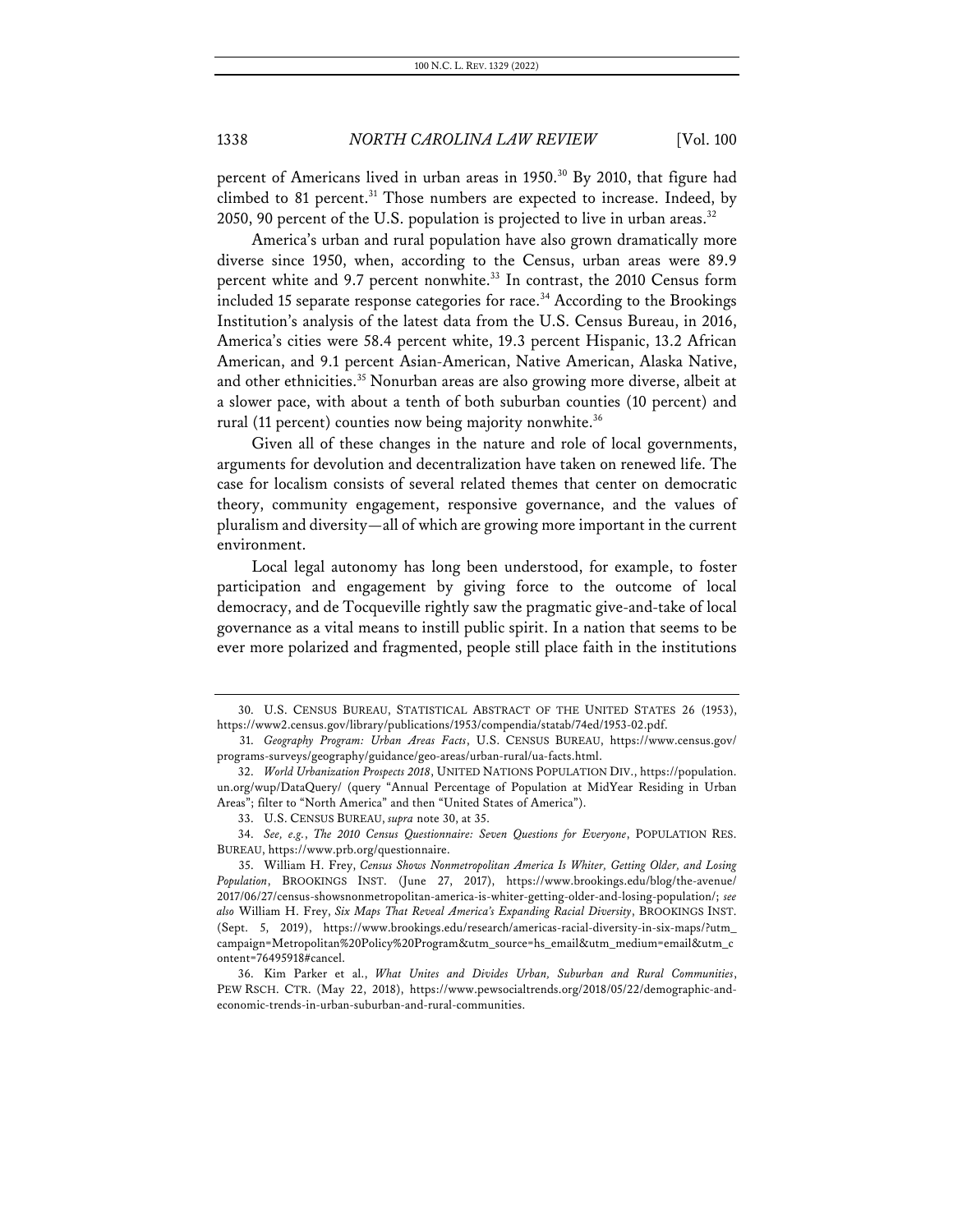of local governance. Without abandoning the need to find national common ground, home rule provides space for a broader range of communities to be heard in governance, giving voice to pluralism in a time of global interconnection.

The immediacy of governance at the local level likewise brings a distinctive responsiveness and ability to shape policy to respond to the particular needs of communities. Whether responding to the opioid crisis, homelessness, sea-level rise, the transformation of the economy brought by disruptive technology, or any of a range of other long-standing and emerging challenges, local governments—urban, suburban, and rural—are where the impacts of new technology and social change are felt first and most deeply.

If there are strong reasons to modernize home rule that derive from the evolving role that local governments are playing in governance, there are equally important reasons that grow out of the shortcomings of extant approaches to home rule. Both first-wave imperio home rule and the later AMA Model reserved (or were interpreted by the courts to reserve) a great deal of discretion on the part of state legislatures to restructure the metes and bounds of local authority, whatever initiative power local governments enjoyed.

States, however, are increasingly violating the spirit of this oversight authority. North Carolina's preemption in the spring of 2016 of an ordinance passed by Charlotte that would have extended the city's antidiscrimination protections to gay, lesbian, bisexual, and transgender people brought national attention to current state-local conflicts; similar examples have become commonplace. At least twenty-five states, for example, currently use their authority to preempt local minimum wage laws while twenty-two states prohibit local paid sick leave ordinances. In the public health arena, thirteen states now ban local food and nutrition policies, ten states prevent local governments from regulating e-cigarettes, and forty-three states limit the authority of local governments to regulate firearm safety. Similar statistics can be found for policies as diverse as civil rights, the environment, and emerging technologies (such as broadband and autonomous vehicles), not to mention core local governance functions such as municipal finance and local elections.<sup>37</sup>

Indeed, the fiscal health of local governments has been undermined by a structural landscape that constrains their ability to raise revenue while imposing burdens from the state level without adding corresponding fiscal capacity. Home rule in many states explicitly limits local revenue authority, and other state laws, such as California's Proposition 13 and Colorado's Taxpayer's Bill of

<sup>37.</sup> *See generally* RICHARD BRIFFAULT, NESTOR M. DAVIDSON & LAURIE REYNOLDS, THE NEW PREEMPTION READER: LEGISLATION, CASES, AND COMMENTARY ON THE LEADING CHALLENGE IN TODAY'S STATE AND LOCAL GOVERNMENT LAW (2019); *see also* Nestor M. Davidson, *The Dilemma of Localism in an Era of Polarization*, 128 YALE L.J. 954, 965–69 (2019) (surveying a sample of state preemption statutes).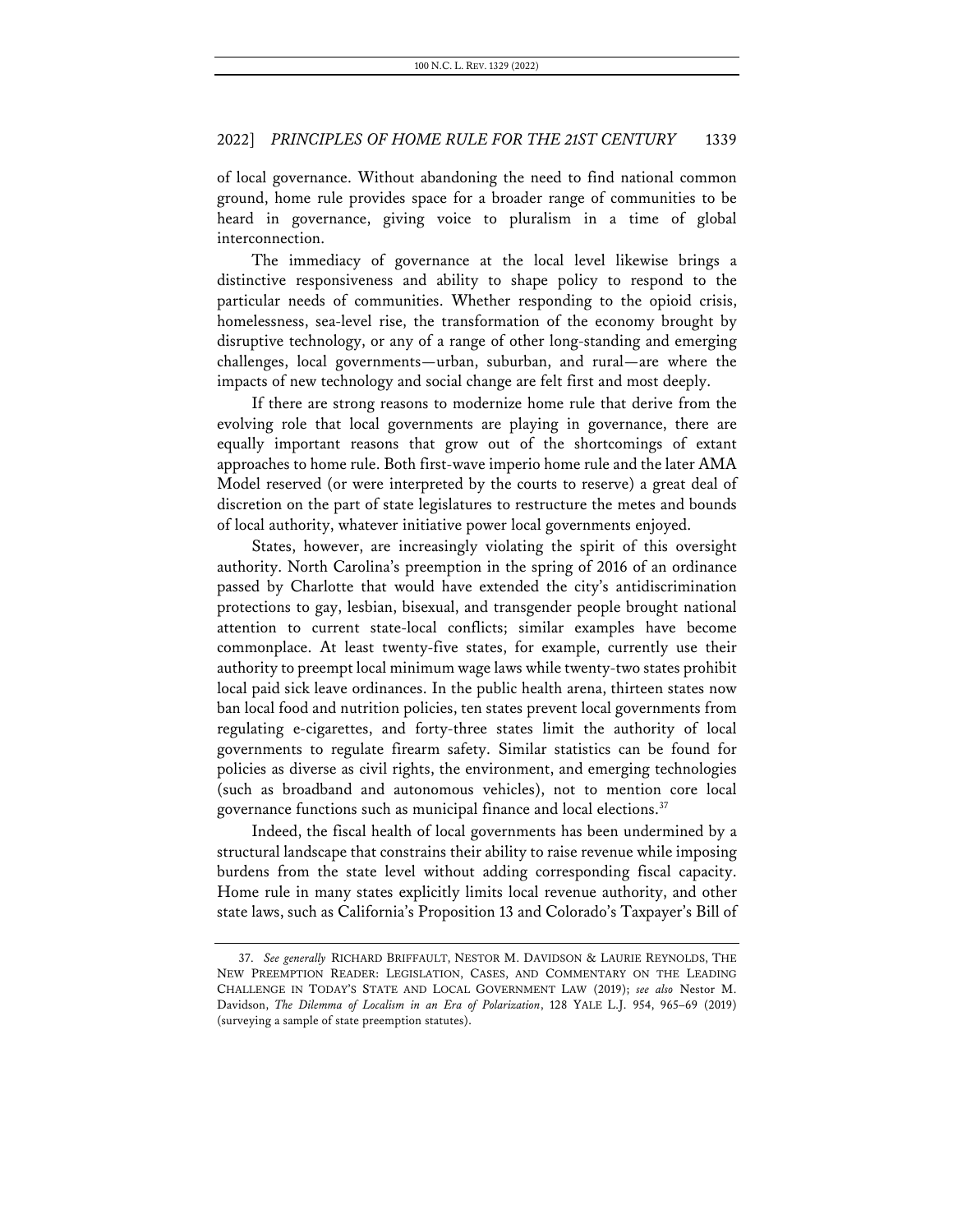Rights, impose substantive and procedural limitations on local fiscal power.<sup>38</sup> And states frequently use their preemption authority to target specific local revenue sources, such as fees on plastic bags and congestion pricing.<sup>39</sup> These trends pose challenges both for thriving cities and for struggling local communities, often rural, with far fewer resources from which to draw.

Perhaps the most challenging aspect of contemporary state efforts to cabin local policy and fiscal authority has been the notable rise in "punitive preemption," with states enacting legislation that seeks to punish local governments and local officials over policy disagreements. Some states, for example, now have statutes that withhold critical local funding if local governments maintain preempted policies on the books. Some states have created novel avenues of civil liability for cities. And states are now increasingly exposing individual local officials to removal from office, personal civil penalties, and even potential criminal liability in preemption conflicts.<sup>40</sup>

Trends in states cabining local self-governance also raise concerns about disproportionate harm to, or constraints on, communities of color and women.<sup>41</sup> In cases like those involving efforts to raise the minimum wage in Birmingham, Alabama, and St. Louis, Missouri, for example, majority-white state legislatures overruled the choices of cities with large minority, if not majority-minority, populations.42 And advocates have argued that local policies around issues like "paid sick days, wages, and affordable housing" as well as predictive scheduling rules have "outsized influence over the day-to-day experiences of women, due to historical, structural, and cultural factors," with preemption of local policies in those areas perpetuating existing gender inequities.<sup>43</sup>

States surely have a constructive role to play in dealing with interlocal inequities, responding to the spillover effects of unduly restrictive local regulation, and organizing regional solutions to problems of regional scope. But

<sup>38.</sup> *See* Erin Adele Scharff, *Powerful Cities?: Limits on Municipal Taxing Authority and What To Do About Them*, 91 N.Y.U. L. REV. 292, 296 (2016).

<sup>39.</sup> *Id.* at 297.

<sup>40.</sup> *See, e.g.*, GA. CODE ANN. § 20-3-10 (2017) (withholding of state funding for entities found to violate state requirements around cooperation with immigration authorities); TEX. GOV'T CODE ANN. §§ 752.053, 752.056 (2017) (specifying monetary penalties for violations of state law).

<sup>41.</sup> *See, e.g.*, Tracy Jan, *Why Nearly 350,000 Workers in Mostly Red States Aren't Seeing Wage Increases, Even Though Their Local Lawmakers Passed Them*, WASH. POST (July 3, 2019, 11:31 AM), https://www.washingtonpost.com/business/2019/07/03/why-nearly-workers-mostly-red-states-arentseeing-wage-increases-eventhough-their-local-lawmakers-passed-them/; Lucas Guttentag, *In Alabama, Challenging Hidden Racial Discrimination*, N.Y. TIMES (Aug. 20, 2018), https://www.nytimes.com/ 2018/08/20/opinion/politics/minimum-wage-discriminationalabama.html.

<sup>42.</sup> *See, e.g.*, P'ship for Working Families, *States Preempting Local Laws Are an Extension of Jim Crow* (Aug. 29, 2017), https://www.forworkingfamilies.org/blog/statespreempting-local-laws-areextension-jim-crow.

<sup>43.</sup> P'SHIP FOR WORKING FAMILIES, FOR ALL OF US, BY ALL OF US: CHALLENGING STATE INTERFERENCE TO ADVANCE GENDER AND RACIAL JUSTICE 3 (2019), https://www.forworking families.org/sites/default/files/publications/PWF%20Gender%20Preemption\_0.pdf.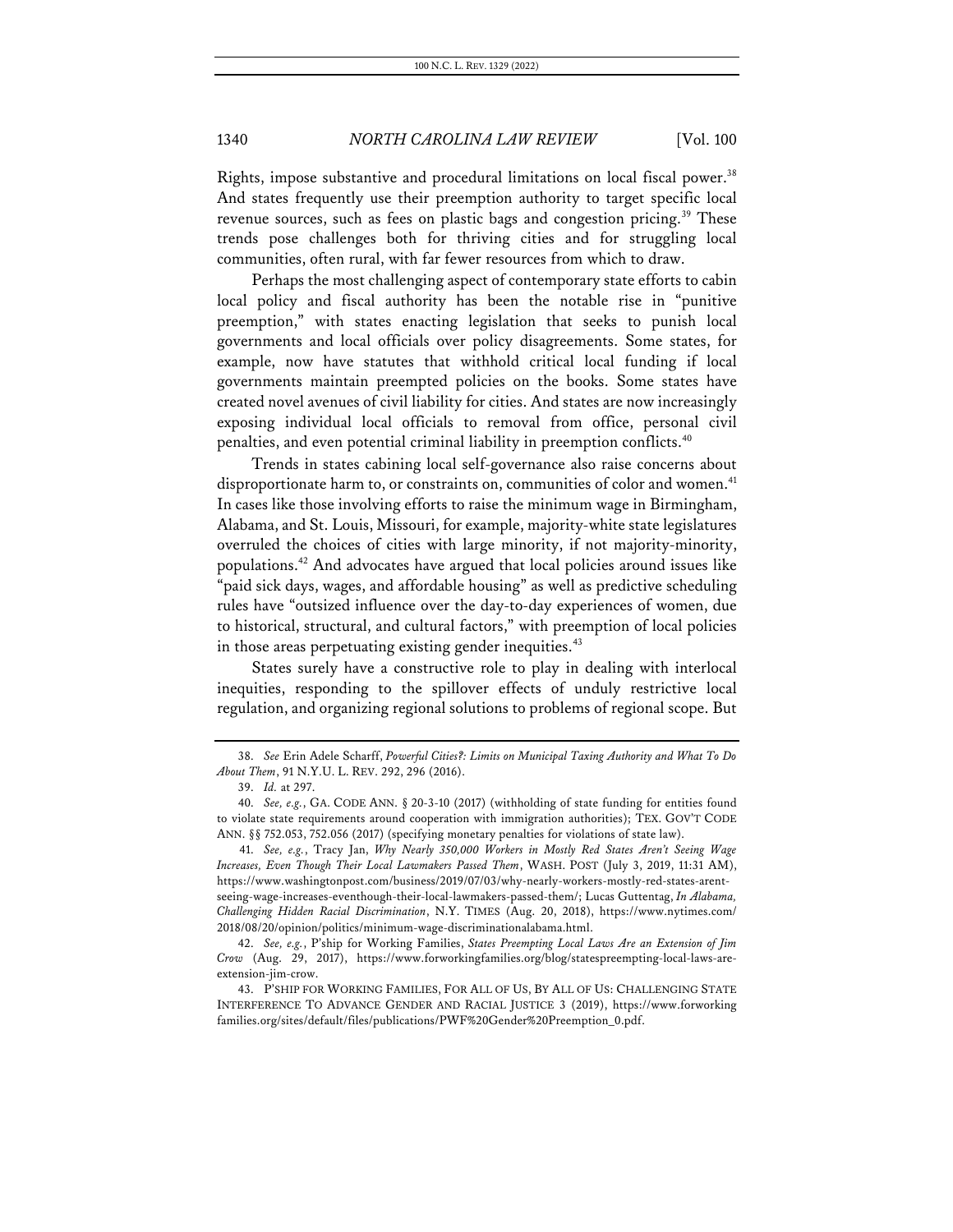that role must be part of a properly integrated state-local system in which all levels of government together advance the goals of effective, equitable, and responsive governance. That may lead to appropriately targeted curbs on local power. But it also surely requires that democratically elected and locally accountable local governments generally be given greater authority to pursue the goals of their communities.

In short, both the central importance of cities and other local governments in contemporary governance, and the need to respond to state overreach, together create great urgency for reexamining the fundamental structure of home rule with broad guiding principles that recognize the value of local democracy, innovation, resilience, and responsiveness. No level or type of government is perfect and there can be legitimate governance concerns at the local level. Local governments can be parochial or insular and some have undoubtedly used their authority for invidious exclusion. As much as these issues must be addressed—they must and can through a variety of appropriately targeted legal doctrines—it is still critical not to let specific local challenges be a reason to disenfranchise local governments generally.

### D. *A Road Map to the Principles for Home Rule*

This work, as noted, is organized in two sections following this preamble. The first details four core, closely related, general principles that seek to coalesce the most important aspects of what home rule should mean in the contemporary environment. The following section then translates those principles into a model constitutional home-rule article, with commentary designed both to facilitate the adoption of the model's provisions in state law and to shed light on ways to approach the often open-ended constitutional and statutory texts that make up the current landscape of home rule.

To briefly summarize the principles elaborated in the next section, their starting point is the proposition that local governments are vital places of selfgovernance and that local democracy should play a central role in state constitutional law. The first principle accordingly ensures that local governments of general jurisdiction are delegated, within their jurisdiction, the full range of policymaking authority available to the state. Not all local communities will need the entire breadth of the initiative power to solve the policy problems they face, and there may be good reason to limit local discretion in some situations. But moving toward this broad policy authority was a hallmark of the AMA Model and should be reaffirmed and strengthened in contemporary home rule.

Closely related to this is a second overarching principle that singles out local fiscal authority as a particularly important aspect of home rule, recognizing that the authority to act may have little meaning without the necessary fiscal capacity. This means that local governments should be able to choose how to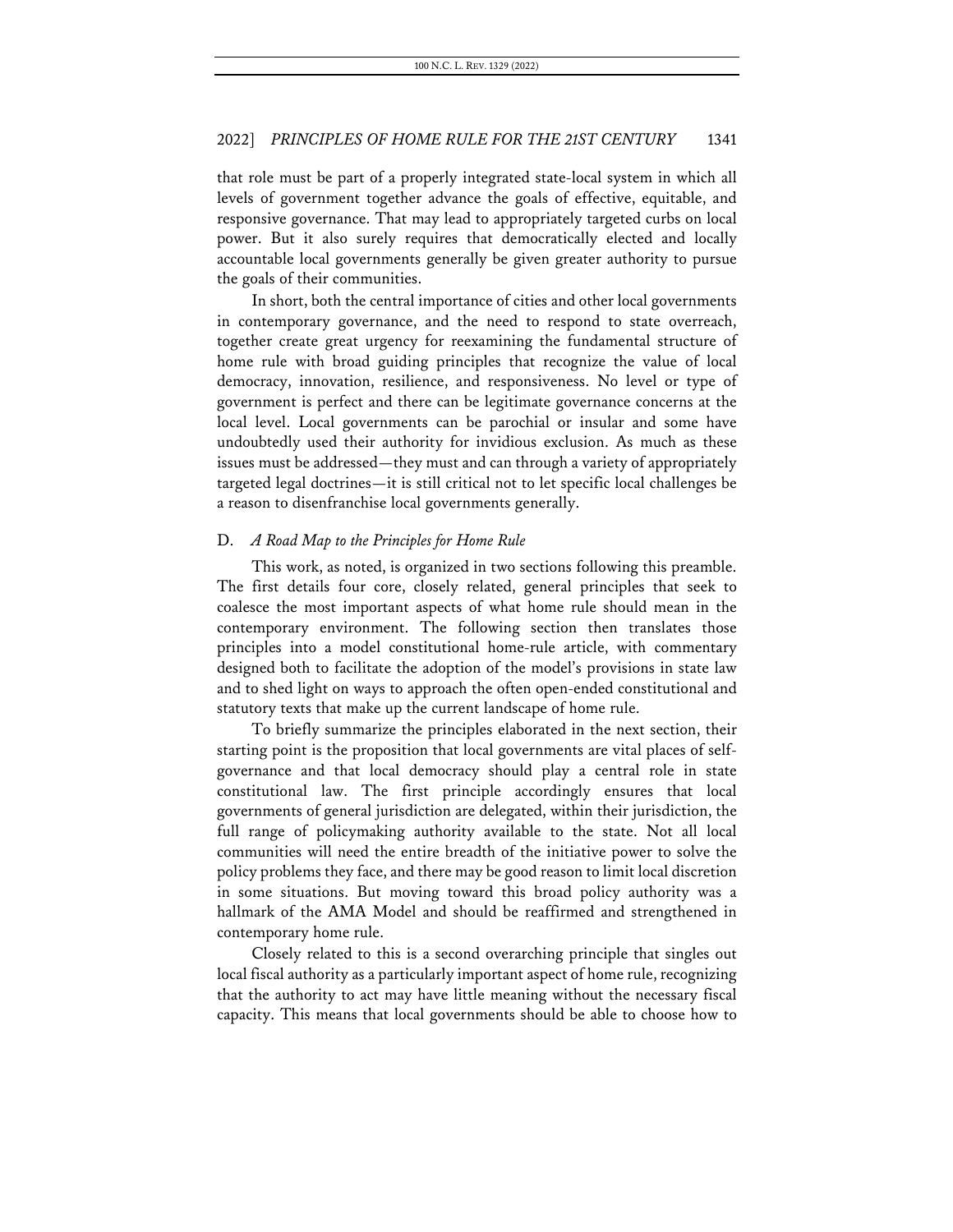raise and deploy revenue free from unreasonable state mandates. But it also means that states should recognize that they have an affirmative role to play in making sure that communities have a baseline of resources to meet at least the most basic needs of their residents.

These commitments to local policy discretion and local fiscal authority require rethinking when states may displace local action. As noted, the Progressive Era attempt to discern a core realm of "local" or "municipal" affairs that would be immune from state interference proved challenging, and courts have often allowed states to prevail in conflicts with local governments by asserting overriding statewide interests. The 1953 AMA Model's essential bargain of broad local initiative authority coupled with broad state preemption authority is breaking down in the face of the recent preemption trends, which often seem to prioritize the short-term policy, political, or ideological goals of current state-legislative majorities over the long-term health of maintaining a proper state-local balance.

Contemporary home rule thus requires a recalibration of this critical aspect of the state-local relationship. There are important reasons why states might limit or override local democracy, such as the need to address policy issues that are best tackled at a regional scale or ensuring a minimum standard for individual rights across an entire state. But, as the third principle requires, states should be prepared to articulate those reasons clearly through processes that recognize how disruptive it is to displace local governance, and courts should not accept policy disagreement alone as a reason to vindicate state-level preferences.

Finally, a fourth principle recognizes that contemporary home rule must accord its highest protection—in terms of authority and constraints on state displacement—to the core of local democracy, namely the choices communities make in how they structure and exercise their governance. States should have an extremely strong reason to displace local decisions about representation and governmental structure, as well as the choices that local governments make about their personnel and property. And punitive state preemption, which threatens to translate policy disagreement into a deep disincentive for public service, should play no part in contemporary home rule.

Following the elaboration of these overarching principles, the model constitutional home-rule article that follows seeks to translate the vision for home rule into the starting point for practical reform. The article is structured around functional legal categories that embody the four principles, for clarity in support of law reform efforts. The model constitutional home-rule article, finally, is accompanied by commentary that explains the ways in which the model's terms are grounded in, but also improve on, the experience of home rule in states today.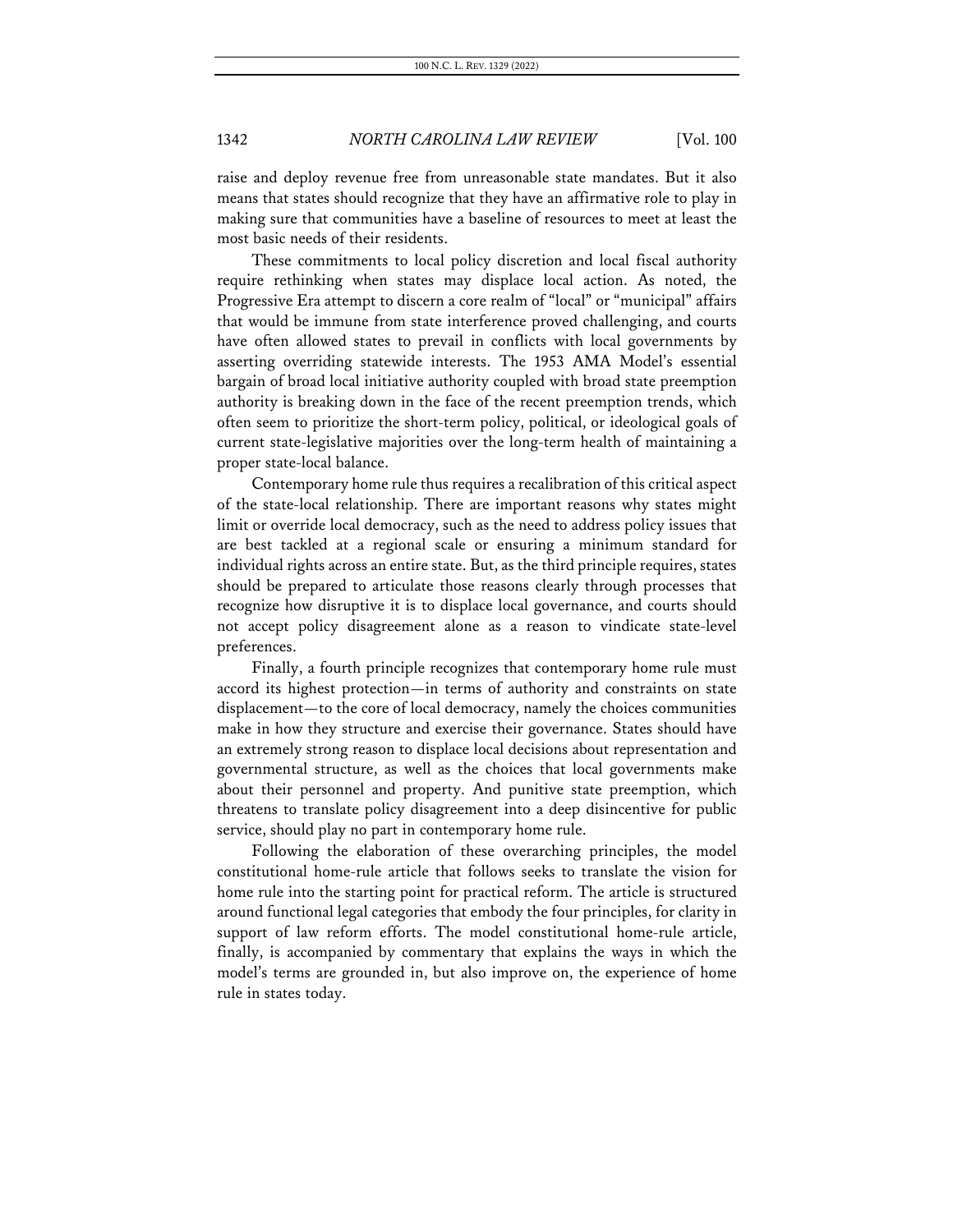### E. *Conclusion*

What Dean Fordham said in introducing the AMA Model in 1953 remains true today: the "challenge to improve our governmental arrangements is unending."44 The principles and the model constitutional provisions that accompany them below take up that challenge, reflecting lessons learned over nearly a century and a half's experience adopting and implementing home rule. The principles and model provisions reaffirm and clarify the best of what home rule has become in some states, particularly the breadth of policy discretion available to local governments and protection from capricious state override for choices communities make about how to govern themselves. But in many ways, the principles seek to advance the possibilities for home rule, particularly by elevating state responsibility for local fiscal stability and the necessity of caution—and clear justification—when states preempt local governments.

This holistic vision of a revitalized home rule not only is important for local democracy but is also a foundation for states and local governments to form a more constructive partnership in governance. Governing together for the benefit of everyone in a state requires mutual respect, which in turn requires formal legal recognition that each level of government has its own vital role to play.

Cooperation between local governments is critical as well, given the larger scale of so many policy challenges; these principles and model provisions can foster that cooperation by placing local governance on a solid footing. The federal government's frequent engagement with states and local governments in cooperative governance equally requires the clarity in the scope of local legal autonomy that this publication seeks to foster.

The principles and their accompanying provisions undergird the formal, legal recognition of the importance of local democracy and ensure that state governments exercise their necessary authority over local communities with care and precision—in other words, a home rule for the twenty-first century.

### II. THE PRINCIPLES SUMMARIZED

### A. *Introduction*

The Principles of Home Rule for the Twenty-First Century are organized around four interrelated propositions: home rule should reinforce the breadth of authority local governments need to solve the range of challenges they face; home rule should advance the critical value of local fiscal authority; home rule should ensure that states have sufficiently strong reason to displace local authority; and home rule should respect the central importance of local

<sup>44.</sup> AM. MUN. ASS'N, *supra* note 16, at 7.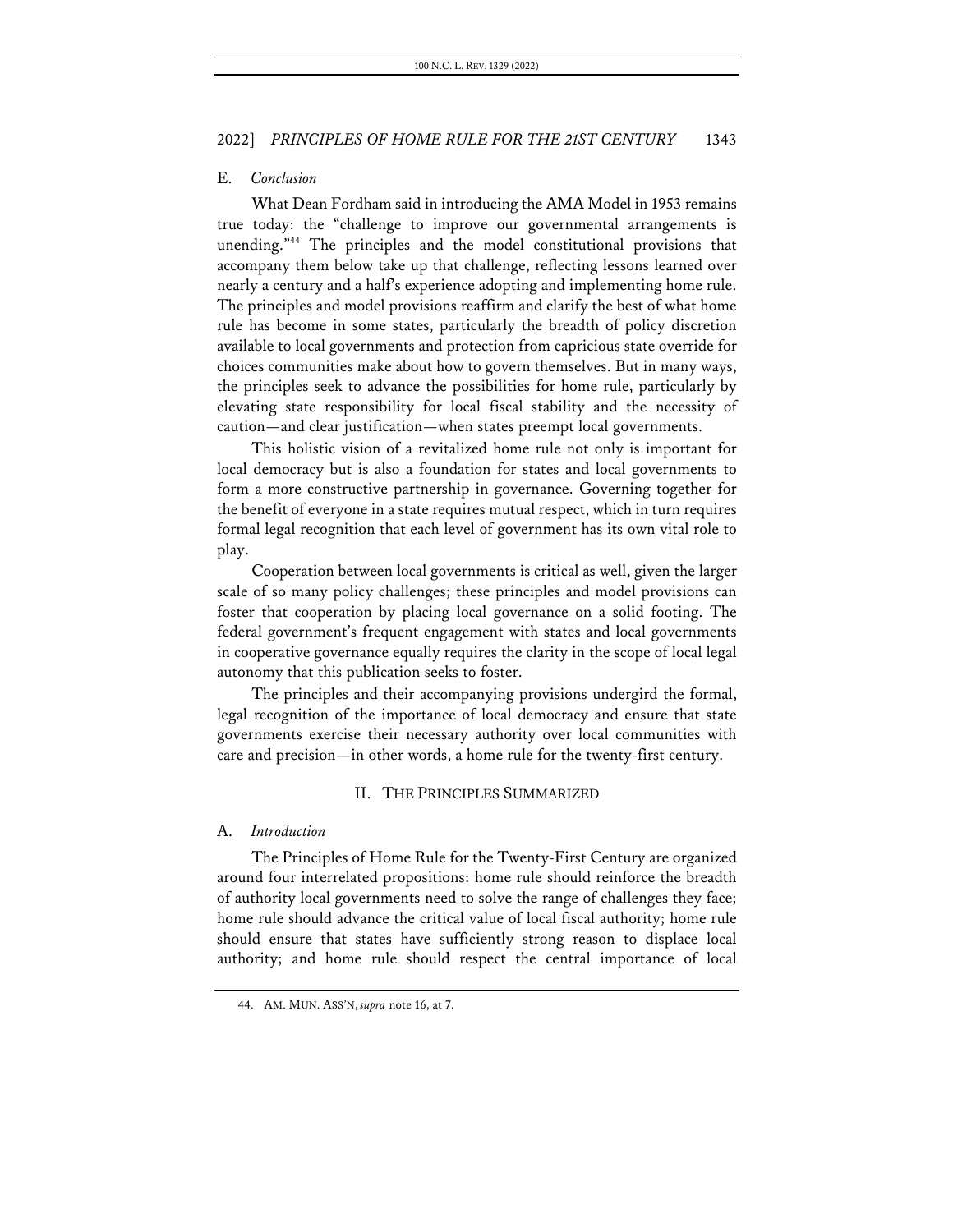democracy. This part articulates and explains the core idea of each of these principles, while Part III, in turn, translates this holistic understanding of home rule into a model constitutional home-rule article.

### B. *The Local Authority Principle*

**The Principle: A state's law of home rule should provide local governments full capacity to govern within their territorial jurisdiction, including the power to adopt laws, regulations, and policies across the full range of subjects—and with the powers—available to the state.**

This principle addresses what is often described as the initiative power and is meant to empower local governments of general jurisdiction, as a default matter, to address any policy area or pursue any policy tool available to the state, subject to state oversight that meets the terms of the Presumption Against State Preemption Principle described below. Local-government initiative authority is not limited to—nor does it call on courts to discern—matters of "local affairs" or similar formulations.

This understanding of the authority of local governments to act eliminates the traditional "private-law exception" to home rule found in some states, in favor of relying on state oversight if local regulation unduly interferes with contract, property, and tort. This principle similarly presumes full competence over criminal matters but allows states to appropriately constrain that local authority. And this principle recognizes that home-rule governments are fully empowered to act jointly in cooperation with other local governments

This principle is reflected in Sections A and B of the model constitutional home-rule article.

### C. *The Local Fiscal Authority Principle*

**The Principle: Home rule should guarantee local fiscal authority and recognize the value of fiscal stability at the local level. This principle accordingly includes local power to raise revenue and manage spending consistent with local budgets and priorities. To support local fiscal authority, a state should ensure adequate intergovernmental aid for general welfare at the local level and be prohibited from imposing unreasonable unfunded mandates.**

This principle recognizes that fiscal capacity and fiscal autonomy are critical to local governance. Accordingly, the principle ensures not just clear initiative authority in local fiscal matters, but also a limitation on local revenue restrictions imposed by the state consistent with the scope of state preemption authority that pertains to other local policymaking. That protection includes a specific prohibition on unreasonable unfunded state mandates directed at local governments and constraints on state tax overrides.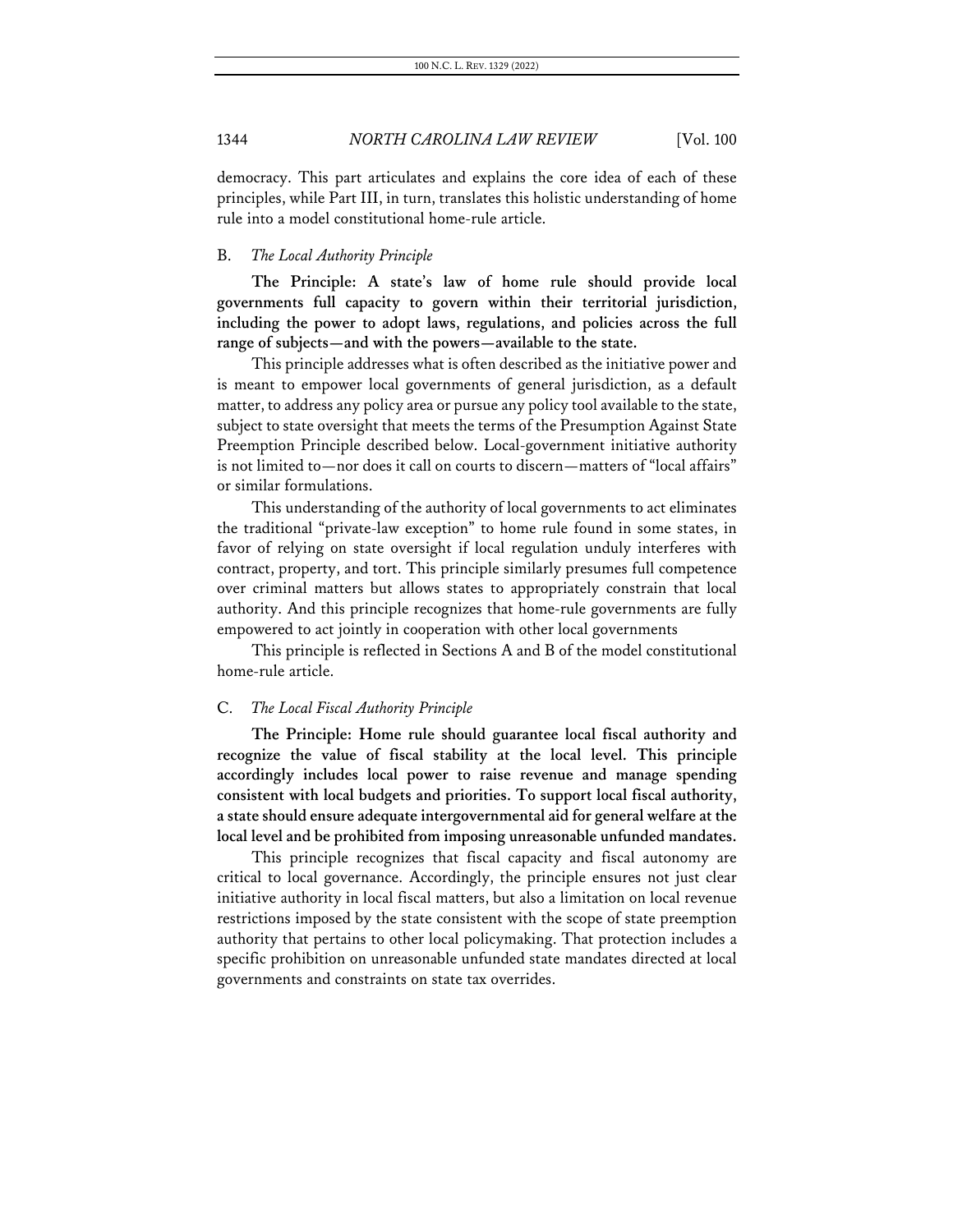However, given the often widely divergent capacity of local governments to adequately address the general welfare of those subject to their jurisdiction, local fiscal stability also requires that the state ensure an appropriate structure of local funding to allow all local governments to meet those obligations.

This principle is reflected in Sections A, B, and D of the model constitutional home-rule article. In particular, the grant of clear initiative authority in local fiscal matters can be found in Section B.1, while Section E both provides a constitutional guarantee of adequate intergovernmental aid and prohibits unreasonable unfunded mandates.

#### D. *The Presumption Against State Preemption Principle*

**The Principle: To appropriately balance state and local authority, a system of home rule should provide that states may only act with respect to home-rule governments expressly. And to exercise the power to preempt, the state must articulate—and, in the case of state-local conflict, must demonstrate—a substantial state interest, narrowly tailored. Moreover, state laws displacing local authority should be general, not unreasonably singling out individual local governments or groups of local governments.**

This principle recognizes that there is a legitimate role for states to play with respect to local authority in a regime of home rule: to ensure, for example, the uniform operation of a well-structured statewide regulatory regime or to remedy significant interlocal spillovers. States, moreover, retain the ability to set regulatory floors and protect individual rights, but local governments correspondingly retain the ability to pursue local policies that advance those regulatory regimes and are rights-protective above the state baseline.

However, ensuring the appropriate balance between state and local authority—recognizing the important role that each level of government plays—requires ensuring that states do not unintentionally displace local governance. Hence, preemption should be express. Moreover, the state must articulate the substantial state interest at issue and state action must be narrowly tailored to that state interest. It is not enough for a state simply to decry the lack of uniformity, as local variation is inherent to any regime of home rule. Indeed, courts adjudicating conflicts between states and local governments should not simply defer to a statement of state interests; rather, it is important that the state bear the burden of demonstrating the state interest that justifies displacing local authority and that the given state interference with local democracy is narrowly tailored. In many instances, meeting that burden will not be difficult, but courts should not review state-local conflicts under a presumption of the validity of state preemption.

Finally, respect for local democracy in a regime of home rule requires that state laws that displace local authority meet a standard of generality. State laws that unreasonably single out individual local governments or groups of local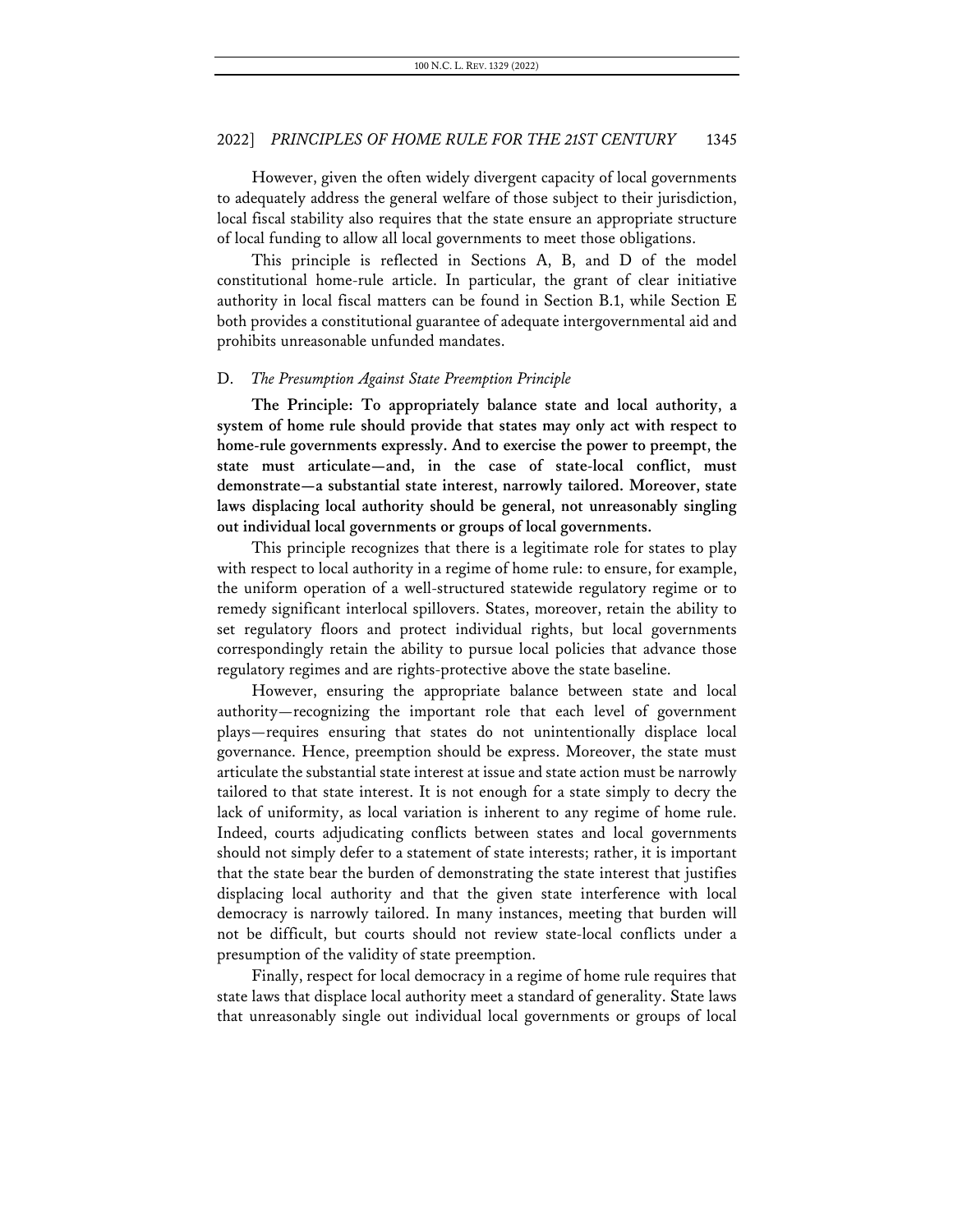governments without sufficient, clearly articulated justification would be invalid.

This principle is reflected in Sections A and C of the model constitutional home-rule article.

### E. *The Local Democratic Self-Governance Principle*

**The Principle: A state's law of home rule should ensure that local governments have full authority to manage their own democratic process and structure of governance. Local democratic self-governance includes a local government's authority over its personnel and property. Home rule should also protect local officials from individual punishment by the state for the exercise of local democracy. This protection includes barring states from holding local officials personally liable or removing local officials from office in the case of state-local policy conflicts. In addition, state "speech or debate" immunity should extend to local lawmakers. And states should only act with respect to local democratic self-governance through express and general state laws that articulate an overriding state interest that is narrowly tailored to that interest.**

This final principle addresses the core of local democracy, including issues such as the structure of local governments—mayoral power, the function of local legislative bodies, the scope of local administrative agencies, and subdelegation within local governments—as well as procedural democratic questions, such as districting and voting rights. It also addresses the functioning of local democracy, including the terms and conditions of the employees of home-rule governments and the role of home-rule governments as property owners and market participants. Although this principle is as broad in terms of initiative as a local government's general governmental and proprietary powers, local choices about governmental structure and democratic process are still subject to state oversight, but protected by a higher standard—overriding state interest, narrowly tailored—than for ordinary local legislation and fiscal authority.

State laws that seek to punish individual local legislative and executive officials as a means of resolving policy conflicts—including removal from office, fines, and even criminal liability—are an increasingly significant element of contemporary state preemption and illegitimately undermine local democracy. This principle of home rule would make clear that such provisions are barred and would similarly extend state "speech or debate" protection to local legislators.

This principle is reflected in Sections A and D of the model constitutional home-rule article.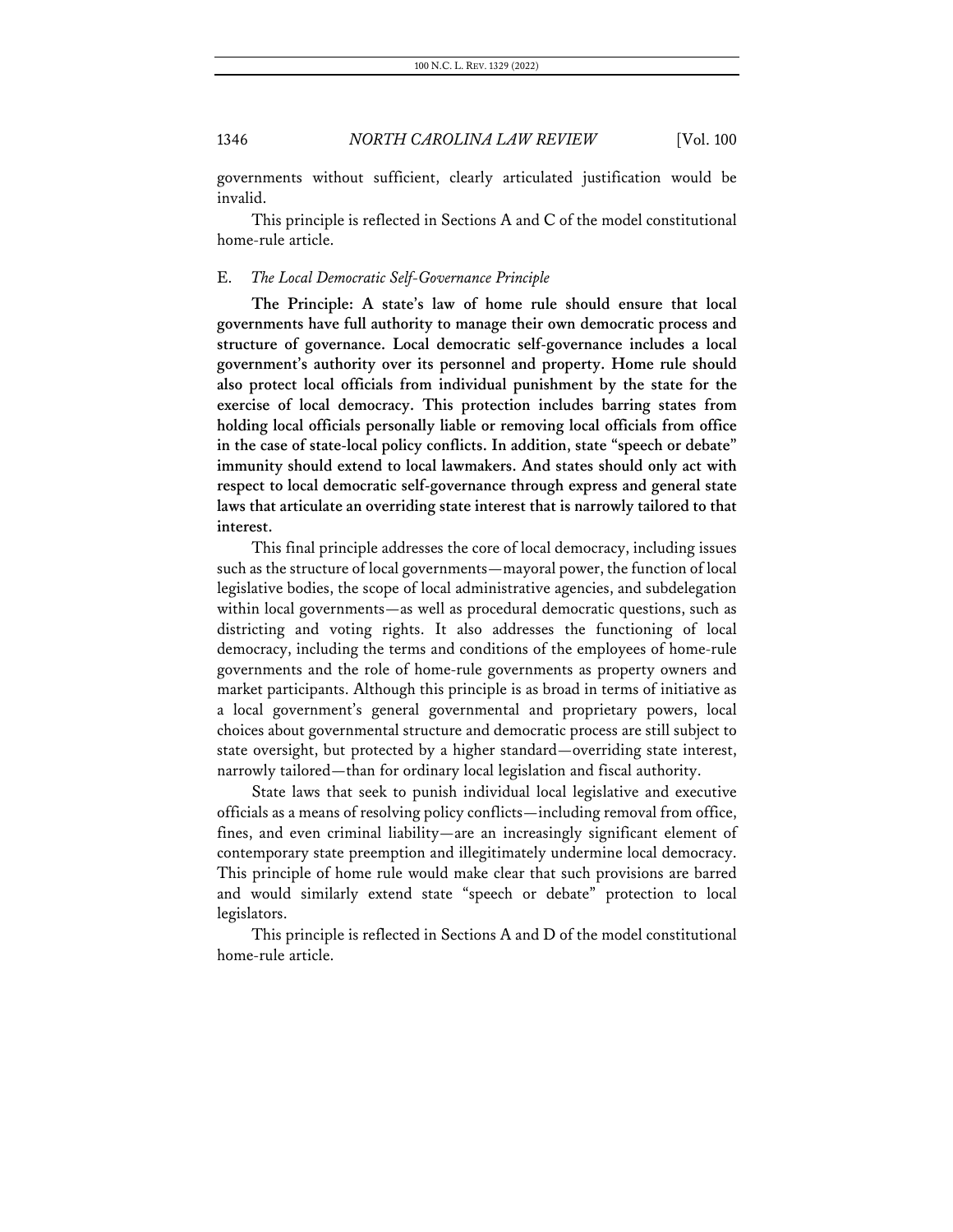## III. A MODEL CONSTITUTIONAL HOME-RULE ARTICLE AND **COMMENTARY**

This part of the Principles of Home Rule for the Twenty-First Century provides a model constitutional home-rule article as a starting point for reform, as well as commentary to illuminate where the provisions draw on existing examples of home rule in practice and where the proposed language innovates.

As with the 1953 AMA Model Constitutional Provisions, the language below will have to be tailored to any state that seeks to integrate these terms with existing state-and-local-government law, whether in part or through a process of more holistic constitutional reform. In addition, states and local governments can use the model language and commentary below as a guide for reforming existing home rule, given the tremendous variety in contemporary approaches and the open-ended nature of many current home-rule provisions.

The model provisions below are organized as a single home-rule constitutional article, with five sections. Section A articulates the foundational starting point that the state constitution guarantees local democratic selfgovernment through the creation of home-rule governments. Existing home rule often varies significantly between municipalities and counties, and generally does not apply in the same way to special-purpose units of local governments, such as school districts, utility districts, and the like. The extent to which the provisions below should apply to the entire range of generalpurpose local governments is a design choice left to states reforming their system of home rule or adopting one anew for states that do not have home rule, recognizing that considerations vary within states as to which types of political subdivisions play which kinds of roles.

To preserve this flexibility, the model provisions below use the term "home-rule government" to cover every local government that the state decides has home rule pursuant to Section A. This can include all municipalities, or municipalities above a certain size, recognizing that some states have set threshold population levels for home-rule governments or, in some instances, varied the extent of home rule by population tiers. It can also include some or all counties. By the same token it excludes non-home-rule localities, such as nonqualifying municipalities, nonqualifying counties, and special districts. Whether an entity is a home-rule government will turn on the relevant state's constitution and laws.

Sections B, C, and D then provide the core of what home rule means in terms of empowering local governments and balancing state-and-local authority. Section B provides for general regulatory and revenue initiative authority for home-rule governments and rules of interpretation for all homerule authority. Section C creates a presumption against preemption, requiring that any state intervention in a home-rule government be express, not implied,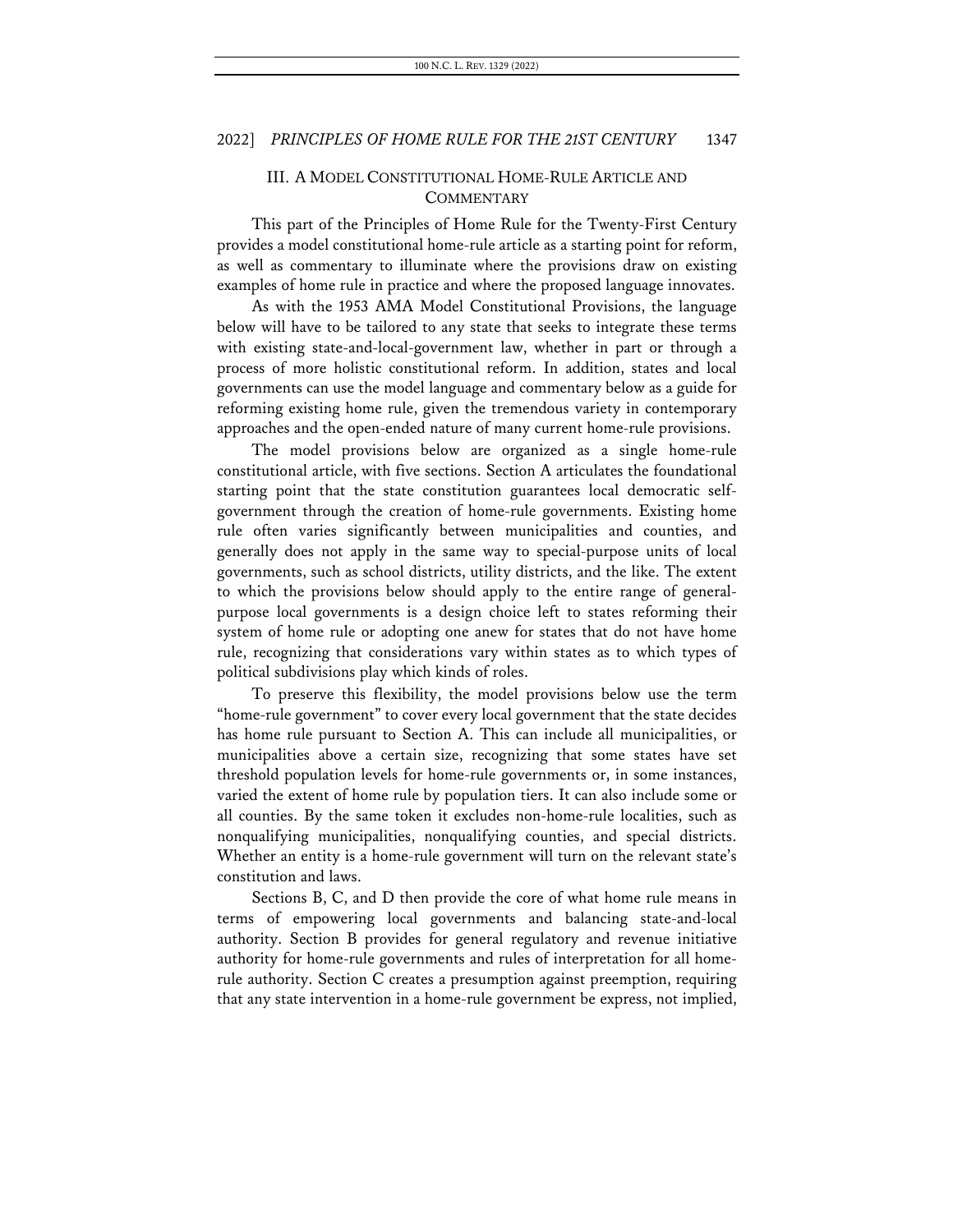and only by general law. Section C also requires that state action with respect to home-rule authority provided in Section B be necessary to serve a substantial state interest and be narrowly tailored.

Section D provides a set of related provisions on terms of local democracy, specifying that a home-rule government have an elected local body and the power to provide for and regulate local elections. It also provides that homerule governments have the power to specify the structure and organization of their local government, as well as their physical facilities, personnel, and property. And the section provides a higher threshold for states to meet if acting with respect to this core of local democracy—namely, that the state is acting to advance an overriding state concern and only if the action is narrowly tailored to that interest, in addition to the general law constraint on all state action with respect to home-rule governments.

Finally, Section E of the model home-rule constitutional article specifies two important obligations on the state in support of local democracy. The first part of the section mandates that the state provide a system of adequate intergovernmental aid to local governments, given the essential responsibilities the state has devolved to local governments, home rule and otherwise. The second part of the section conversely prohibits state unfunded mandates on local governments, under conditions specified in the provision. Both parts of Section E apply to local governments generally, without regard to whether they have home rule. Without the fiscal authority provided by home rule, these protections may be even more critical to non-home-rule governments.

As detailed as these model provisions are, there are constitutional design choices that are too granular to include in a model, leaving some technical aspects of home rule open to states adopting and adapting this model. For example, in many states, going back to the very first example of formal home rule in Missouri, adoption of a city charter has been the vehicle local governments use to claim home-rule authority and immunity. The AMA Model shifted from viewing charters as instruments through which states could grant local authority to instruments of limitation, which is to say that local governments did not need a charter to claim home rule. In some states, indeed, the empowerment of local governments does not turn on the adoption (or nonadoption) of charters but instead is inherent in municipal status. The provisions contained below are thus agnostic on the use of charters as the vehicle for granting or limiting home rule, instead articulating the appropriate scope and texture of local authority, however technically implemented, although constitutional reformers could choose to return to the charter as an instrument through which local democracy is advanced.

Questions, moreover, of incorporation, annexation, de-annexation, consolidation, and the like interact with home rule in many important ways and impact the nature of local democracy. The 1953 AMA Home-Rule Model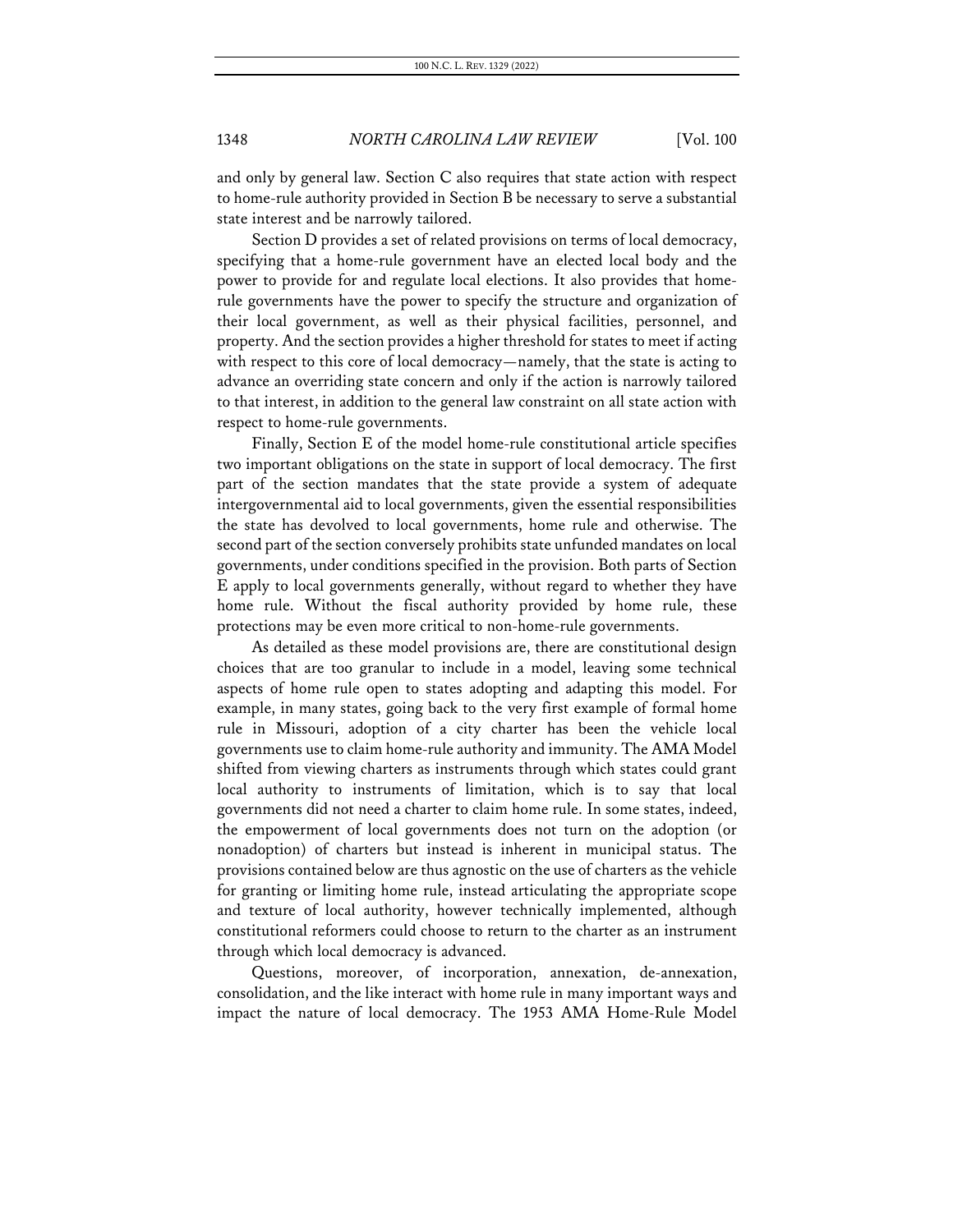explicitly acknowledged the need at times for local boundaries to change in response to changing conditions of population and need. In response to that need, the model recommended that "[t]he legislature shall, by such law, facilitate the extension of municipal boundaries to the end that municipal territory may readily be made to conform to the actual urban area." Beyond that, the provision acknowledged that to keep the boundaries of home-rule units immutable would be to make metropolitan responses impossible.

Because the model provisions below primarily set forth a structure to balance state and local authority, they do not address boundary issues directly, although they do specify that the state must have home-rule governments. As with charters, state constitutional reform could include modifying how a state approaches boundary questions, and nothing below is meant to suggest that there might not be a substantial interest in any given instance in scaling aspects of governance to the needs of a metropolitan region.

The commentary to the provisions notes other, similar technical and design choices left to states in implementing the model terms. What is important about the model is that it seeks to articulate and provide means for enacting a state and local legal relationship on the right general grounds, acknowledging that variation across and within states is not only inevitable, but entirely appropriate.

Finally, it bears noting that transitioning to a new model of home rule, or adopting home rule in the first place, poses the question of the effect of new constitutional structures on existing state and local statutes and charters, as well as precedent interpreting those egal documents. These questions are familiar from past reform efforts, whether from Dillon's Rule to home rule, or from one version of home rule to another, and that history is instructive.

In reforming home rule, states have had to consider the effect of new regimes on existing statutes that either empower or constrain local governments. In Missouri, for example, courts determined that the adoption of the AMA Model of home rule shifted the role of preexisting municipal charters from a grant of municipal power to a restriction on municipal power.<sup>45</sup> By contrast, the Louisiana Constitution of 1974 explicitly declared that the transition to a uniform statewide system of home rule would not diminish the powers of existing home-rule governments.46

Similarly, state courts have had to reconcile precedent established under prior home-rule or Dillon's Rule systems with new law. In some states the courts have fully imported prior precedent, declaring in effect that

<sup>45.</sup> *See* State *ex inf.* Hannah *ex rel.* Christ v. City of St. Charles, 676 S.W.2d 508, 512 (Mo. 1984).

<sup>46.</sup> *See* City of New Orleans v. Bd. of Comm'rs of Orleans Levee Dist., 640 So. 2d 237, 241 (La. 1994).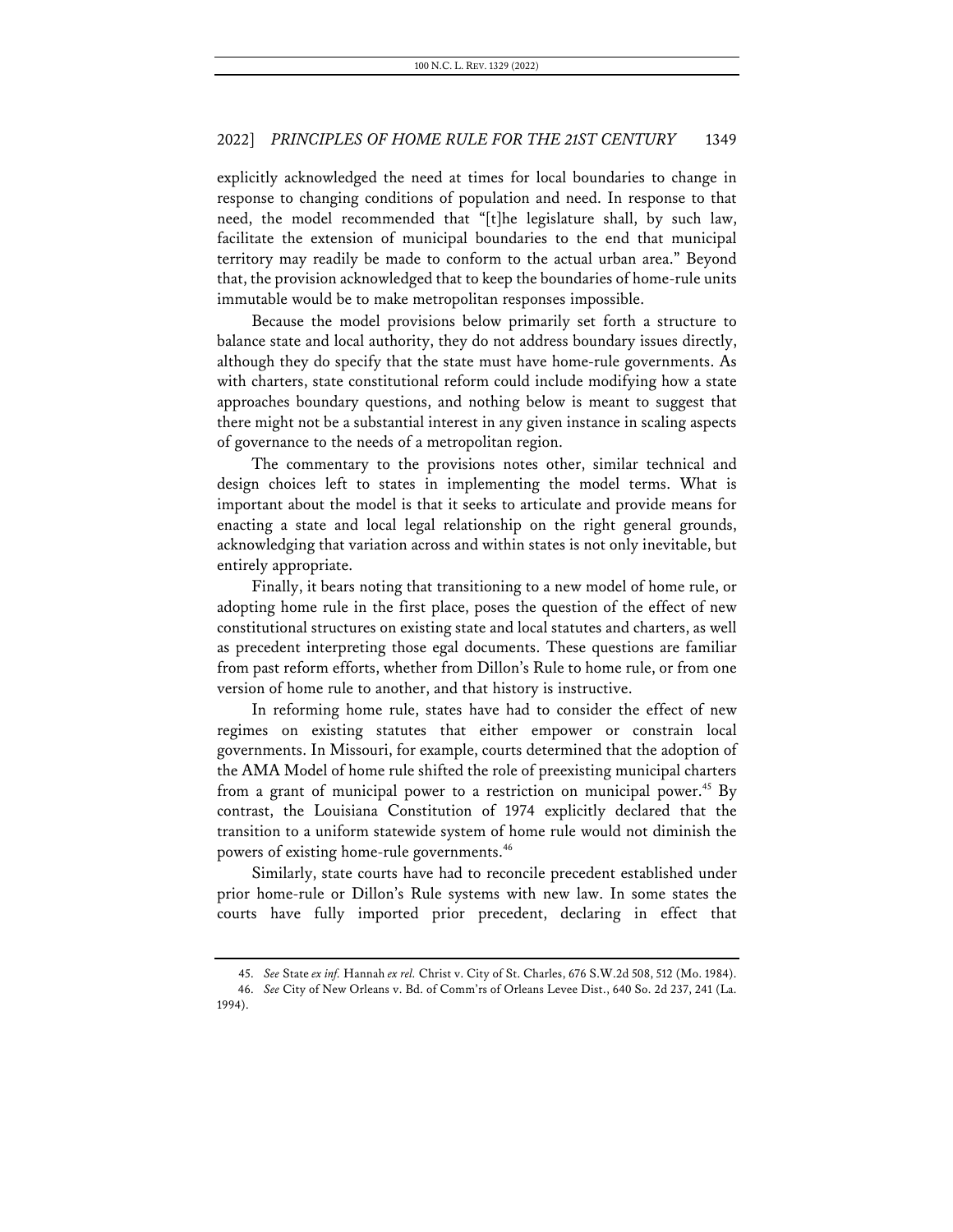constitutional change had no substantive effects.<sup>47</sup> In other states, there have been limited transitions where certain categories of precedent or existing legislation have been found invalidated by the new constitutional order.<sup>48</sup> Finally, some state courts evaluating home-rule reform have declared a clean break with pre–home-rule precedent.<sup>49</sup>

As this brief discussion makes clear, there will be a range of technical questions any state transitioning its system of home rule will have to work through, and it is beyond the scope of the model constitutional home-rule article below to work through the myriad of state-specific variations that law reform will present. Should a state transition, for example, from a system in which charter adoption is required for home rule to one in which home rule is not tied to charters, the state will have to address the impact of existing charters. Should a state transition from a system in which charters are not required for home rule to one in which they are, some provision should be made to allow local governments the opportunity to adopt or amend existing charters to conform. Many similar transition choices will be present in any reform effort.

Given that states have reformed home rule repeatedly since Missouri adopted the first constitutional home-rule provision in 1875, this is hardly a new challenge, and the task of reconciling new law with existing statutes and precedent is not unique to home rule by any means. From past transitions, however, there is much to commend states that have taken seriously the effect of new law—not simply reinstating prior precedent—for the genuine reform that such constitutional change has brought.

### **Model Constitutional Home-Rule Article**

### A. *Home Rule and Local Self-Government*

1. The state shall provide for the establishment of general-purpose home-rule local governments that provide the people with local selfgovernment under the terms of this Article.

<sup>47.</sup> *See, e.g.*, City of Philadelphia v. Schweiker, 858 A.2d 75, 84 (Pa. 2004) (finding that a 1968 constitution did not invalidate precedent regarding home rule despite a transition from an imperio system to AMA Model home rule).

<sup>48.</sup> *See, e.g.*, Caulfield v. Noble, 420 A.2d 1160, 1163 (Conn. 1979) (holding that municipal charters adopted following the ratification of a home-rule amendment supersede any preexisting special legislation governing the municipality).

<sup>49.</sup> *See, e.g.*, Kanellos v. Cook County, 290 N.E.2d 240, 243–44 (Ill. 1972) (holding that the 1970 Illinois Constitution fundamentally reshaped the constitutional order between municipalities and the state and thus prior restrictions on municipal power were invalid).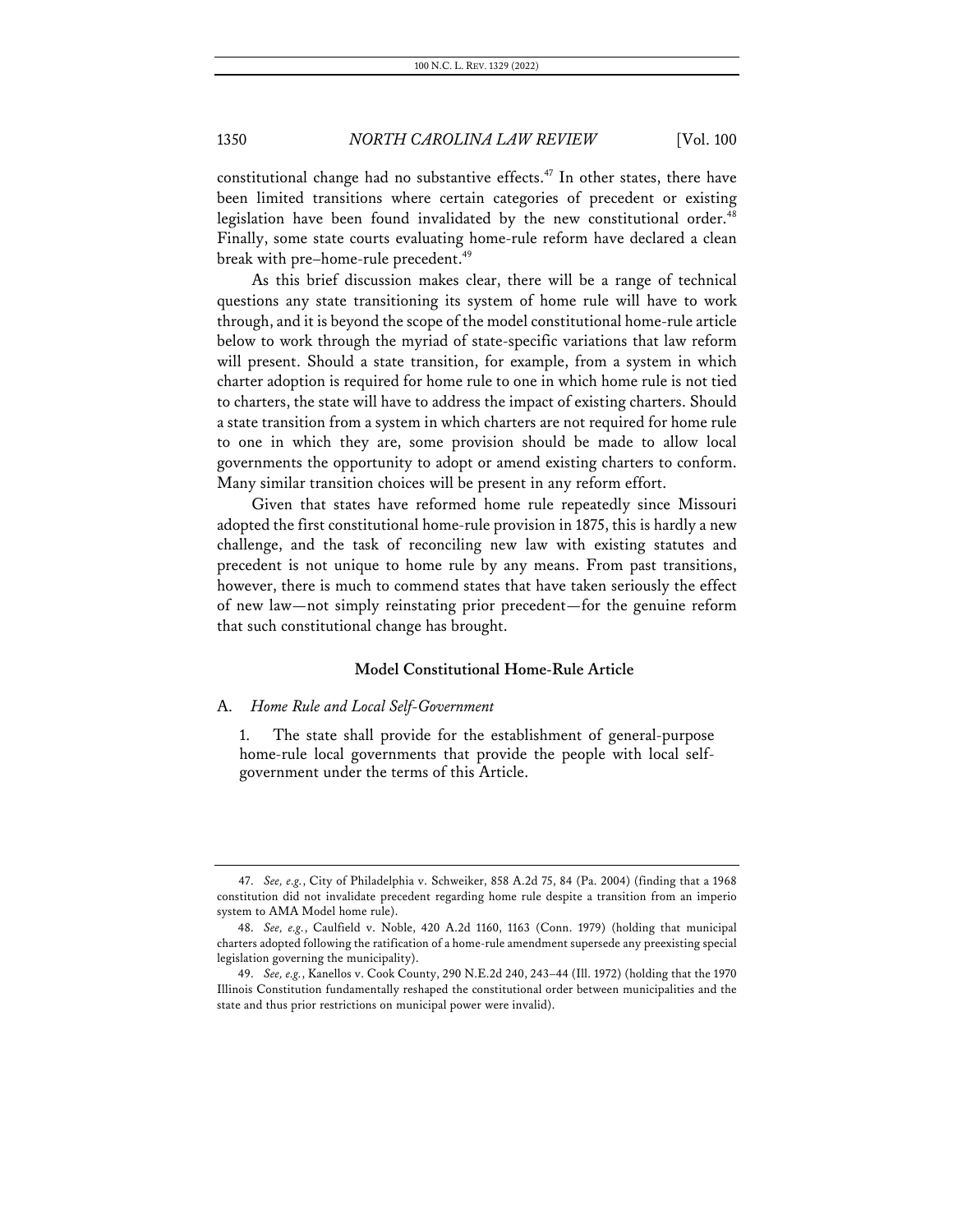### B. *Local Authority*

1. A home-rule government may exercise any power within its territorial limits not prohibited by this constitution or by a state law that complies with Section C of this Article. This grant of authority to homerule governments includes the authority both to raise and to spend funds, as well as to determine the provision of public goods and services.

2. A home-rule government may exercise the full extent of its homerule authority when acting jointly with any other unit of local government. Any laws governing the abilities of home-rule governments to engage in interlocal cooperation shall be construed in favor of allowing such cooperation. Where a home-rule government acts in cooperation with any other unit of government, or where interlocal cooperation results in the creation of a new governmental entity, the participating governments or resulting entity may exercise any power that any one of the participating units of government has the power to exercise separately.

3. Interpretation of Local Authority

a. The rule of law that any doubt as to the existence of a power of a home-rule government shall be resolved against its existence is abrogated, to the extent that any such rule was ever recognized in this jurisdiction.

b. Any doubt as to the existence of a power of a home-rule government shall be resolved in favor of its existence. This rule applies even when a statute granting the power in question has been repealed.

## C. *The Presumption Against Preemption*

The state shall not be held to have denied a home-rule government any power or function unless it does so expressly.

2. The state may expressly deny a home-rule government a power or function encompassed by Section B of this Article only if necessary to serve a substantial state interest, only if narrowly tailored to that interest, and only by general law pursuant to Section C.3 of this Article.

3. To constitute a general law, a statute must

a. be part of a statewide and comprehensive legislative enactment;

b. apply to all parts of the state alike and operate uniformly throughout the state;

c. set forth police, sanitary, or similar regulations, rather than purport only to grant or limit legislative power of a home-rule government to set forth police, sanitary, or similar regulations; and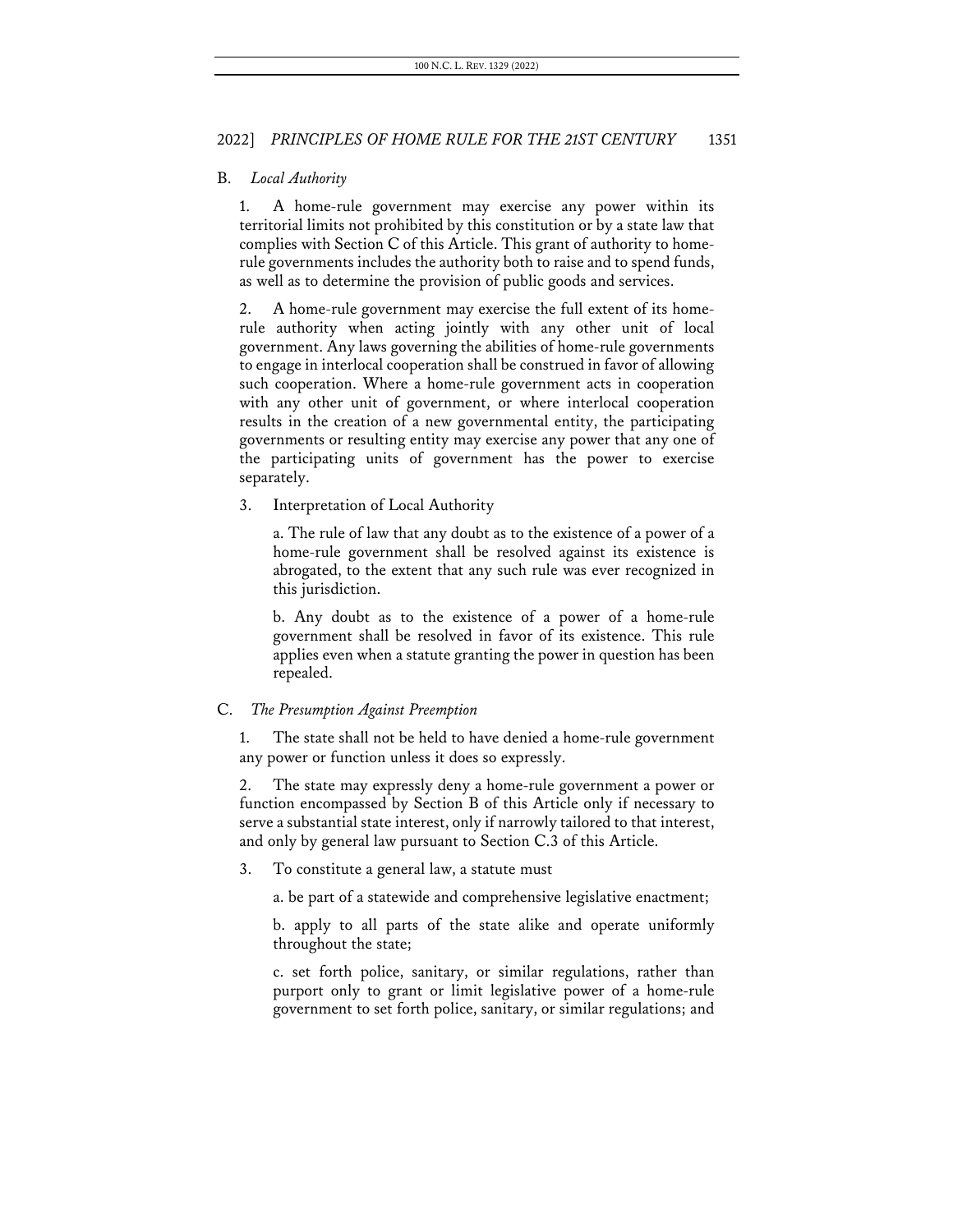d. prescribe a rule of conduct upon citizens generally.

4. A home-rule government may exercise and perform concurrently with the state any governmental, corporate, or proprietary power or function to the extent that the Legislature has not preempted local law pursuant to the preceding paragraphs. In exercising concurrent authority, a home-rule government may not set standards and requirements that are lower or less stringent than those imposed by state law, but may set standards and requirements that are higher or more stringent than those imposed by state law, unless a state law provides otherwise.

#### D. *Local Democratic Self-Government*

1. The lawmaking body of every home-rule government shall be locally elected.

2. A home-rule government shall have the power to determine the structure and organization of its government, including providing for local offices and determining the powers, duties, manner of selection, and terms of office of its officers; the power to determine the terms and conditions of its employees; and the proprietary power.

3. Subject to the other provisions of this constitution, a home-rule government shall have the power to provide for and regulate its elections.

4. The elected officials of a home-rule government shall enjoy the same immunities from suit for their official votes, statements, and actions as are provided to elected officials of the state government. Home-rule governments shall have the same immunity from suit for the exercise of their governmental functions as is provided to the state.

5. With respect to any aspect of local democratic self-government specified in this Section D, the state may not displace a home-rule government's authority unless the state is acting to advance an overriding state concern, only if narrowly tailored to that interest, and only by general law pursuant to Section C.3 of this Article.

### E. *State Support for Local Democracy*

### 1. Intergovernmental Aid

a. The state shall provide equitable access to adequate intergovernmental aid to local governments in recognition of the state's decision to delegate the provision of essential services to local governments. The state shall not place conditions on such intergovernmental aid except as those conditions relate to expenditure of that aid and the state shall not use the removal of such aid as a penalty for the exercise of a local government's homerule authority.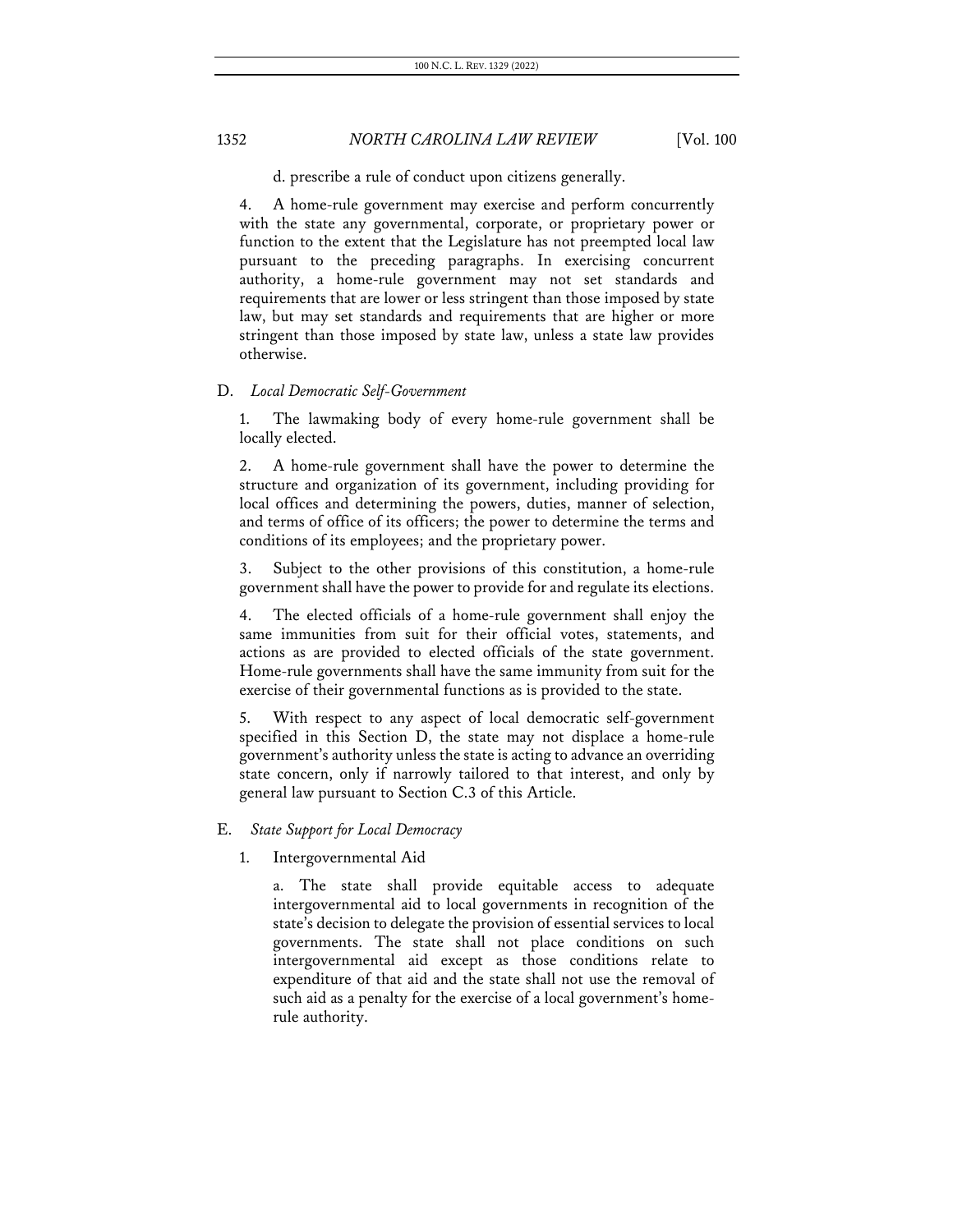### 2. Prohibiting Unfunded Mandates

a. The state shall not require local governments to provide additional services or undertake new activities without providing an additional appropriation that fully funds the newly mandated service or activity.

The preceding restriction shall not apply in the case of additional services or new activities:

- I. Imposed by federal law;
- II. Imposed by court order or legal settlement;

III. Imposed at the option of local governments;

IV. Imposed as an incident to the state adding new criminal statutes; or

V. Imposed on both government and nongovernment entities in the same or substantially similar circumstances.

Only local governments shall have standing to enforce the prohibition on unfunded mandates. The legislature shall assign responsibility to adjudicate local government claims under this provision to an independent state agency.

F. *Commentary to the Model State Home-Rule Constitutional Article*

1. Section A. Home Rule and Local Self-Government

### a. LOCAL SELF-GOVERNMENT.

Local self-government has long been part of the American way of life. In the colonial era, many towns exercised broad powers and enjoyed relative independence from provincial governments. Indeed, local governments may have helped to create colonial "state" governments rather than the other way around. In the early nineteenth century, Alexis de Tocqueville famously placed the local self-government exemplified by the New England town meeting at the heart of his study of democracy in America. Even in the middle decades of the nineteenth century, leading jurists like Chief Justice Thomas M. Cooley of the Michigan Supreme Court emphasized "the vital importance which in all the states has so long been attached to local municipal governments by the people of such localities, and their rights of self-government."50 To be sure, over the course of the second half of the nineteenth century most jurists and legal

<sup>50.</sup> People *ex rel.* Leroy v. Hurlbut, 24 Mich. 44, 66 (1871).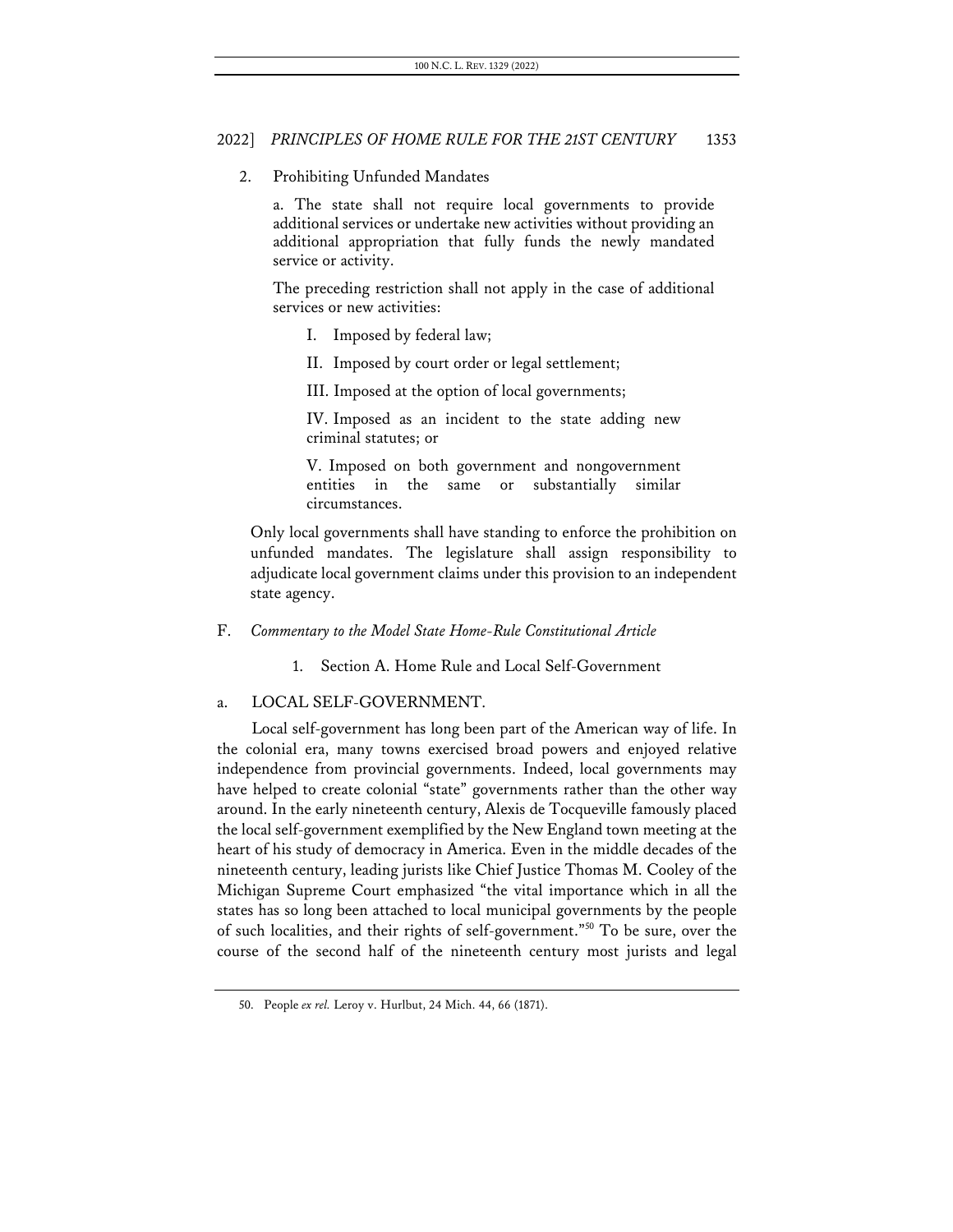scholars came to reject the idea of an *inherent* legal right to local self-government and to treat the scope of local self-government as a matter for the states to determine. Yet, even then, state constitutions sought to carve out some space for local self-government. State constitutions barred special state laws that targeted individual local governments, and some adopted bans on state creation of special commissions to take over local functions. Most importantly, the states began to take the first steps toward recognizing the form of local selfgovernment known as "home rule."

"Home rule" is the term conventionally applied to local governments that have been given relatively broad powers of self-government. States differ with respect to the determination of which local governments are granted home rule. Most states grant most of their municipalities home rule, although some require that the municipality have reached a threshold population before it is eligible for home rule. These thresholds range between 100 and 25,000, with 2,000 to 5,000 people the most common. Many states grant all or some of their counties home rule, as well.<sup>51</sup> Table A1 indicates that thirty-four states provide all their municipalities with home rule, and that an additional ten provide home rule to municipalities above a population threshold; Table A2 indicates that thirty-one states provide all counties with home rule, and five states provide home rule to a limited number of counties.<sup>52</sup> Although this Article may apply broadly to local government, and some of its provisions, such as those in Section E, apply to all local governments, this Article as a whole is focused on those local governments that have been granted home rule.

### 2. Section B. Local Authority

### a. LOCAL AUTHORITY

*a. The initiative power.* This provision addresses what is often described as the initiative power—usually understood as the power to initiate legislation and is meant to empower home-rule governments of local government, as a default matter, to address any subject of public policy or use any enforcement tool available to the state. It also encompasses local decision-making with respect to the content and scope of local public goods and services. The authority granted to home-rule governments in Section B is subject to state oversight consistent with the standards set forth in Section C of this Article.

The grant of authority in Section B.1 is drafted to reject drawing a distinction between "local" and "statewide" powers. Some home-rule provisions grant municipalities power over "local and municipal matters."53 At times,

<sup>51.</sup> *See* DALE KRANE ET AL., HOME RULE IN AMERICA: A FIFTY-STATE HANDBOOK (2001).

<sup>52.</sup> *Id.* at 476–78.

<sup>53.</sup> *See, e.g.*, N.D. CENT. CODE § 40-05.1-06(16) (2017).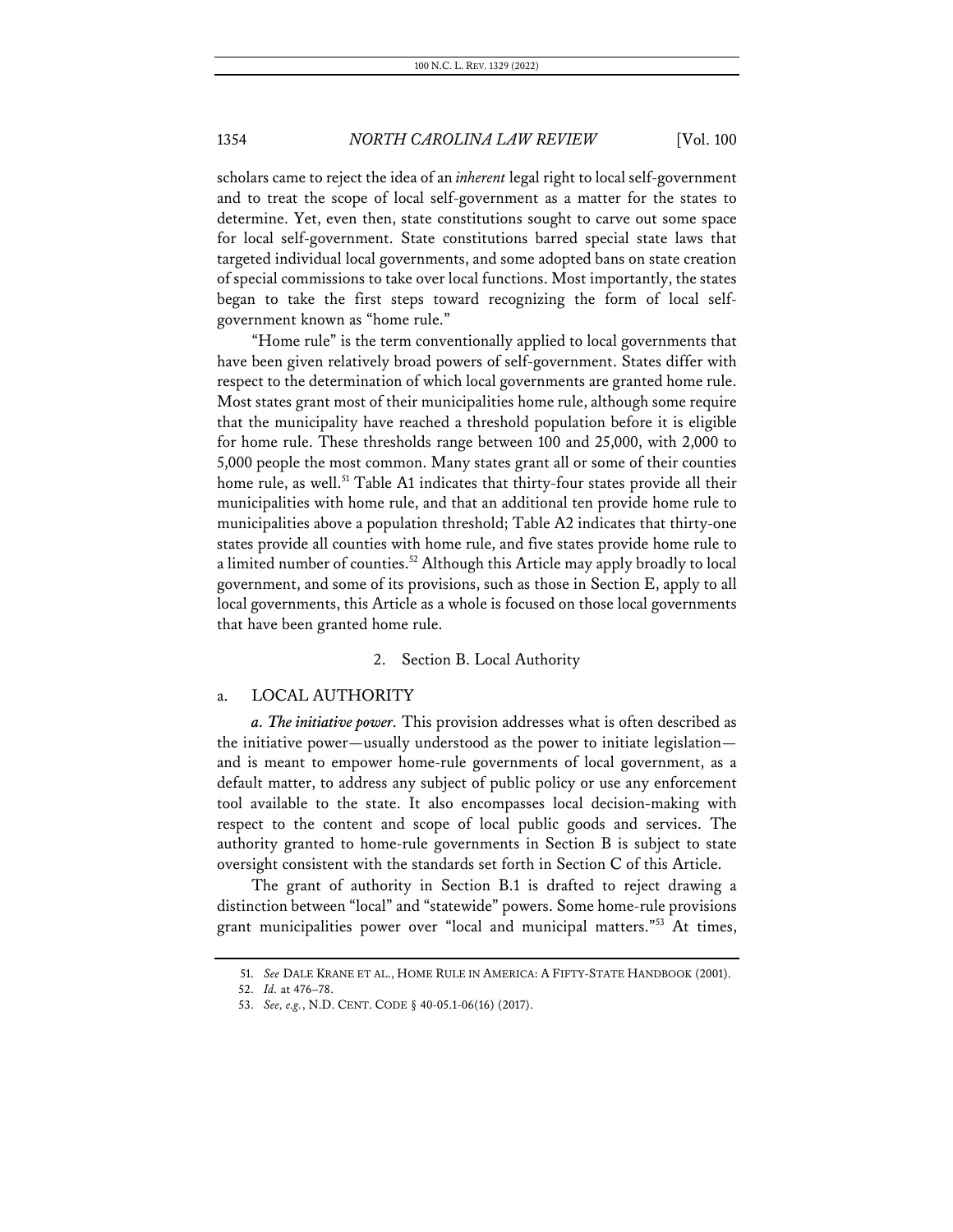judges have invoked this language to hold that a city has exceeded its grant of initiative authority.<sup>54</sup> In order to ensure maximum flexibility for home-rule governments to innovate with respect to public policy and address matters of importance to their residents, and given the inherent vagueness and manipulability of the concept of "local" or "municipal" matters, this provision makes clear that the initiative authority is not limited to such matters.

As explained below, Section B.3 also explicitly rejects the Dillon's Rule approach to the allocation of local power and its judicial interpretation.

*b. Power delegated beyond "police."* Many state home-rule provisions include the "police power"—that is, the power to promote the health, safety, welfare, and morals of the community—among the powers delegated to local governments.55 Some legal authorities consider the "police power" a subset of the plenary power to legislate that state legislatures enjoy; other, separate powers include taxing (revenue-raising) and eminent domain.<sup>56</sup> By referring broadly to "any power," this provision includes governmental powers in addition to the police power, such as taxation and eminent domain.

With respect to eminent domain, most states have statutes that expressly delegate that power to local governments. These statutes often impose procedural requirements on a city's use of eminent domain.<sup>57</sup> Due to concerns about the taking of private property, some state courts construe delegations of eminent domain strictly,<sup>58</sup> a practice that would contravene Section B.3 of this Article.

This provision pointedly does not include a "private law exception" to local power, as was common in earlier home-rule provisions, including the 1953 AMA Model Constitutional Provisions, and remains in a few state constitutions today.59 Massachusetts's provision and others like it used the wording of the

<sup>54.</sup> *See* Terrance Sandalow, *The Limits of Municipal Power Under Home Rule: A Role for the Courts*, 48 MINN. L. REV. 643, 668 (1964).

<sup>55.</sup> *E.g.*, UTAH CONST. art. XI, § 5 (delegating "the authority to adopt, and enforce within its limits, local police, sanitary, and similar regulations").

<sup>56.</sup> *See* Walter Wheeler Cook, *What Is the Police Power?*, 7 COLUM. L. REV. 322, 329 (1907) (noting that the police power, like eminent domain and the power of taxation, is a "residuary power[] of government possessed by the States in our system"); *State Regulation—Police Power—City Ordinance—*City of Selma v. Till, 42 So. 405 (Ala.), 16 YALE L.J. 445, 445–46 (1907) (distinguishing the police power from "eminent domain or taxing power").

<sup>57.</sup> *E.g.*, WIS. STAT. § 32.05 (2018) (describing procedure to be used in condemnation by any entity exercising the delegated power of eminent domain).

<sup>58.</sup> *E.g.*, Orsett/Columbia Ltd. P'ship. v. Superior Court *ex rel.* Maricopa County, 83 P.3d 608, 610 (Ariz. Ct. App. 2004)

<sup>59.</sup> *E.g.*, MASS CONST. art. II, § 7, *amended by* MASS. CONST. art. LXXXIX (preventing cities from "enact[ing] private or civil law[s] governing civil relationships except as incident to an exercise of an independent municipal power").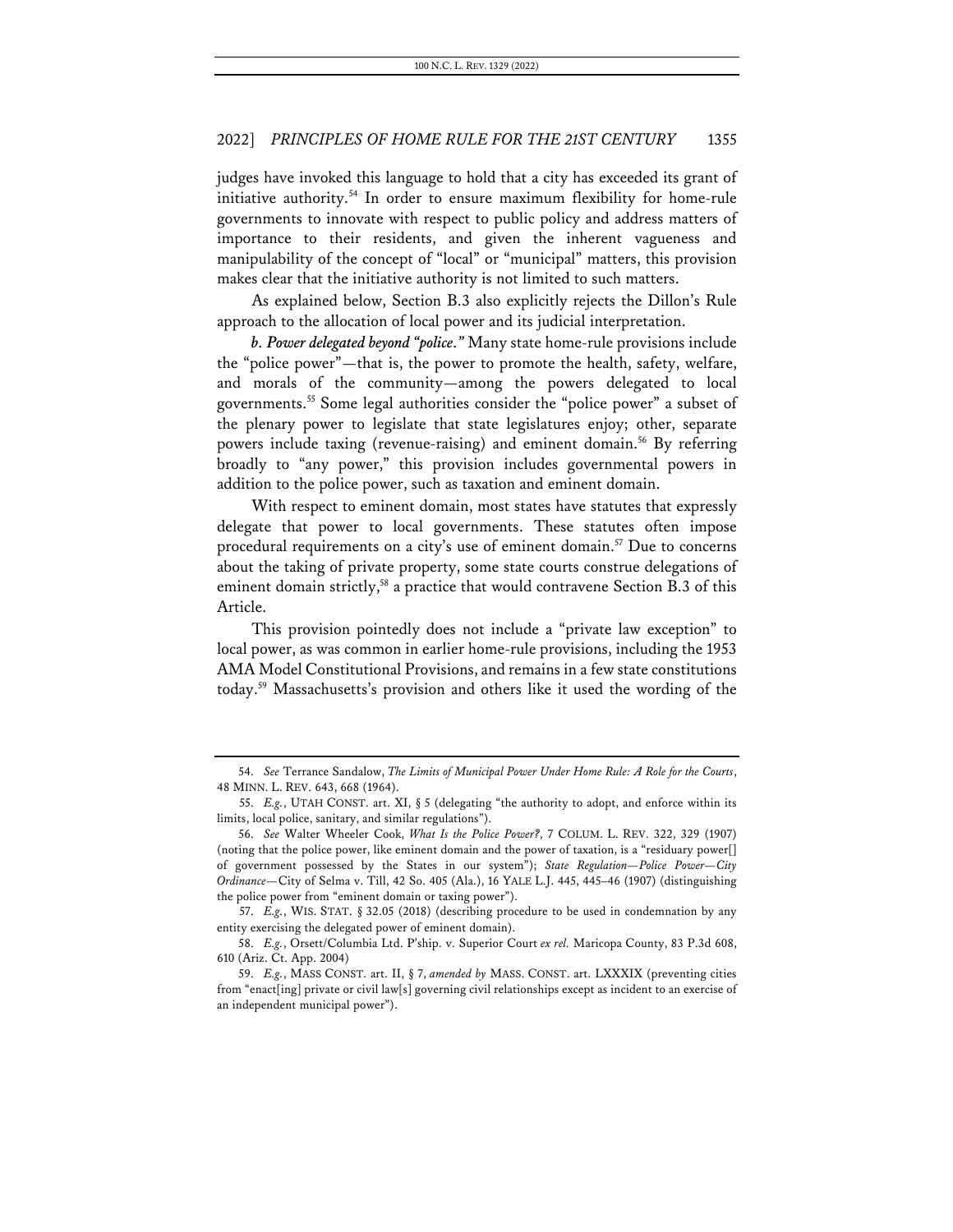1953 AMA proposal, which awkwardly attempted to "split the baby" between giving cities full or highly limited power over private law.<sup>60</sup>

The private law exception has proved unwieldy and inconsistent in application and, in some states, circumventable through formalistic means.<sup>61</sup> This provision intends to eradicate the private law exception as a subject-based limit on local power, again affirming that home-rule governments may address any subject matter of legislation or regulation of their choosing.

*c. Fiscal authority.* The 1953 AMA Model Constitutional Provisions did not explicitly address local fiscal authority. In the succeeding years, it has become clear that home rule requires local governments to have the power to raise revenue. Nevertheless, fiscal authority remains limited in home-rule jurisdictions. State law often places stringent limits on local government efforts to generate own-source resources, even in jurisdictions that have the fiscal capacity to raise more revenue.<sup>62</sup>

In many states, limits of fiscal authority are inherent in the state's grant of home-rule authority, or in other provisions of a state's constitution.<sup>63</sup> In other states, courts have concluded that the police powers granted under the state's home-rule provisions do not include taxing authority.<sup>64</sup>

Even in states that grant local governments more expansive tax authority, other restrictions can limit local fiscal control. First, many state laws broadly preempt local taxing authority. For example, Kansas grants taxing authority under its home-rule provisions, but the state preempts local governments from imposing excise taxes other than sales taxes and corresponding use taxes.<sup>65</sup> Local taxing authority has also been attacked as part of the new wave of preemption.<sup>66</sup>

Thus, even the explicit provision for local fiscal authority in Section B.1 must also be protected by the strong presumption against preemption contained

<sup>60.</sup> *See* AM. MUN. ASS'N, *supra* note 16, at 18–19.

<sup>61.</sup> *E.g.*, New Mexicans for Free Enter. v. City of Santa Fe, 126 P.3d 1149 (N.M. Ct. App. 2005). For criticism of the "private law exception," see Paul A. Diller, *The City and the Private Right of Action*, 64 STAN. L. REV. 1109 (2012) [hereinafter Diller, *City and the Private Right*], and Gary T. Schwartz, *The Logic of Home Rule and the Private Law Exception*, 20 UCLA L. REV. 671 (1973).

<sup>62.</sup> Richard F. Dye & Therese J. McGuire, *The Effect of Property Tax Limitation Measures on Local Government Fiscal Behavior*, 66 J. PUB. ECON. 469, 485 (1997) ("In the past 25 years the nature of state government involvement in local government finances has become more constraining rather than facilitating.").

<sup>63.</sup> *See, e.g.*, GA. CODE ANN. § 36-35-6(a)(3) (2019); IOWA CONST. art. III, § 38A; N.Y. CONST. art. XVI.

<sup>64.</sup> *See, e.g.*, Arborwood Idaho, L.L.C. v. City of Kennewick, 89 P.3d 217, 221 (Wash. 2004); City of Plymouth v. Elsner, 135 N.W.2d 799, 801–02 (Wis. 1965).

<sup>65.</sup> *See* Heartland Apartment Ass'n v. City of Mission, 392 P.3d 98, 105 (Kan. 2017).

<sup>66.</sup> *See* Eric Crosbie et al., *State Preemption To Prevent Local Taxation of Sugar-Sweetened Beverages*, JAMA INTERNAL MED. (2019) (listing preemption efforts in nine states); *see also State Plastic and Paper Bag Legislation*, NAT'L CONF. ST. LEGISLATURES (Nov. 1, 2019), www.ncsl.org/research/ environment-and-natural-resources/plastic-bag-legislation.aspx (identifying thirteen states that prohibit the regulation of plastic bags, including bag taxes and fees).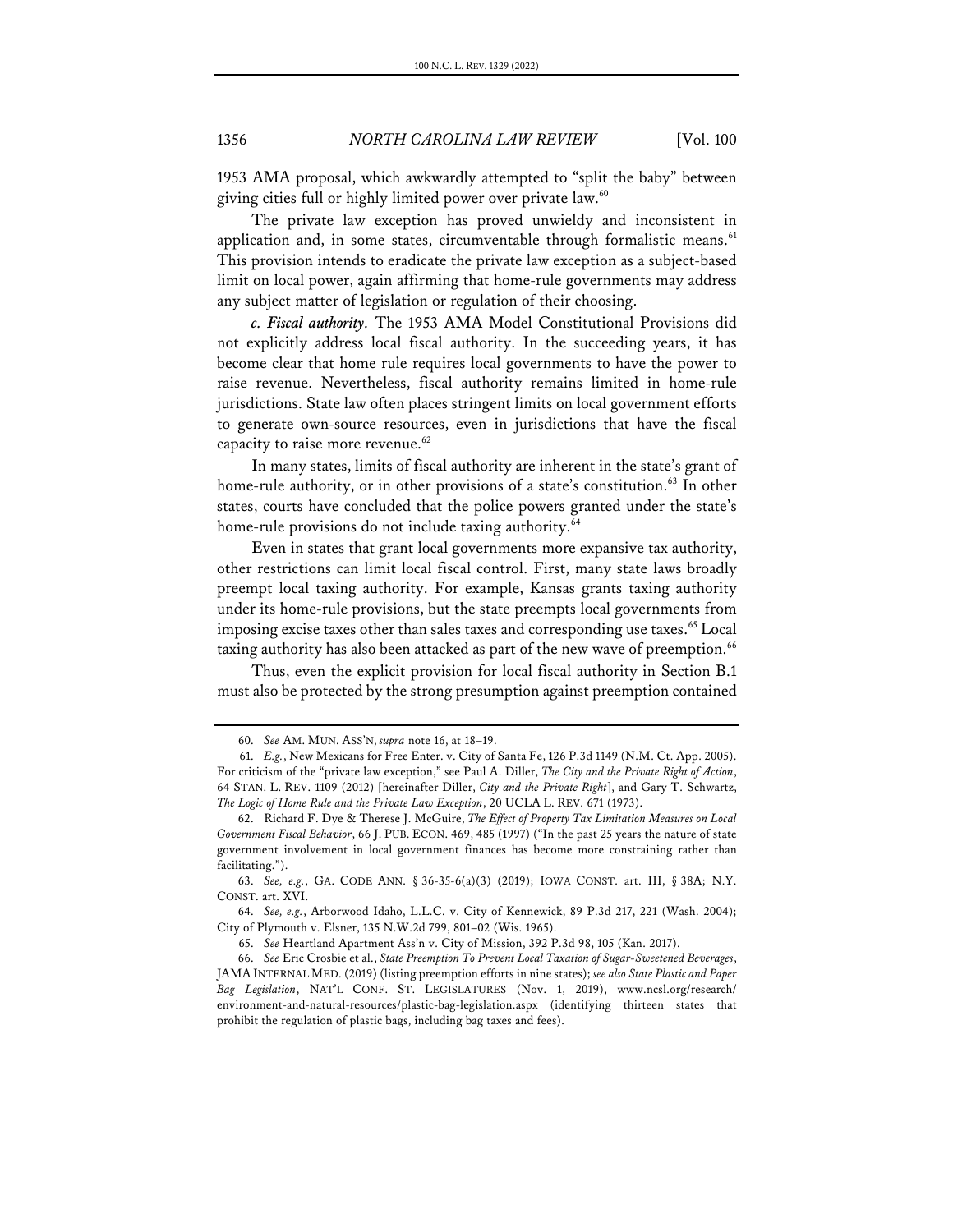in Section C of this Article. As in other areas, the transition to local fiscal home rule will raise questions about the relationship between local authority and existing state constitutional and statutory law. Under this provision, prior legislation that grants local governments taxing authority on the condition that they adhere to state-imposed constraints should no longer bind local governments' tax-design choices. Rather, this provision provides independent authority for local governments' taxing authority. State laws, however, that explicitly preempt local taxing authority or condition such authority on adherence to state-imposed procedural standards should be evaluated under the terms of Section C of this Article.

Of particular concern for many local governments are state-imposed tax and expenditure limitations. Some of these restraints impose onerous rules on localities seeking to impose new taxes or to raise tax rates. For example, under Colorado's Taxpayer's Bill of Rights, local governments must generally seek voter approval for "any new tax, tax rate increase, mill levy above that for the prior year, valuation for assessment ratio increase for a property class, or extension of an expiring tax, or a tax policy change directly causing a net tax revenue gain to any district."<sup>67</sup>

State laws also frequently impose particular restrictions on property tax revenue. As of 2010, all but six states imposed some limits on local property taxation.68 The limits vary widely in substance. Some provisions limit growth in assessed valuations, while others limit increases in property tax rates, and some address both. Some states have also limited revenue growth directly.<sup>69</sup> Even as residents consistently support raising property tax levy limits in local elections, there have been few serious efforts to revoke these limits, and states continue to pass them. In 2019, Texas enacted a restriction requiring voter approval for jurisdictions to raise their property tax revenue by more than 3.5 percent in a year. $70$ 

Historically, local governments in the United States have relied on the property tax base to fund local services, and it remains the dominant source of local own-source revenue.<sup>71</sup> As a result, these limits are significant constraints

<sup>67.</sup> COLO. CONST. art. X, § 20(4); *see also* MICH. CONST. art. IX, § 25; MO. CONST. art. X, 11(c), § 16.

<sup>68.</sup> DAVID BRUNORI, LOCAL TAX POLICY: A FEDERALIST PERSPECTIVE 59 (3d ed. 2013).

<sup>69.</sup> *See Tax Limits*, LINCOLN INST. ON LAND POL'Y, https://www.lincolninst.edu/researchdata/data-toolkits/significantfeatures-property-tax/topics/property-tax-limit (providing a manipulated table listing tax limits by state, type, and year of enactment).

<sup>70.</sup> TEX. TAX CODE ANN. § 26.08 (2019).

<sup>71.</sup> *See State and Local Finance Initiative*, URBAN INST., https://www.urban.org/policy centers/cross-center-initiatives/state-and-local-finance-initiative/state-and-localbackgrounders/stateand-local-revenues#local.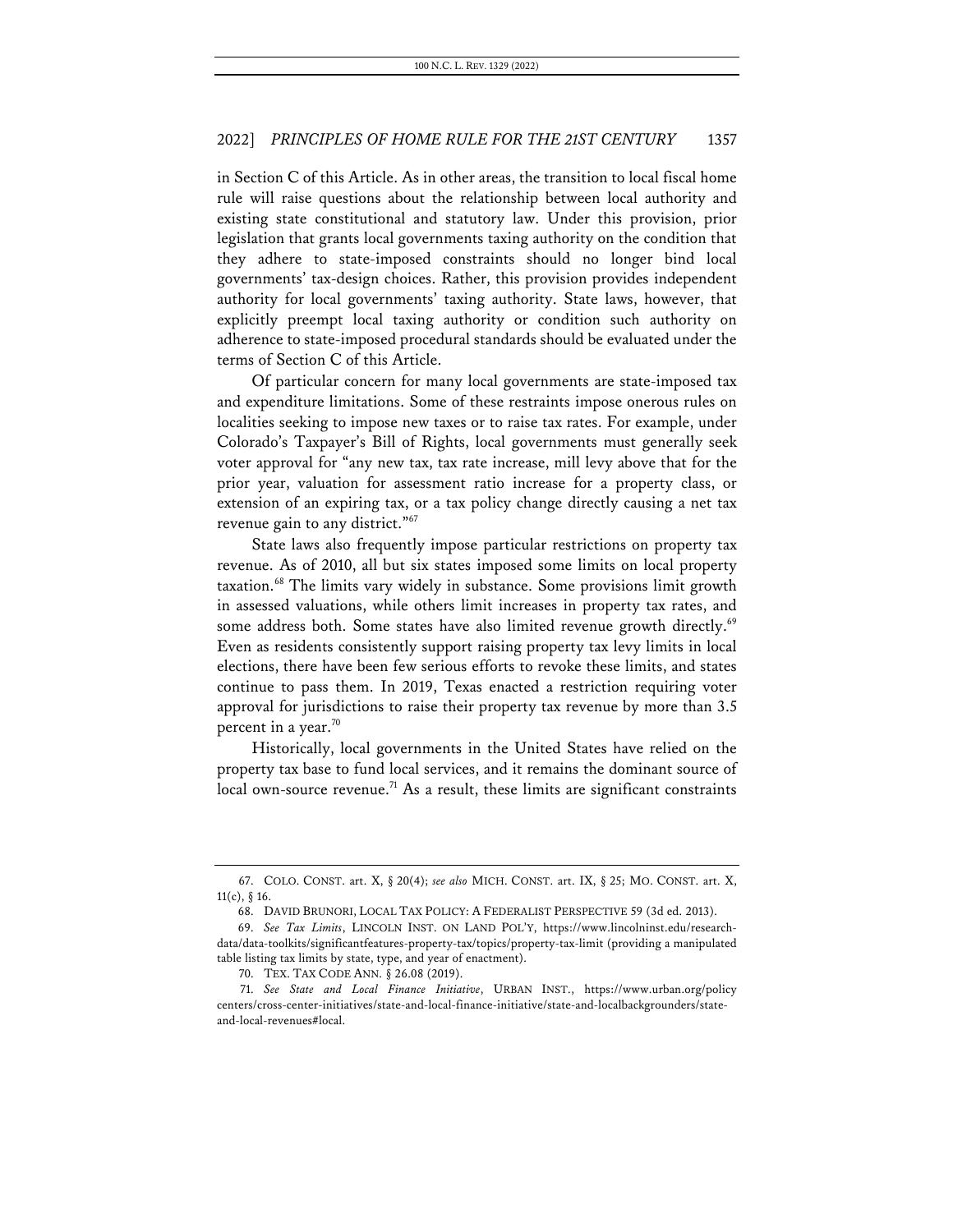on local fiscal authority. In states with the most onerous restrictions, property tax revenue decreased 15 percent or more after implementation.<sup>72</sup>

Reforming these limits is a critical step in ensuring local fiscal authority. Nevertheless, these model provisions do not address property tax limitations directly. Of course, to the extent that these provisions are statutory, Section C of this Article applies to constrain such state statutes. Many of these restrictions, however, are imposed by state constitutions. For those constitutional restrictions, this model assumes changes should be addressed by separate constitutional reform, given the prominence of these provisions in the politics of the various jurisdictions.

Finally, many states grant more expansive local authority to impose fees, as an extension of the grant of general police powers. States vary widely in the terminology they use to describe such fees and in the way they define and limit local authority over them. Local governments across the country, however, have faced litigation challenging their authority to impose various fees by alleging that they are disguised taxes. $73$ 

Courts, for example, have struggled to categorize stormwater fees imposed by local jurisdictions to pay for infrastructure improvements to their storm drainage systems.<sup>74</sup> In granting local authority to raise revenue, this provision provides broad authority for local governments to impose both taxes and fees and seeks to reduce litigation of these definitional questions, which can be especially challenging.

In the wake of the Department of Justice's investigation of Ferguson, Missouri, moreover, there has been significant attention, and criticism, of local fee authority, especially in the criminal justice system.75 While these provisions grant local governments broad revenue authority, they must use their revenue authority consistent with other principles of state and federal law and with due regard for the potentially serious consequences of the exercise of that authority. To the extent that local governments are turning to onerous criminal justice

<sup>72.</sup> *See* BRUNORI, *supra* note 68, at 59.

<sup>73.</sup> *See generally* Erin A. Scharff, *Green Fees: The Challenge of Pricing Externalities Under State Law*, 97 NEB. L. REV. 168 (2018). For a discussion of the challenges in defining user fees in a particular jurisdiction, see Hugh D. Spitzer, *Taxes vs. Fees: A Curious Confusion*, 38 GONZ. L. REV. 335 (2003) (discussing judicial efforts in Washington State to differentiate between taxes and fees).

<sup>74.</sup> *See* Bolt v. City of Lansing, 587 N.W.2d 264, 266 (Mich. 1998) (finding stormwater charge a tax); Zweig v. Metro. St. Louis Sewer Dist., 412 S.W.3d 223, 248–49 (Mo. 2013) (finding stormwater charge a tax); Teter v. Clark County, 704 P.2d 1171, 1181 (Wash. 1985) (finding stormwater charge a fee); Vandergriff v. City of Chattanooga, 44 F. Supp. 2d 927, 941 (E.D. Tenn. 1998) (finding stormwater charge a fee); Church of Peace v. City of Rock Island, 828 N.E.2d 1282, 1286 (Ill. App. Ct. 2005) (finding stormwater charge a fee); McLeod v. Columbia County, 599 S.E.2d 152, 155–56 (Ga. 2004) (finding stormwater charge a fee).

<sup>75.</sup> *See, e.g.*, Beth Colgan, *Reviving the Excessive Fines Clause*, 102 CALIF. L. REV. 277 (2014); Neil L. Sobol, *Charging the Poor: Criminal Justice Debt & Modern-Day Debtors' Prisons*, 75 MD. L. REV. 486 (2016).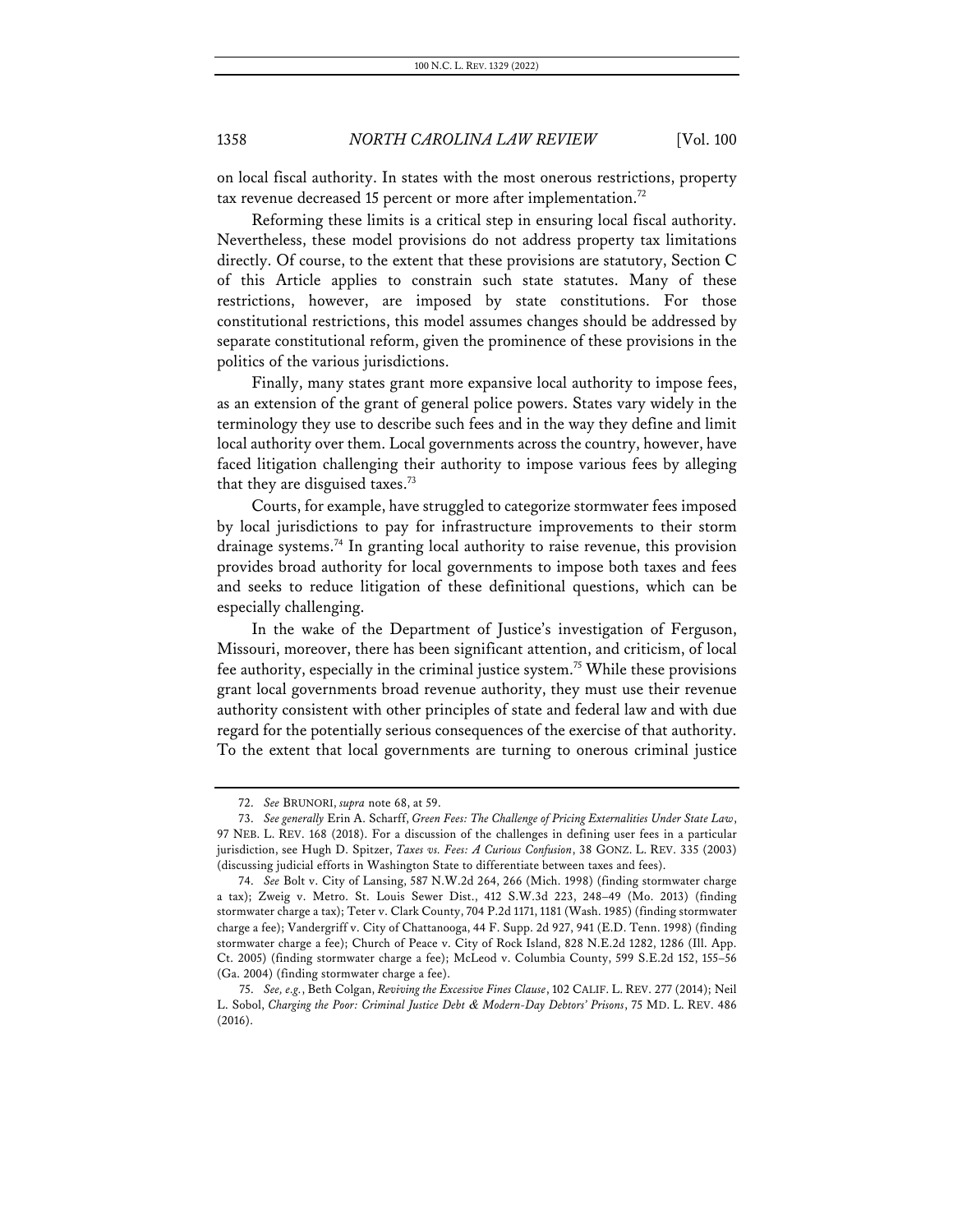fees because of their otherwise limited fiscal authority, this provision should also relieve some of that pressure.

*d. Executive power.* In home-rule governments with a chief executive such as a mayor, the municipality may choose to grant that chief executive powers comparable to those enjoyed by the state's governor. The precise division of legislative and executive power is a matter of core governmental design for local governments to decide in the first instance.76 The extent of the chief executive's powers may be delineated in the home-rule government's charter or defined by ordinary legislation of the government's lawmaking body. Such executive powers might include declaring emergencies, imposing quarantines, and pardoning those persons convicted of municipal crimes.<sup>77</sup> As with zoning and eminent domain, states have delegated some of these powers to local executives by statute, and courts have relied on these more specific statutes to define the contours of local executive power.<sup>78</sup> Under this provision, such statutory delegations are no longer necessary, although states may preempt or constrain local executive power expressly, under the constraints of Section C of this Article.<sup>79</sup>

*e. Judicial power.* Counties often already play a role in funding and staffing trial courts, but these courts are generally the first level of a state unified judicial system. In some states, cities have the option to create municipal courts, often for the primary purpose of prosecuting violations and misdemeanors committed within the city's jurisdiction.<sup>80</sup> This model provision would allow home-rule governments to create municipal courts, with the understanding that any such courts would be under the control of a unified state court system, which would have authority over matters like rules of procedure and the disciplining of attorneys and judges.

Due to concerns regarding some cities' aggressive use of their police and court systems to raise revenue by assessing fines on both residents and

<sup>76.</sup> *See* Section III.D.2.

<sup>77.</sup> *See* Jim Rossi, *State Executive Lawmaking in Crisis*, 56 DUKE L.J. 237 (2006) (discussing gubernatorial emergency powers).

<sup>78.</sup> *E.g.*, MO. REV. STAT. § 77.360 (2019) (The mayor shall have power to . . . grant reprieves and pardons for offenses arising under ordinances of the city."); Ervin v. State, 163 N.W.2d 207 (Wis. 1968) (upholding Milwaukee mayor's curfew proclamation that was in compliance with state statute so authorizing).

<sup>79.</sup> *Contra* Walsh v. City of River Rouge, 189 N.W.2d 318 (Mich. 1971) (holding that a mayor's power to declare an emergency was impliedly preempted by a state statute that gave the governor the exclusive power to declare an emergency).

<sup>80.</sup> *E.g.*, ORE. REV. STAT. § 221.339 (2019) (allocating to municipal courts "concurrent jurisdiction with circuit courts and justice courts over all violations committed or triable in the city where the court is located" and over most misdemeanors).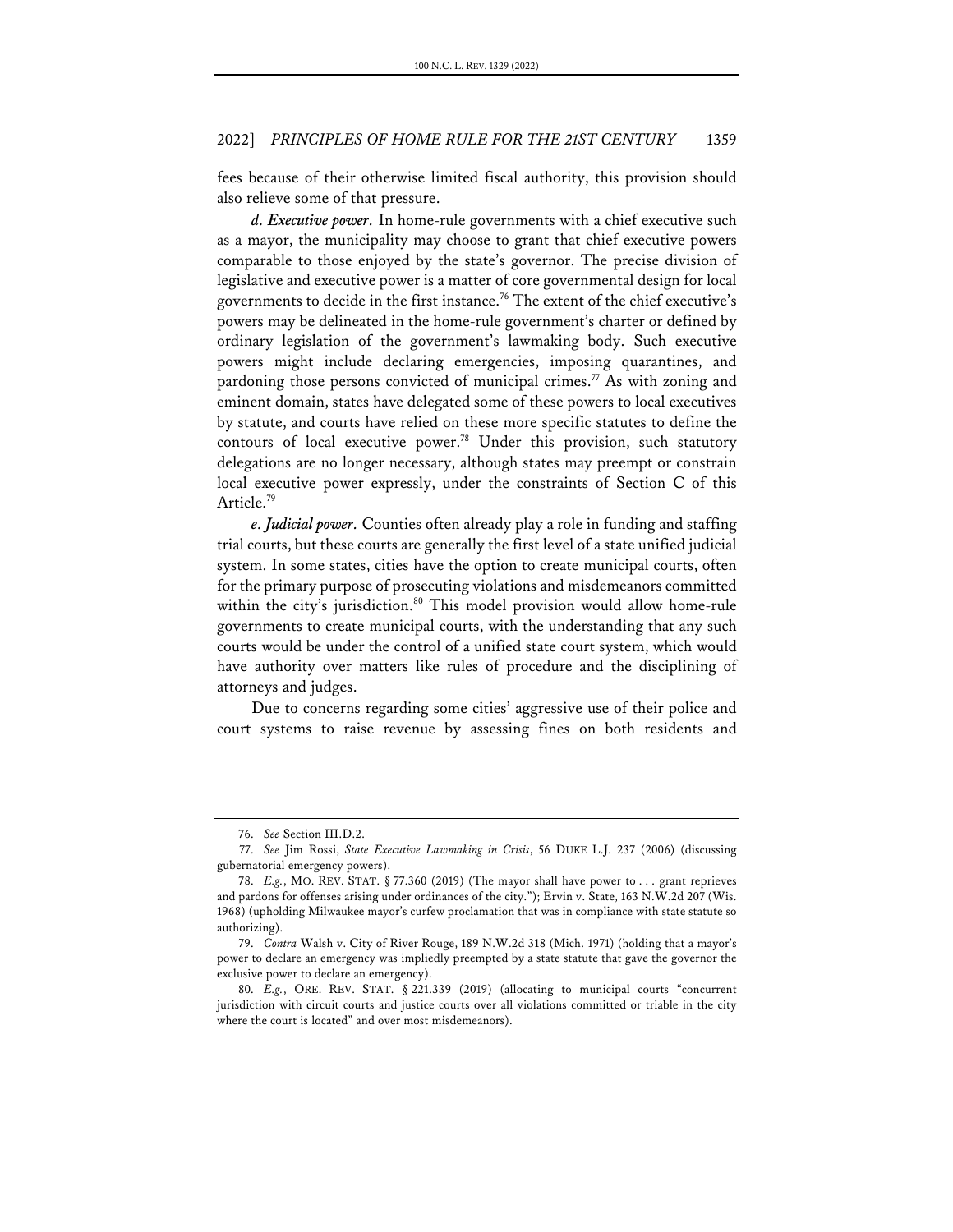nonresidents, as noted above, municipal courts should aid cities' enforcement powers, not serve as an independent means for raising revenue.<sup>81</sup>

*f. Enforcement mechanisms, including private rights of action and criminal law.* Most cities and counties enforce their ordinances through civil fines, and such enforcement would be consistent with this provision. Moreover, any state limitations on such authority would be subject to the terms of Section C of this Article. With respect to civil enforcement, this provision presumes that homerule governments have the authority to create private rights of action that can be enforced in municipal or state court. This dynamic may raise concerns about local governments commandeering state courts, but the state legislature, of course, retains the power to preempt under Section B of this Article and to establish rules of jurisdiction for state court. Moreover, cities and counties may establish administrative agencies to hear local civil actions in the first instance, as is common in the antidiscrimination context. $82$ 

With respect to criminal law, the current landscape for local enforcement is more mixed. In some states, some cities and counties use the criminal law as an additional means to enforce ordinances, generally through misdemeanors.<sup>83</sup> In some of these instances, cities re-criminalize behavior that is already criminalized by state law, although because cities are considered arms of the state under federal constitutional law, double jeopardy bars trying a defendant for both the municipal and state versions of the same crime.<sup>84</sup> In other instances, cities criminalize behavior beyond that which is already criminalized by state law, thus adding to the potential criminal liability of individuals and firms. In New York City, for instance, it is a potential criminal offense for subway passengers to put their feet up on another subway seat.<sup>85</sup>

Because it can deprive an individual of liberty and impose collateral consequences for life, the criminal law is an extremely powerful tool for any

83. 9A MCQUILLIN MUN. CORP. § 27:6 (3d ed. July 2019 update) (discussing criminal and "quasi-criminal" nature of municipal enforcement).

<sup>81.</sup> *See, e.g.*, Henry Ordower et al., *Out of Ferguson: Misdemeanors, Municipal Courts, Tax Distribution, and Constitutional Limitations*, 61 HOW. L.J. 113, 127 (2017) (describing as "troubling" the practice of "[s]ome St. Louis County municipalities deriv[ing] a substantial, regular, and predictable portion of their municipal revenue from the fines, costs, and fees imposed by . . . municipal courts").

<sup>82.</sup> Diller, *City and the Private Right*, *supra* note 61, at 1150 (discussing local human rights commissions that adjudicate complaints of housing, employment, and public accommodations discrimination); David B. Goldin & Martha I. Casey, *New York City Administrative Tribunals: A Case Study in Opportunity for Court Reform*, 49 JUDGES' J. 20, 20 (2010) (discussing the breadth of administrative tribunals in New York City); *see also* Nestor M. Davidson, *Localist Administrative Law*, 126 YALE L.J. 564 (2017).

<sup>84.</sup> *See* Waller v. Florida, 397 U.S. 387 (1970).

<sup>85.</sup> *See* 21 N.Y. COMP. CODES R. & REGS. ch. XXI, § 1050(7)(j)(2) (2019); *see also* Joseph Goldstein & Christine Haughney, *Relax, If You Want, but Don't Put Your Feet Up*, N.Y. Times (Jan. 6, 2012), https://www.nytimes.com/2012/01/07/nyregion/minor-offense-on-ny-subway-can-bringticketor-handcuffs.html (noting that officers can enforce this provision through violation tickets, but nonetheless arrested 1,600 people for this crime in 2011).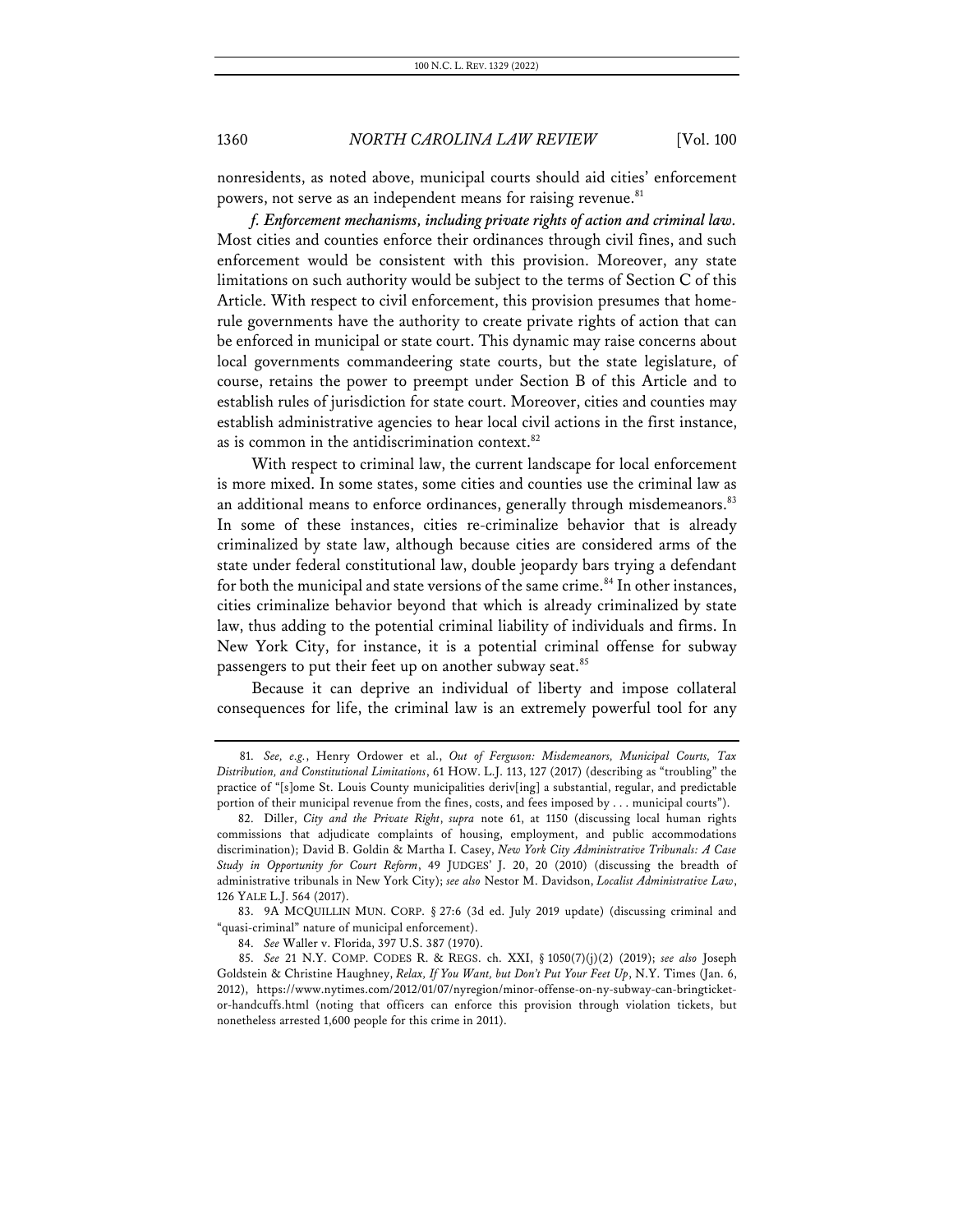level of government to wield.<sup>86</sup> Hence, it is understandable that cities seeking maximum flexibility would want the option of enforcing their policy choices through the criminal law.

There are, however, legitimate concerns that allowing cities to create misdemeanors may ensnare uninformed persons, especially nonresidents passing through often-imperceptible municipal boundaries.<sup>87</sup> Local criminal lawmaking authority might also continue the baleful trend of overcriminalization of conduct that some states and the federal government have begun to attempt to reverse. Concerns about "over-criminalization," or the use of criminal law to pursue public policy objectives for which it is poorly suited, are at least 50 years old.<sup>88</sup> In the last decade, the massive size of the nation's prison population, increased recognition of racial and economic disparities in criminal enforcement, and heightened awareness of lifelong collateral consequences for even the most minor crimes have sparked much discussion and some progress toward reducing the criminal law's massive footprint.<sup>89</sup>

Whether rooted in these concerns or not, several states prohibit their local governments—even those that possess some version of "home rule"—from criminalizing any behavior.<sup>90</sup> Even in some states where local criminal lawmaking is allowed, several expressly disallow the creation of local felonies. $91$ The 1953 AMA Model Home-Rule Provision also forbade local felonies, without providing justification.<sup>92</sup> Oregon takes a uniquely skeptical approach to local criminal lawmaking authority that is based on the idiosyncratic wording

<sup>86.</sup> *Cf.* State v. Hutchinson, 624 P.2d 1116, 1128 (Utah 1980) (Maughan, J., dissenting) ("The police power is awesome, for it confers the right to declare an act a crime and to deprive an individual of his liberty or property in order to protect or advance the public health, safety, morals, and welfare.").

<sup>87.</sup> *See, e.g.*, Francis H. Bohlen & Harry Shulman, *Arrest with and Without a Warrant*, 75 U. PA. L. REV. 485, 491–92 (1927) ("Even that outworn and discredited fiction that every man knows the law has never been pushed to such an extreme as to justify imposing [criminal] consequences upon an ignorance of the local ordinances of the myriads of small communities through which modern men constantly pass."); Wayne A. Logan, *The Shadow Criminal Law of Municipal Governance*, 62 OHIO ST. L.J. 1409 (2001).

<sup>88.</sup> *E.g.*, Sanford Kadish, *The Crisis of Overcriminalization*, 374 ANNALS AM. ACAD. POLI. & SOC. SCI. 157 (1967).

<sup>89.</sup> *See* MICHELLE ALEXANDER, THE NEW JIM CROW (2010); Benjamin Levin, *The Consensus Myth in Criminal Justice Reform*, 117 MICH. L. REV. 259, 261–62 (2018) (discussing the concepts of "mass incarceration" and "overcriminalization" and efforts to address those issues).

<sup>90.</sup> *See, e.g.*, State v. Thierfelder, 495 N.W.2d 669, 673 (Wis. 1993) (holding that "municipalities cannot create crimes").

<sup>91.</sup> *See, e.g.*, 22 DEL. CODE. § 802 (2019) ("This grant of power does not include the power . . . to define and provide for the punishment of a felony."); MASS CONST. art. II, § 7, *amended by* MASS. CONST. art. LXXXIX (preventing cities from "defin[ing] and provid[ing] for the punishment of a felony or . . . impos[ing] imprisonment as a punishment for any violation of law").

<sup>92.</sup> *See* AM. MUN. ASS'N, *supra* note 16, at 21 ("It has been considered desirable to make it clear that [the power to define and provide for the punishment of offenses] stops short of serious offenses which fall in the felony category.").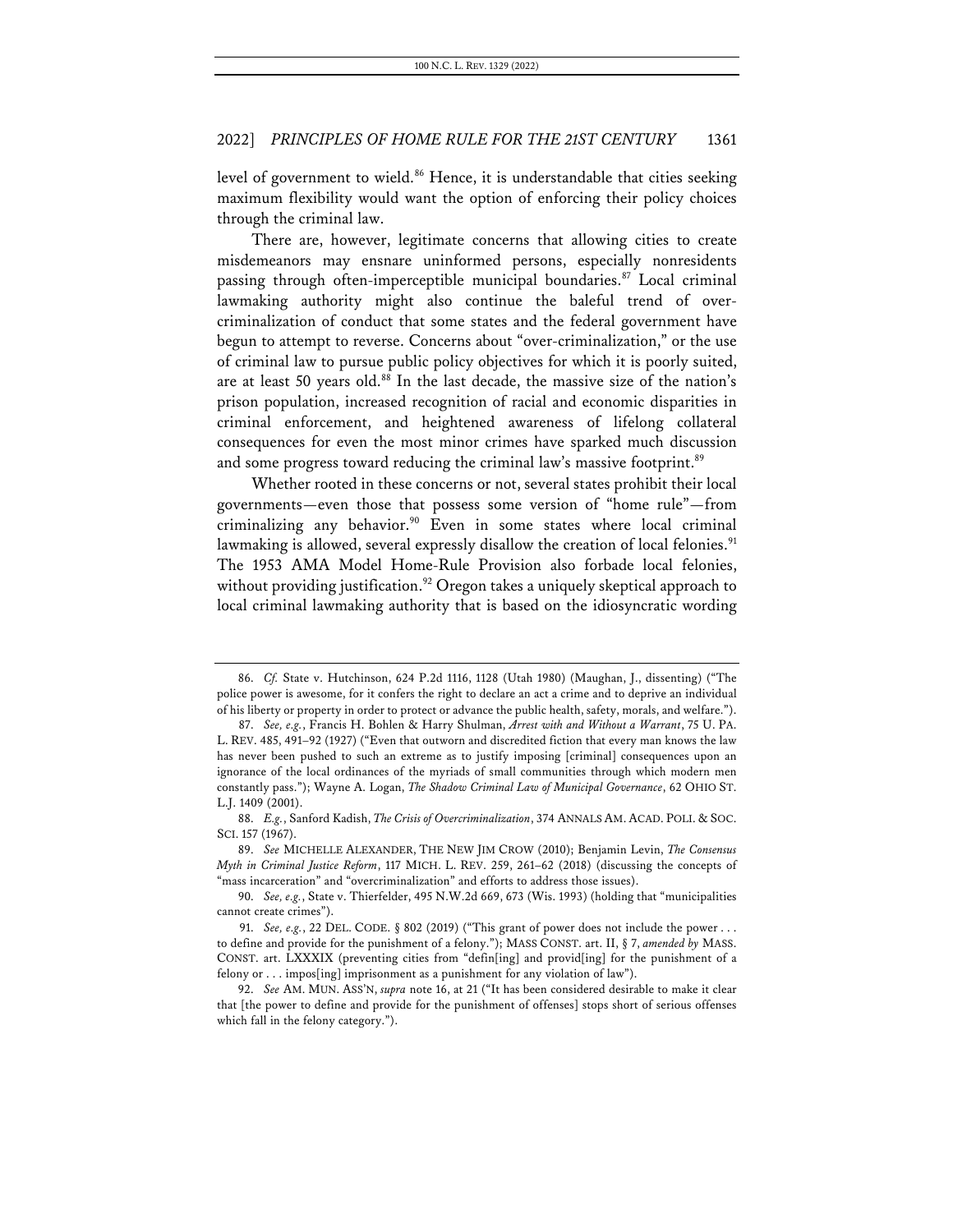of its home-rule provision: courts presume that local criminal ordinances are preempted, whereas local ordinances that are civilly enforced are not.<sup>93</sup>

For maximum flexibility and logical consistency, this provision permits home-rule governments the same extent of criminal lawmaking as the state. This language is included in the model Article, however, with awareness of the serious concerns regarding local criminal lawmaking, and policymakers should think carefully about the tradeoffs before enacting the proposed language.

*g. Territorial limits of power.* The model provision makes clear that the powers granted by it apply only within the city's or county's territorial jurisdiction. For a home-rule unit to exercise its governmental powers outside of its territory, additional statutory permission would be required. This approach stands in contrast to that of at least one state, which guarantees extraterritorial eminent domain authority to home-rule municipalities in its constitution.94

### b. HOME RULE AND INTERLOCAL COOPERATION

The local authority protected by this provision empowers home-rule governments to take a variety of actions, and Sections C and D of this Article provide a sphere of autonomy vis-à-vis state government. Local governments will use that authority to take action on a variety of issues. While many local policies will have purely local impact, others will have extralocal ramifications without being directly extraterritorial. This provision makes clear that with the local autonomy and flexibility set out in these provisions, home-rule governments also have the authority to work with other units of government to address significant cross-boundary issues and to fulfill extralocal obligations.

Some courts—particularly in policy areas such as housing and the environment—have reminded local governments of their affirmative obligation to consider the impact of local policy on others outside the jurisdiction who might be significantly affected by the government's exercise of its delegated

<sup>93.</sup> *See* OR. CONST. art. XI, § 2 ("The legal voters of every city and town are hereby granted power to enact and amend their municipal charter, subject to the Constitution and criminal laws of the State of Oregon."); Paul A. Diller, *The Partly Fulfilled Promise of Home Rule in Oregon*, 87 OR. L. REV. 939, 949–55 (2009) (reviewing cases involving municipal criminal law).

<sup>94.</sup> *See* Town of Telluride v. San Miguel Valley Corp., 185 P.3d 161 (Colo. 2008) (upholding town's extraterritorial use of eminent domain as against countervailing state law in light of Colorado constitutional provision read to guarantee such powers).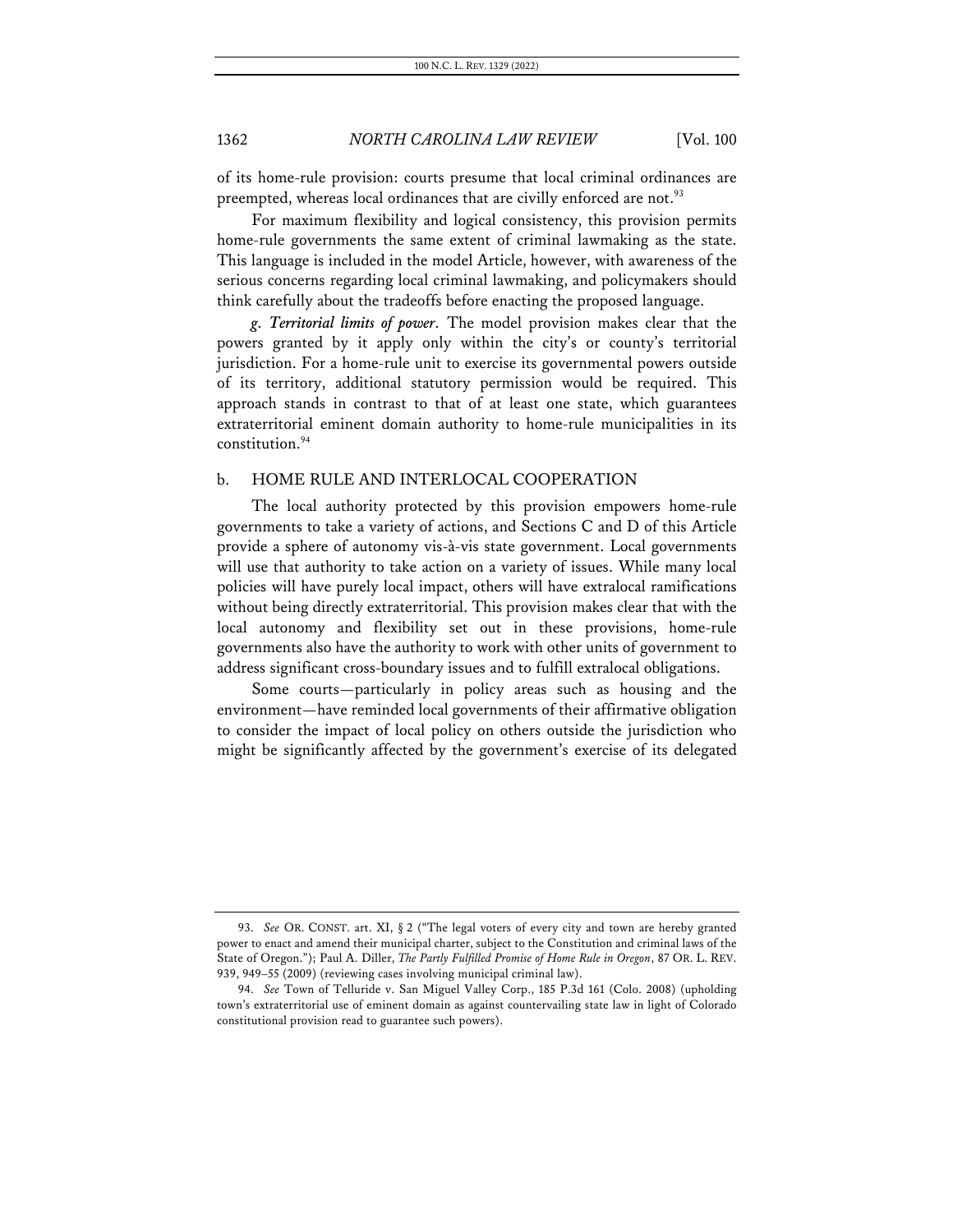police power authority.<sup>95</sup> The Supreme Court too has recognized the possibility that extralocal impacts may impose limits on local governments.<sup>96</sup>

In short, this provision acknowledges the general welfare limits embodied in many state constitutions as a possible limit on local authority exercised in accordance with this Article.<sup>97</sup> Moreover, states may have a substantial interest in ensuring that home-rule governments share in the social, economic, environmental, or other responsibilities of a metropolitan area or region in which they are located, and that state interest could meet the requirements of Sections C and D of this Article, if tailored appropriately.

Provisions authorizing home-rule governments to engage in cooperative regimes are common in the states, although some states include not just interlocal cooperation but also cooperation with persons, corporations, Native American tribes, and other public or private agencies.<sup>98</sup> This provision leaves open to states the choice of how broadly to grant cooperating authority.

Some states provide for specific processes that must be complied with when local governments enter into cooperative intergovernmental agreements (IGAs). For example, Washington requires all IGAs to be filed with the county auditor or, alternatively, to be "listed by subject on a public agency's web site or other electronically retrievable public source."99 Utah also requires specific approval processes for certain kinds of intergovernmental agreements.<sup>100</sup> A number of other states require that all intergovernmental agreements be approved by a state official before the agreement may enter into force.<sup>101</sup> This

<sup>95.</sup> *See, e.g.*, Associated Homebuilders, Inc. v. City of Livermore, 557 P.2d 473, 487 (Cal. 1976) (holding that "the proper constitutional test [for whether a public ordinance relates to the public welfare] is one which inquires whether the ordinance reasonably relates to the welfare of those whom it significantly affects . . . . [if] the ordinance may strongly influence the supply and distribution of housing for an entire metropolitan region, judicial inquiry must consider the welfare of that region."); S. Burlington Cnty. N.A.A.C.P. v. Township of Mount Laurel, 336 A.2d 713, 725, 726 (N.J. 1975) (noting that "a zoning regulation, like any police power enactment, must promote public health, safety, morals or the general welfare," including the welfare of those outside the boundaries of a particular locality, and that "when regulation does have a substantial external impact, the welfare of the state's citizens beyond the borders of the particular municipality . . . must be recognized and served").

<sup>96.</sup> *See* Village of Euclid v. Ambler Realty Co., 272 U.S. 365, 390 (1926) (noting that its decision upholding a local government's exercise of its zoning authority did not "exclude the possibility of cases where the general public interest would so far outweigh the interest of the municipality that the municipality would not be allowed to stand in the way").

<sup>97.</sup> *See* Nestor M. Davidson, *The Dilemma of Localism in an Era of Polarization*, 128 YALE L.J. 954, 990–92 (2019).

<sup>98.</sup> *See, e.g.*, FLA. STAT. § 163.01 (2019); KAN. STAT. ANN. § 12-2904 (2019); MICH. COMP. LAWS §§ 124.501–512 (2019); MO. REV. STAT. § 70.220 (2019); TEX. GOV. CODE § 791.011 (2019).

<sup>99.</sup> WASH. REV. CODE § 39.34.040 (2019).

<sup>100.</sup> UTAH CODE ANN. § 11-13-202.5 (2019) (requiring intergovernmental agreements related to law enforcement or contracts for services to comply with specified procedures for approval).

<sup>101.</sup> *E.g.*, ARK. CODE ANN. § 25-20-104 (2019) (requiring approval by the state attorney general); KAN. STAT. ANN.  $\S 12-2904(g)$  (2019) (requiring approval by the state attorney general); KY. REV. STAT. § 65.260 (2019) (requiring approval by the state attorney general or Department of Local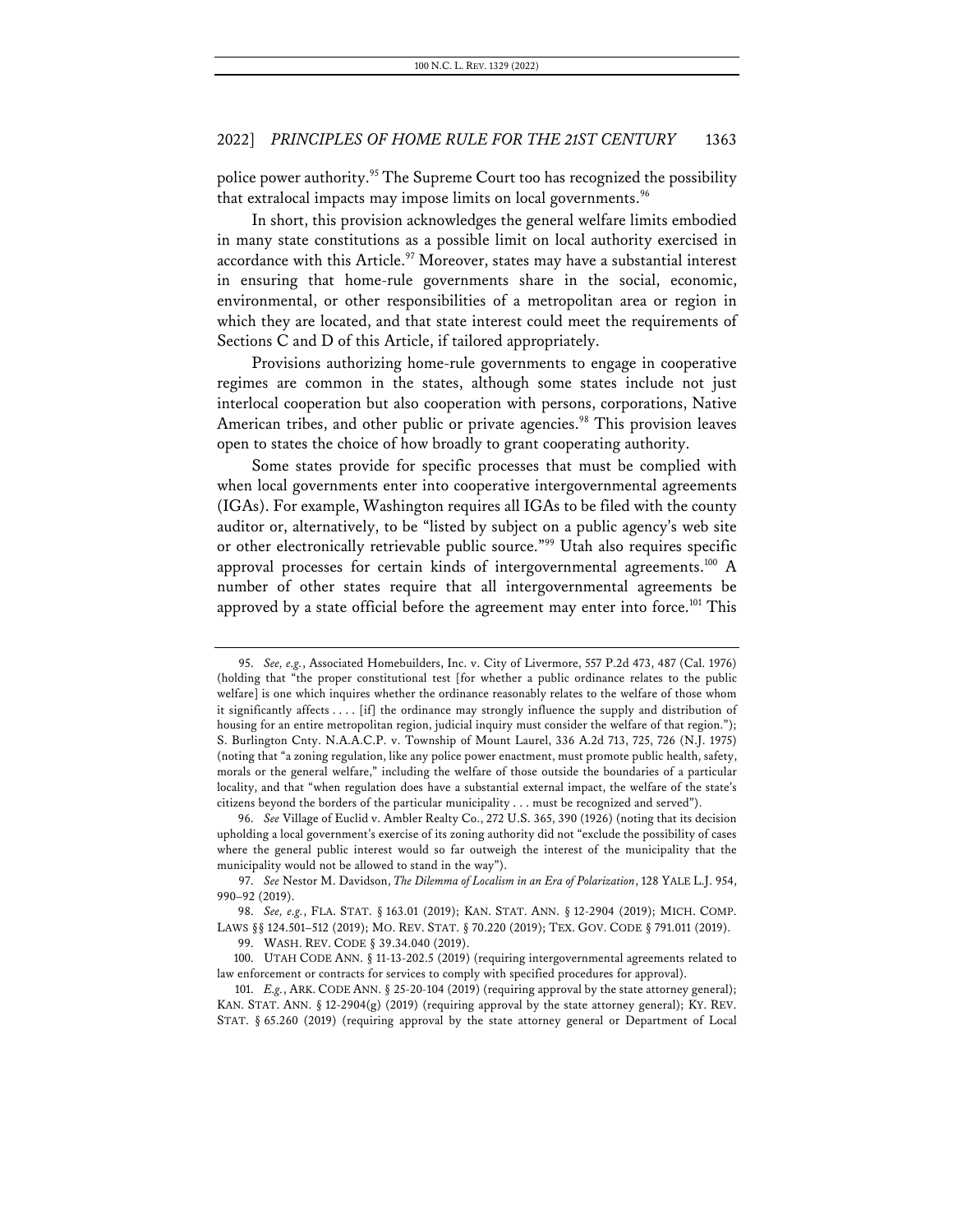provision assumes local initiative in the absence of state procedural oversight. Any such state limitations would be subject to Section C of this Article.

### c. INTERPRETATION OF LOCAL AUTHORITY

*a. Breadth of authority.* Section B.1 phrases its grant of initiative power in the broadest possible terms. Sections B.3.a and B.3.b, in turn, clearly repudiate Dillon's Rule as applied to home-rule governments and require any ambiguity with respect to local authority to be read in favor of the authority of home-rule governments. Courts have historically invoked Dillon's Rule to construe grants of authority to local governments narrowly.102 Prominent examples of states that retain Dillon's Rule include Nevada and Virginia.<sup>103</sup> Some states have expressly repudiated Dillon's Rule, either by statute or judicial opinion.<sup>104</sup> Many other states intended to abrogate Dillon's Rule through their state constitutional home-rule provisions; while mostly successful, in a few of these states, the judiciary has clung to Dillon's Rule nonetheless.<sup>105</sup> In conjunction with Sections C and D of this Article, this provision makes clear that Dillon's Rule is no longer applicable as a matter of power allocation or judicial interpretation.

*b. Statutory grant of authority unnecessary.* To the extent that state statutes already delegate certain powers to home-rule units, such delegations are likely no longer necessary after this provision is added to a state's constitution. For instance, a home-rule unit would have the power to zone property within its jurisdiction regardless of whether such power was specifically previously delegated by a zoning enabling act. However, prior delegations that contained procedural limitations or requirements<sup>106</sup> would have to be tested against the standards articulated in Section C of this Article, unless such conditions infringed on the structure and organization of the home-rule government, in which case they would be subject to the terms of Section D. States adopting this provision, therefore, would be encouraged eventually to repeal or revise

Government); OKLA. STAT. ANN. tit. 74, § 1004 (2019) (requiring approval by the state attorney general).

<sup>102.</sup> *See* 2 MCQUILLIN MUN. CORP. § 4:11 (3d ed. July 2019 update) (discussing the history of Dillon's Rule and modern applications).

<sup>103.</sup> *See id.* (discussing Dillon's Rule as administered in Virginia, Vermont, Arkansas, and Mississippi); Louis V. Csoka, *The Dream of Greater Municipal Autonomy: Should the Legislature or the Courts Modify Dillon's Rule, a Common Law Restraint on Municipal Power?*, 29 N.C. CENT L.J. 194, 204 (2007) (noting that "legal authorities have consistently applied Dillon's Rule to all cities and counties in Nevada").

<sup>104.</sup> *E.g.*, IND. CODE ANN. § 36-1-3 (2019) (abrogating Dillon's Rule by statute); State v. Hutchinson, 624 P.2d 1116, 1127 (Utah 1980) (holding that Dillon's Rule no longer applies to counties).

<sup>105.</sup> *See, e.g.*, Hugh Spitzer, *"Home Rule" vs. "Dillon's Rule" for Washington Cities*, 38 SEATTLE U. L. REV. 809, 858–59 (2015) (noting that in Washington, despite its constitutional home-rule provision, Dillon's Rule "lives on in judicial discourse" and seeps into decisions involving municipalities to which it should not apply).

<sup>106.</sup> *See, e.g.*, WIS. STAT. § 32.05 (2018) (describing procedure to be used in condemnation by any entity exercising the delegated power of eminent domain),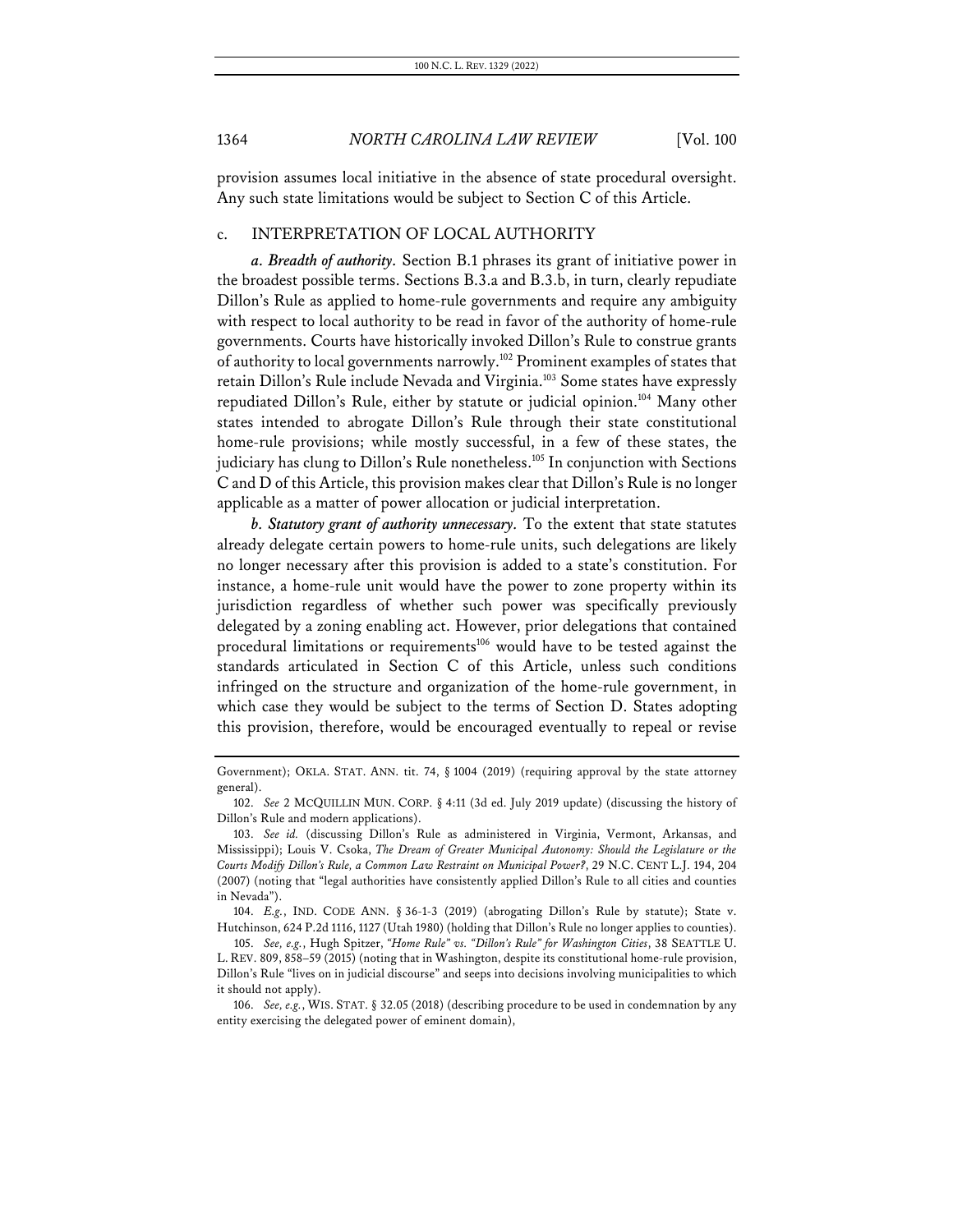such previous delegations that this provision makes superfluous. To facilitate such potential statutory housecleaning, Section B.3.b makes clear that the repeal of what was previously a statutory grant of authority does not derogate the constitutional powers granted by the provision.

3. Section C. The Presumption Against Preemption

Introduction: Home Rule and the Problem of State Preemption

Without meaningful limits on the ability of state legislatures to override local laws, constitutional home-rule provisions can easily be circumvented, and the concept of home rule as an enforceable division of authority can lose its meaning. While home-rule initiative permits local governments to act without prior authorization from the legislature, the need for some level of home-rule immunity from state legislative overreach has become increasingly apparent.

This section responds to the need for a constitutional check on state law preemption of local laws. The state retains broad authority to legislate on all matters within its competence, but state legislation has increasingly been used to target local laws, effectively undercutting local governments' basic ability to govern, often in areas that only minimally implicate state interests.107 The provision provides several constitutional checks on state legislative efforts to control local governments through preemptive legislation by barring implied preemption, setting a substantive standard by which to evaluate the constitutionality of state legislative action that displaces local laws, adopting a generality requirement for state legislation, and providing for concurrent regulation. Each part of the provision is designed to address a particular aspect of the rise in state legislative preemption of local government action. Examples of recent local regulations that likely would be insulated from state override under this provision include local minimum wage laws, plastic bag bans, and antidiscrimination ordinances.

As the size and needs of home-rule governments have multiplied in the last century, so too have the number of preemption cases stemming from conflicts between state and local laws. When such conflicts arise, courts must determine if and to what degree state law expressly or implicitly preempts the local law. In the majority of states, state law can be found to preempt local law either way.108 Where state law expressly preempts the local law, the court's job is a fairly easy one, but where there is no express preemption, courts are faced

<sup>107.</sup> *See, e.g.*, Briffault, *Challenge of New Preemption*, *supra* note 29, at 1999–2008; Richard C. Schragger, *The Attack on American Cities*, 96 TEX. L. REV. 1163, 1169–83 (2018).

<sup>108.</sup> *See* Paul Diller, *Intrastate Preemption*, 87 B.U. L. REV. 1113, 1140–42 (2007) [hereinafter Diller, *Intrastate Preemption*].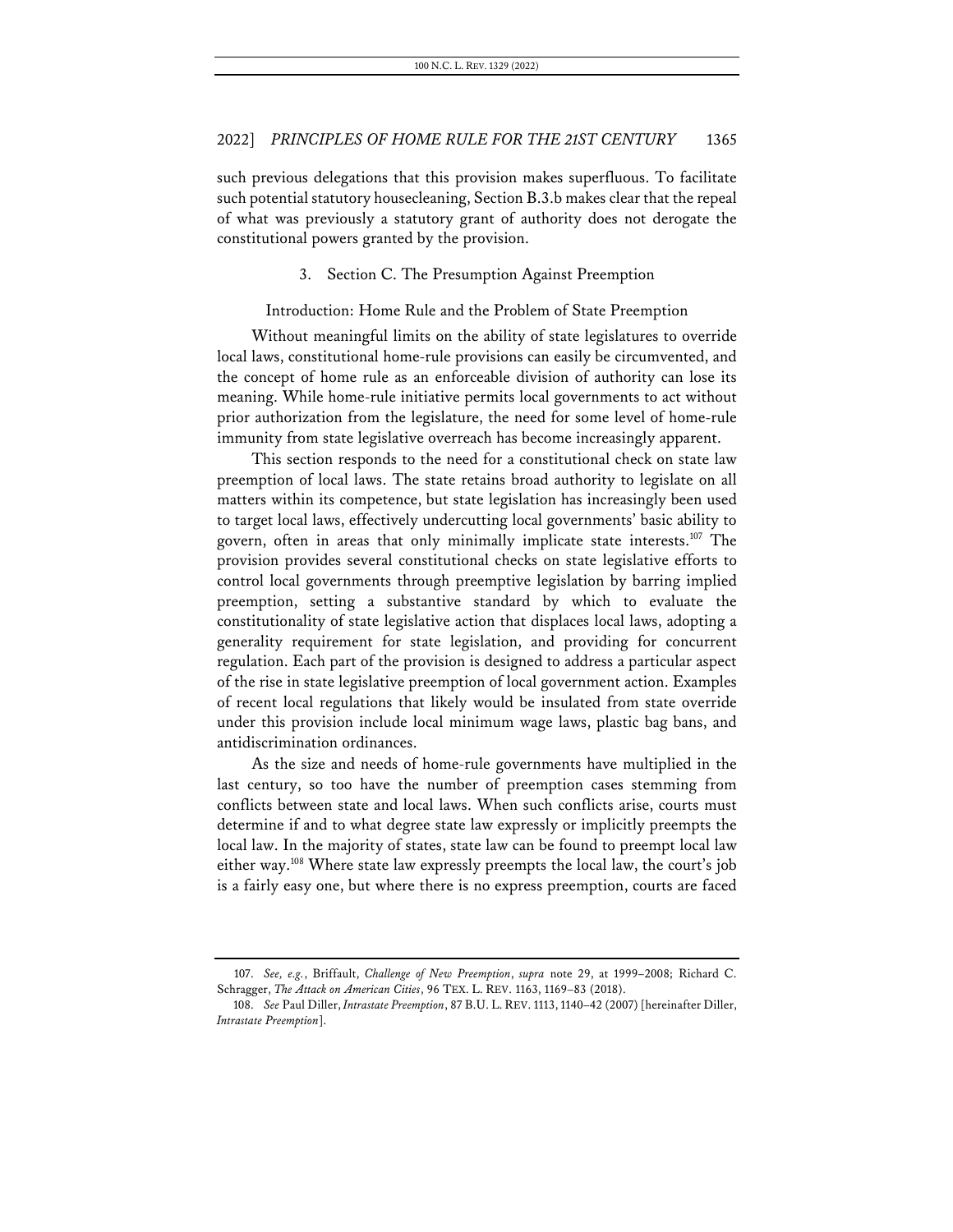with the frustrating job of determining whether or not a state law implicitly preempts a local law and to what degree.<sup>109</sup>

### a. NO IMPLIED PREEMPTION

This provision avoids much of this difficulty by providing that the state may only rely on express forms of preemption to restrict the power of homerule governments—implied preemption may not be used. This obviates the need for courts to undertake the fraught task of speculating about the intentions and motivations of state legislators to determine if state law preempts the local law. Following this approach, courts need only ask if state law expressly preempts the local law. This "express-only" approach to state preemption is currently enshrined to varying degrees in several state constitutional and statutory home-rule regimes.<sup>110</sup>

"Express-only" preemption not only simplifies the role of the courts in resolving issues of state and local law conflict, it also protects the power of home-rule governments by raising the bar for a finding of preemption and significantly limiting the degree to which the judiciary can read preemptive intent into state constitutional or statutory text.<sup>111</sup> As a result, where the "express-only" approach is employed, home-rule governments have successfully blocked preemptive findings in state court.<sup>112</sup>

111. *See* D'Agastino v. City of Miami, 220 So. 3d 410, 422 (Fla. 2017) ("[A] finding of express preemption—that the Legislature has specifically expressed its intent to preempt a subject through an explicit statement—is a very high threshold to meet."); Scadron v. City of Des Plaines, 606 N.E.2d 1154, 1163 (Ill. 1992) (observing that the "express-only" approach adopted in Illinois's constitution was designed to "eliminate or at least reduce to a bare minimum the circumstances under which local homerule powers are preempted by judicial interpretation of unexpressed legislative intention").

112. *See, e.g.*, Palm v. 2800 Lake Shore Drive Condo. Ass'n, 988 N.E.2d 75, 81 (Ill. 2013) ("If the legislature intends to limit or deny the exercise of home-rule powers, the statute must contain an express statement to that effect."); Neri Bros. Const. v. Village of Evergreen Park, 841 N.E.2d 148, 152 (Ill. 2005) (refusing to find that a state regulation regarding gas lines implicitly preempted the authority of local home-rule governments and remarking "that any limitation on the power of homerule units by the General Assembly must be specific, clear, and unambiguous" and that "absent such a limitation, [courts] will not find preemption"); Cincinnati Bell Telephone Co. v. City of Cincinnati, 693 N.E.2d 212 (Ohio 1998) (rejecting implied preemption in assessing the municipal taxing power).

<sup>109.</sup> *See generally id.* (describing the vast, complex, and largely unsatisfactory way in which courts consider implied preemption); Caleb Nelson, *Preemption*, 86 VA. L. REV. 225, 262–64 (2000) (noting the difficulty of differentiating between "express" and "implied," let alone determining what is and is not "implied").

<sup>110.</sup> *See, e.g.*, ILL. CONST. art. VII, §§ 6(g)–(h) (establishing that the state may only preempt the authority of home-rule governments by laws specifically crafted for that purpose); FLA. STAT. § 166.021 (2019) (municipalities "may exercise any power for municipal purposes, except when expressly prohibited by law"); ME. STAT. tit. 30-A, § 3001 (2017) ("The Legislature shall not be held to have implicitly denied any power granted to municipalities under this section unless the municipal ordinance in question would frustrate the purpose of any state law.").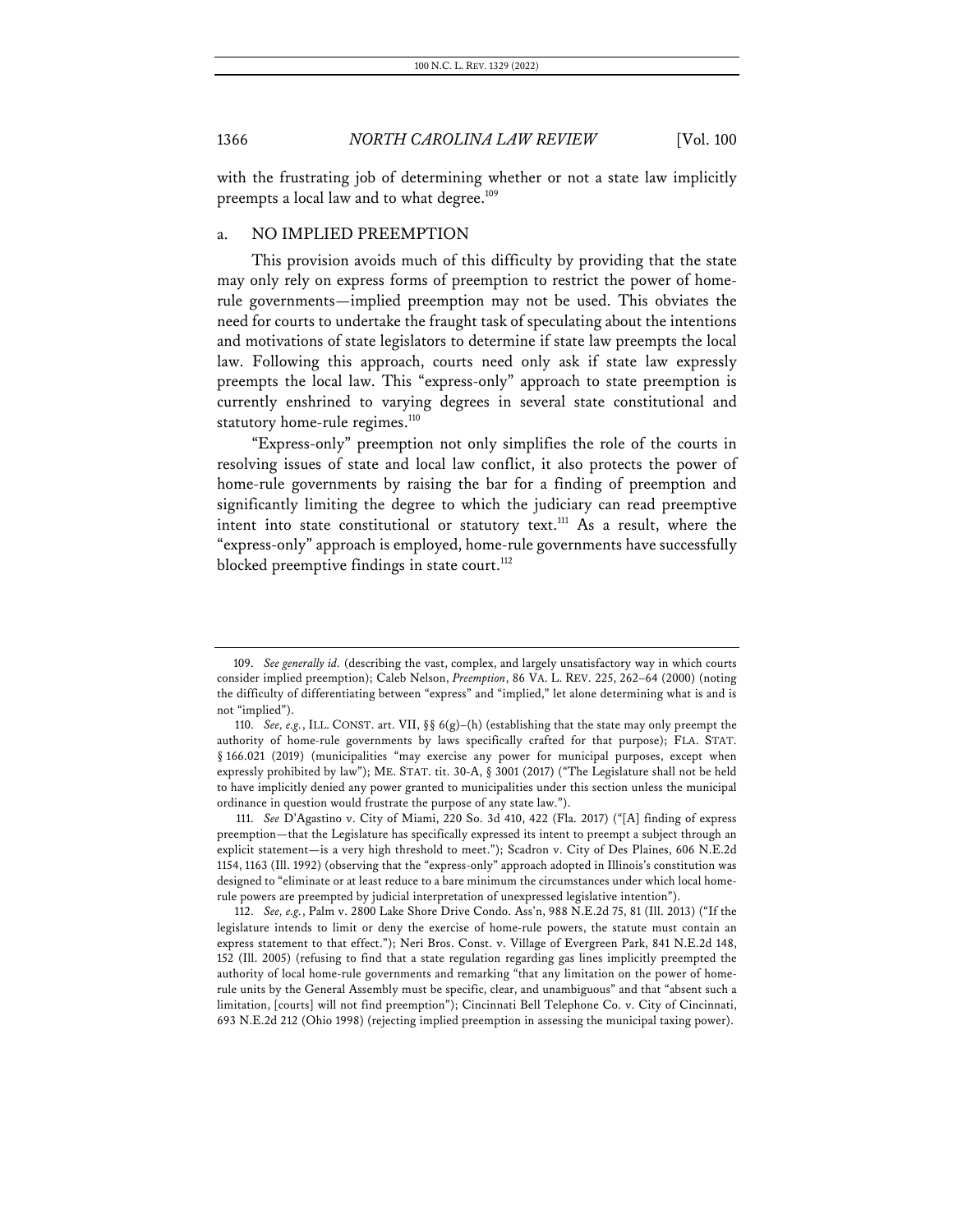### b. SUBSTANTIAL STATE INTEREST AND NARROW TAILORING

Institutional designers as well as courts have employed differing approaches to determining when a state law preempts a local law. In some states, conflicts between state and local laws are always resolved in favor of the state, which has the absolute power to preempt local laws.<sup>113</sup> In other states, courts determine whether the state law concerns a matter of purely local concern, a matter of state concern, or a matter of mixed state and local concern.<sup>114</sup> If the conflicting state law concerns a matter of exclusively local concern, then the local law will prevail. The drawback of the first approach is obvious—it imposes no limits on the state's preemptive power. The drawback of the second approach is that it requires courts to determine what issues are of local, mixed, or statewide concern. In cases of conflict, states can readily argue that any given area of regulation has statewide implications. The judicial determination thus tends to rubber-stamp the legislature's asserted justification.

A different approach employs procedural barriers to state preemptive laws, either requiring a supermajority vote of the state legislature<sup>115</sup> or by requiring that any preemption measure be enacted during one legislative session and then reenacted during a successive legislative session before it becomes valid.<sup>116</sup> These legislative barriers to the adoption of preemptive legislation are often narrowly construed, which reduces their effectiveness.<sup>117</sup> Nonetheless, for those concerned with a heightened judicial involvement in weighing the propriety of preemption, a procedural mechanism for constraining preemption may be preferred.

This provision instead adopts a substantive standard for when a state may override local laws. That standard does not attempt to distinguish between local and statewide affairs, but instead permits the state to override local laws only when it has a substantial state interest and only if the state law is narrowly tailored to that interest. It thus adopts from state and federal case law a proportionality requirement: the ends must be justified as well as the means.<sup>118</sup> Even if the state's interests are appropriately substantial, if the state can achieve its interests without preempting local authority, then it should be required to do so. Overbroad state restrictions on home-rule government authority would be impermissible under the narrow tailoring requirement.

<sup>113.</sup> *See generally* Diller, *Intrastate Preemption*, *supra* note 108.

<sup>114.</sup> *See, e.g.*, City of Northglenn v. Ibarra, 62 P.3d 151 (Colo. 2003).

<sup>115.</sup> *See* ILL. CONST. art. VII, § 6(g); *see also* City of Rockford v. Gill, 388 N.E.2d 384, 386 (Ill. 1979).

<sup>116.</sup> *See, e.g.*, N.Y. CONST. art. IX, § 2(a)(1).

<sup>117.</sup> *See* Wambat Realty Corp. v. State, 41 N.Y.2d 490, 494–95 (1977) (reading the state constitution's successive session requirement narrowly and allowing the legislature to diminish local power after only one session where "the subject matter in need of legislative attention was of sufficient importance to the State, transcendent of local or parochial interests or concerns").

<sup>118.</sup> *Cf.* Johnson v. Bradley, 841 P.2d 990 (Cal. 1992) (adopting a narrow tailoring requirement).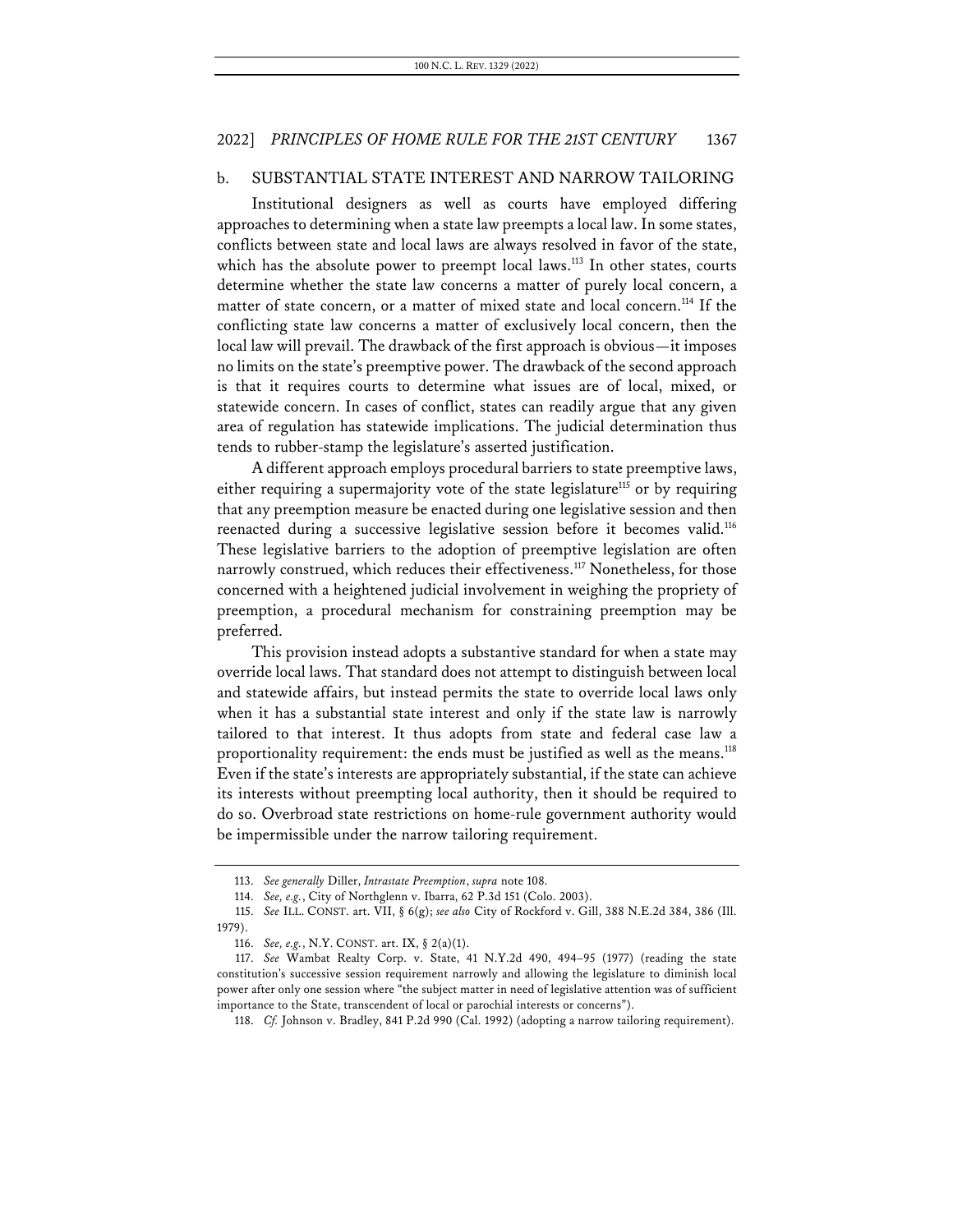The substantiality standard is appropriately high. It requires that the state come forth with independent, substantial reasons for statewide regulation. Simply expressing a policy disagreement with local governments is not sufficient.

This standard reflects the view that regulatory diversity is a benefit and not a cost. State officials and courts frequently point to a state's interest in uniformity as a justification for the preemption of local law.<sup>119</sup> Because a diversity of regulatory approaches is one of the benefits of local selfgovernment, courts should evaluate skeptically claims that statewide uniformity is necessary in any given context. Uniformity alone is not a sufficient reason for state law preemption. Disuniformity has to be "so pervasive" as to cause substantial and demonstrable harm.<sup>120</sup>

That is not to say that comprehensive regulatory schemes are never useful because of their consistent and uniform application. Rather, the standard recognizes that the aggregate benefits from laboratories of regulatory experimentation may outweigh whatever costs may be imputed to a lack of uniformity $121$  and that state preemption may not by justified by mere recitation of concerns about "economic balkanization" or a "patchwork" of regulations.<sup>122</sup>

Obviously, courts will need to provide guidance in determining when a state law meets the required standard. In determining whether an area of regulation is a local or statewide concern, some courts have considered whether a local law imposes costs or has effects outside the local jurisdiction.<sup>123</sup> The claim that a given local law has external effects should also be evaluated skeptically, however. Almost all local regulation can be said to have some broader regional or statewide effects. The question for the court is whether those effects are both demonstrable and substantial and thus sufficient to override the local government's presumption of authority.124 An extraterritorial effects test, while relevant to determining the permissibility of state preemptive law, should be weighed in favor of local authority.

In weighing state and local regulatory interests, some courts have also looked to the areas of policy that have traditionally been allocated either to local

<sup>119.</sup> *See, e.g.*, City of Laredo v. Laredo Merchants Ass'n, 550 S.W.3d 586, 604 (Tex. 2018) (Guzman, J., and Lehrmann, J., concurring) ("[V]ariations come with associated costs of production and compliance[,] [a] patchwork of disparate local regulations has the practical effect of allowing the most restrictive local ordinance to set the state-wide standard.").

<sup>120.</sup> *See* New Mexicans for Free Enter. v. City of Santa Fe, 126 P.3d 1149 (N.M. Ct. App. 2005).

<sup>121.</sup> *See* New State Ice Co. v. Liebmann, 285 U.S. 262 (1932),

<sup>122.</sup> *Cf.* Dep't of Revenue v. Davis, 553 U.S. 328, 338 (2008) ("[T]he Framers' distrust of economic balkanization was limited by their federalism favoring a degree of local autonomy.").

<sup>123.</sup> *See, e.g.*, City of Northglenn v. Ibarra, 62 P.3d 151 (Colo. 2003); Webb v. City of Black Hawk, 295 P.3d 480 (Colo. 2013).

<sup>124.</sup> *Cf.* New Orleans Campaign for a Living Wage v. City of New Orleans, 825 So. 2d 1098 (La. 2002) (Johnson, J., dissenting) (observing that there was no empirical evidence to support the state's conclusion that a variation in the minimum wage would be detrimental to the state's interests).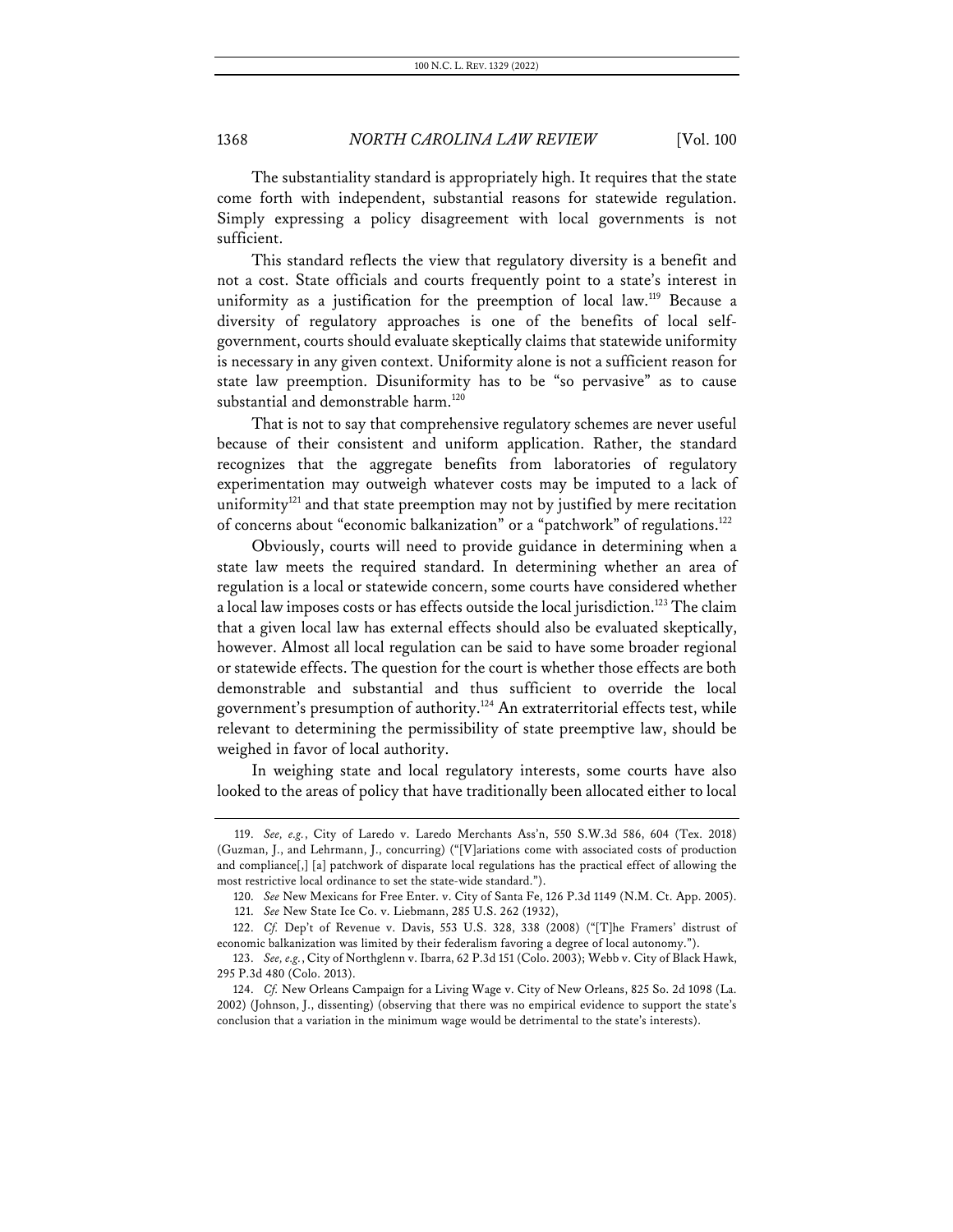or to state authorities.<sup>125</sup> This factor seems misplaced in an era when the types and range of government activities pursued on both the state and local levels have expanded considerably. Categories of traditional state or local competence do not track the relative capacities of local or state governments, nor their respective interests. A forward-looking presumption against preemption does not rely on a traditional government functions test.

A better approach is for courts to take a "hard look" at the state's asserted interest in relation to a background presumption of local competence. One such interest may be the state's concern for protecting vulnerable populations or vindicating norms of equal treatment. When a state establishes that statewide regulation is necessary to remedy significant discriminatory inequalities, the substantial state interest test will be met.<sup>126</sup>

Where the state is merely overriding local policy preferences in the absence of a statewide regulatory regime and without attention to the specific interests advanced by the state override, the standard will not be met. State laws that deregulate entire swaths of activity will often be overbroad.<sup>127</sup> So, too, state laws that address particularistic, narrow interests should have difficulty meeting the substantial interest test, $128$  unless the state can show that there are real, tangible, and durable negative effects of local regulation.

### c. THE GENERAL LAW REQUIREMENT

As a further safeguard of local power, Section C.2 includes language requiring that express preemption measures may only be imposed by general law. The use of generality requirements in state constitutions to suppress the pernicious use of special legislation and "ripper" bills is not new; the first such requirement appeared in Ohio's state constitution in  $1851$ ,<sup>129</sup> and many states followed suit shortly thereafter.<sup>130</sup> The home-rule movement of the late nineteenth and early twentieth centuries eventually supplanted the use of generality requirements to protect local power from special legislation and "ripper" bills in most states, but the requirements are still a valuable tool for protecting home-rule governments and local power.

<sup>125.</sup> *See, e.g.*, Kalodimos v. Village of Morton Grove, 470 N.E.2d 266 (Ill. 1984).

<sup>126.</sup> *Cf.* Ammons v. Dade City, 783 F.2d 982 (11th Cir. 1986) (discriminatory street paving); Southern Burlington Cnty. N.A.A.C.P. v. Township of Mount Laurel, 336 A.2d 713 (N.J. 1975) (housing discrimination).

<sup>127.</sup> *Cf.* KY. REV. STAT. ANN. § 65.870 (2019) (barring all local firearms regulation).

<sup>128.</sup> *See* FLA. STAT. § 500.90 (2019) (preventing the local government from regulating Styrofoam products).

<sup>129.</sup> *See* OHIO CONST. art. XIII, § 1 (1851) ("The General Assembly shall pass no special act conferring special corporate powers.").

<sup>130.</sup> *See* Charles Chauncey Binney, *Restrictions upon Local and Special Legislation in the United States*, 41 AM. L. REG. & REV. 1109, 1109–13 (1893).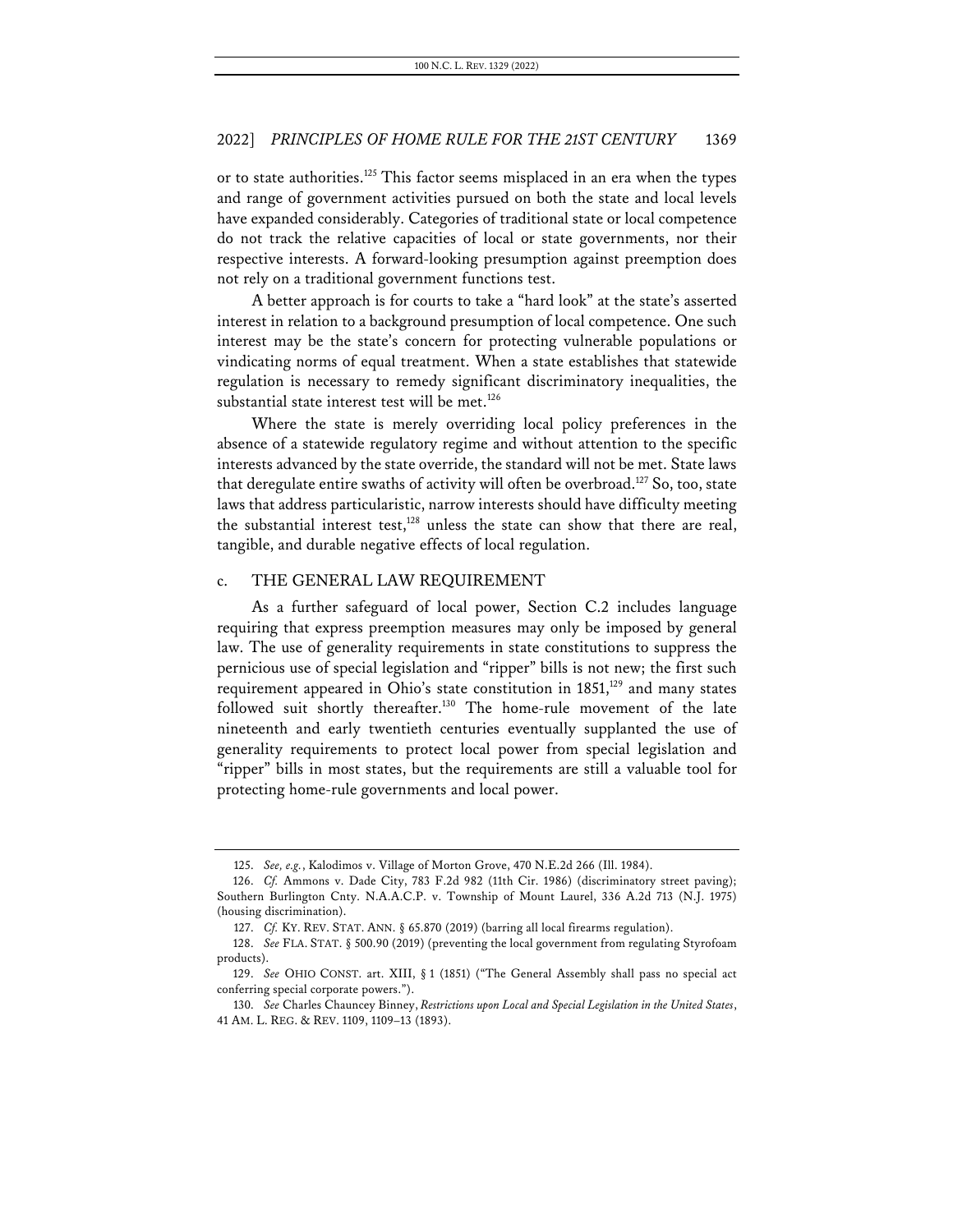Many current home-rule provisions provide state legislatures some way of regulating local government through general law.131 While such provisions are likely well-intended, they raise the difficult task of determining which laws fall under the umbrella of general law and can be used to preempt local law, and which do not and therefore cannot be used to preempt local law.

The provision answers this question, in Section C.3, by adopting a version of the understanding of general law expounded by the Ohio Supreme Court.<sup>132</sup> Despite the recent growth in preemptive legislation, this approach to general law has remained a largely effective way of preserving local power. Relying on this approach, home-rule governments have stymied state efforts to preempt a range of local legislation. $133$ 

To be sure, the *Canton* test is more robust than many states' general-law requirements. In application, however, the *Canton* test does not prohibit all state regulation of local governments qua local governments, nor does it require that state law apply equally to local governments and to citizens generally. The test is instead intended to describe the nature and characteristics of a state's policepower enactment that would be appropriate to override the constitutional delegation of authority to home-rule governments. The specification of the essential characteristics of an appropriately "general" exercise of the police power—including the concept that the state cannot solely single out local authority in order for state legislation to be considered "general"—provides courts with functional criteria and prevents the state from disabling local authority in the absence of a legitimate statewide regulatory purpose. It also prevents the targeting of specific jurisdictions. According to this understanding of general law, the state bears the burden of showing that the statute in question is a general law. By imposing a high bar on the state to demonstrate that the statute is a general law, the provision limits the number of laws that will be

<sup>131.</sup> *See, e.g.*, MA. CONST. amend. art. II, § 8 ("The general court shall have the power to act in relation to cities and towns, but only by general laws which apply alike to all cities, or to all towns, or to all cities and towns, or to a class of not fewer than two."); OHIO CONST. art. XVIII, § 3 ("Municipalities shall have authority to exercise all powers of local self-government and to adopt and enforce within their limits such local police, sanitary and other similar regulations, as are not in conflict with general laws.").

<sup>132.</sup> *See* Canton v. State, 766 N.E.2d 963, 968 (Ohio 2002) ("[T]o constitute a general law for purposes of home-rule analysis, a statute must (1) be part of a statewide and comprehensive legislative enactment, (2) apply to all parts of the state alike and operate uniformly throughout the state, (3) set forth police, sanitary, or similar regulations, rather than purport only to grant or limit legislative power of a municipal corporation to set forth police, sanitary, or similar regulations, and (4) prescribe a rule of conduct upon citizens generally.").

<sup>133.</sup> *See* Dayton v. State, 87 N.E.3d 176 (Ohio 2017) (discussing local use of automated trafficenforcement systems); Cincinnati v. Baskin, 859 N.E.2d 514 (Ohio 2006) (discussing local ordinances banning high-capacity magazines for semiautomatic firearms); City of Cleveland v. State, 989 N.E.2d 1072 (Ohio Ct. App. 2013) (discussing local regulations restricting the serving of foods containing industrially produced trans fats at local food shops).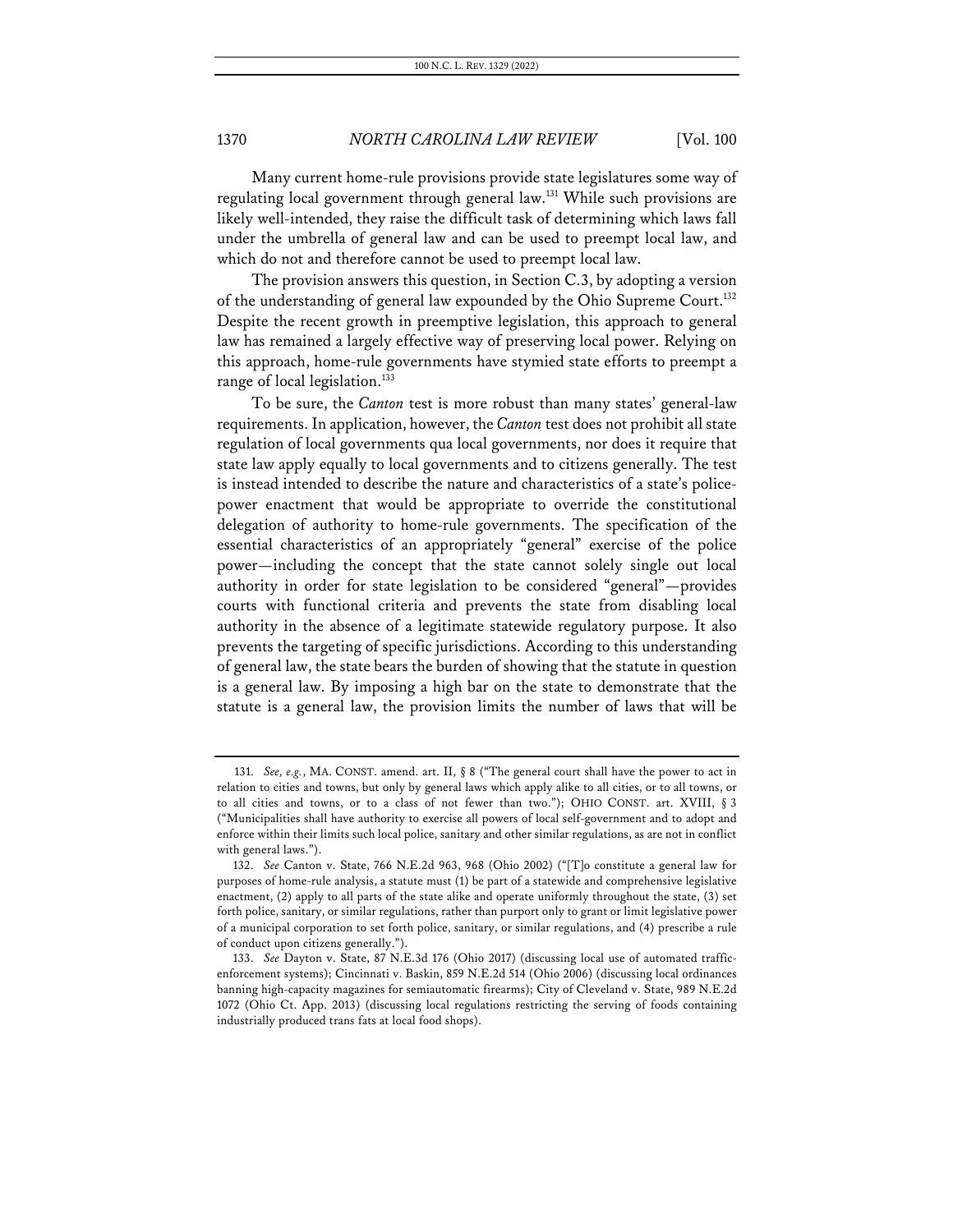immune to local action and ensures a greater degree of local power over a broader array of issues.

## d. CONCURRENT AUTHORITY AND REGULATORY STAN-DARDS

Drawing on language from the Illinois state constitution, the provision ensures that concurrent exercises of local power are not deemed to be in conflict with state law unless the state has clearly declared the state's exercise of that power to be exclusive.<sup>134</sup> In other words, if a state initiates a regulatory undertaking, that state action will not be read to impliedly preempt the field or set a ceiling for the extent of regulation that is appropriate. States that enact this provision should expect administrative cost savings from this rule-like approach.

Furthermore, in cases in which local governments and the state do enjoy concurrent authority, the provision provides a "one-way ratchet" clause that treats state standards as regulatory floors and protects the authority of local governments to strengthen regulations.135 This one-way ratchet is another means of ensuring laboratories of regulatory experimentation that are responsive to a variety of local interest and contexts. For example, this latter clause helps local governments promote interests that are important to them such as raising minimum wage requirements, broadening labor benefits, or strengthening environmental protections—but blocks local governments from acting to weaken state regulatory standards.<sup>136</sup>

## e. ABILITY OF HOME-RULE UNITS TO ADJUDICATE PRE-EMPTION

In order to determine whether a state statute or statutory scheme violates any of these provisions, it is expected that home-rule units can avail themselves of a state's judicial procedure for declaratory judgment actions. Implicit in this expectation, therefore, is the notion that home-rule units are not precluded from suing the state for violations of the constitution despite their being in some sense "creatures of the state."137 Moreover, whereas the jurisdiction of federal courts is limited by the Federal Constitution's relatively stringent "case or

<sup>134.</sup> *See* ILL. CONST. art. VII, § 6(i); City of Chicago v. Roman, 705 N.E. 2d 81 (Ill. 1998) (upholding a local mandatory minimum sentencing ordinance that was not provided for in the state's criminal code).

<sup>135.</sup> *See* IOWA CODE § 364.3(3)(a) (2019).

<sup>136.</sup> *See, e.g.*, Jancyn Mfg. Grp. v. County of Suffolk, 518 N.E.2d 903 (N.Y. 1987) (permitting more stringent local regulation of chemical additives than state law); American Fin. Services Ass'n v. City of Cleveland, 858 N.E.2d 776, 792 (Ohio 2006) (Resnick, J., and Pfeifer, J., dissenting) (arguing that local governments may adopt predatory lending laws that are more stringent than the state's).

<sup>137.</sup> *Cf.* Rogers v. Brockette, 588 F.2d 1057, 1068 (5th Cir. 1979) (rejecting argument that a municipality lacks standing to sue its state).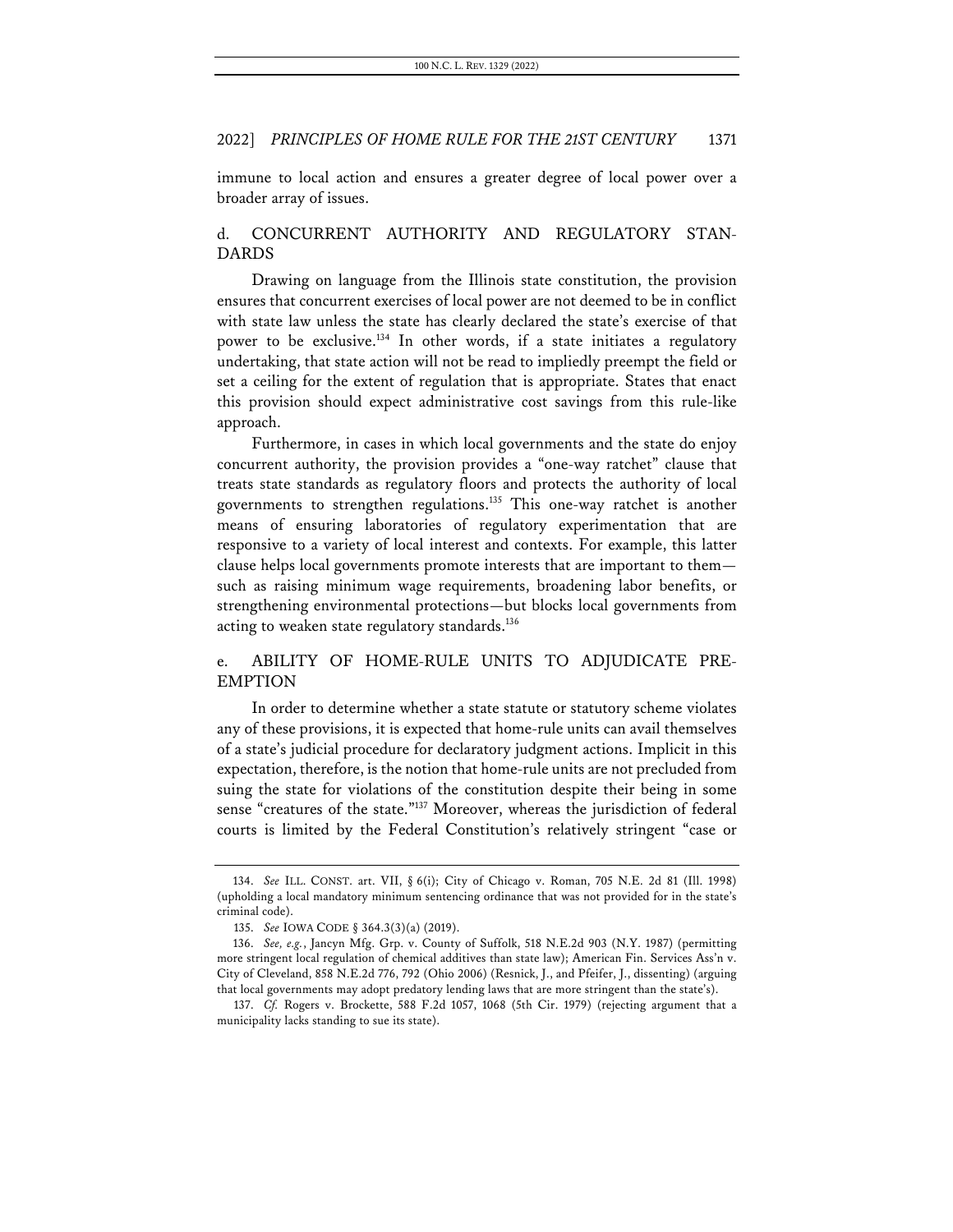controversy" requirement of Article III, state courts have significantly more flexibility with respect to their jurisdiction under state constitutions.<sup>138</sup> Hence, cases challenging preemption that might be considered "unripe" in the federal courts might lie comfortably within the jurisdiction of states' judicial systems.

### Section D. Local Democratic Self-Government

### a. LOCAL ELECTIONS.

At the heart of the concept of local democratic self-government is the accountability of local officials to the local community that results from local popular election of local lawmakers. Local election distinguishes local selfgovernment from rule by state appointees, or from control by an electorate outside the locality. Local election is, however, required only for local legislators. A local government could choose to have appointed judges or to adopt the council-manager system, with an appointed manager rather than an elected mayor. But local self-government must ultimately be rooted in local voter control of the local government. The centrality of local elections has long been recognized in state constitutions.<sup>139</sup> And state courts have likewise recognized this centrality.140

## b. LOCAL CONTROL OF THE STRUCTURE AND ORGANI-ZATION OF LOCAL GOVERNMENT.

A core feature of local self-government under home rule is the ability of local people to determine the basic features of their government. This is a purely local matter, having little or no extralocal effect, and it is one that local people are best suited to determining. This principle has been recognized in several state constitutions. The strongest is in Colorado, which provides that a homerule government may supersede within its territorial limits conflicting state laws concerning "the creation and terms of municipal officers, agencies, and employments; the definition, regulation, and alteration of the powers, duties, qualifications and terms or tenure of all municipal officers, agents and

<sup>138.</sup> *See* Hans A. Linde, *The State and the Federal Courts in Governance: Vive La Différence!*, 46 WM. & MARY L. REV. 1273, 1274–75 (2005) ("[S]tate courts entertain and decide disputes between state or local officials when federal courts would dismiss comparable cases for lack of 'standing' or 'ripeness' or some other shibboleth.").

<sup>139.</sup> *See, e.g.*, FLA. CONST. art. VIII, § 2(b) ("Each municipal legislative body shall be elective."); N.Y. CONST. art. IX, § 1(a) ("Every local government, except a county wholly included within a city, shall have a legislative body elective by the people thereof.").

<sup>140.</sup> *See, e.g.*, People v. Lynch, 51 Cal. 15, 31 (1875) ("[T]he very idea of an American city involves the notion of a local government, of local officers selected by local inhabitants, and reflecting the wants and wishes of the inhabitants."); State v. Denny, 21 N.E. 252, 257–58 (Ind. 1882) (noting that under the "principles of local self-government," the people enjoy "the right to select their own local officers").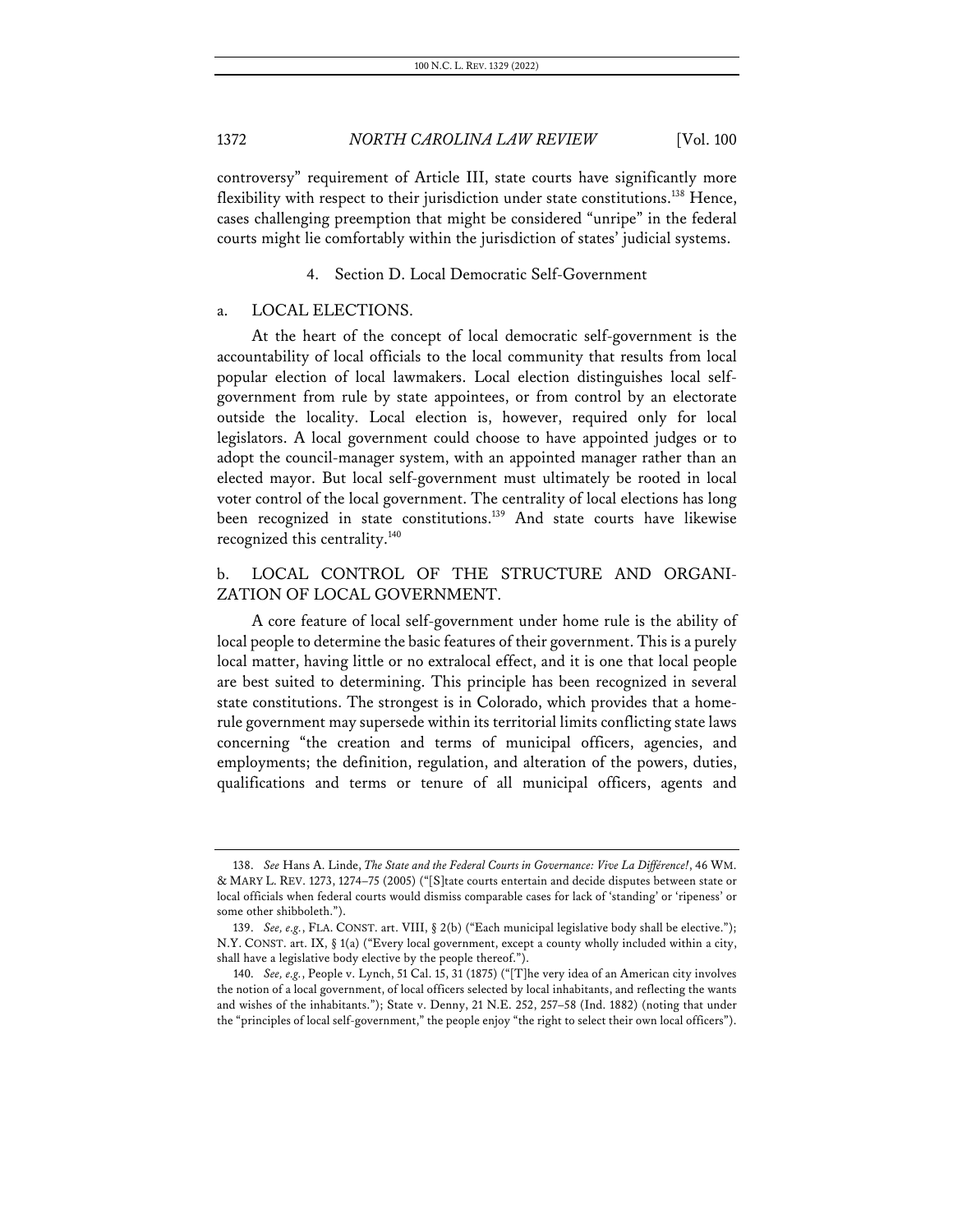employees."141 Other states give their home-rule governments broad power over the structure of their local governments, subject to general state laws. $^{142}$ 

This section's grant of power also includes the "proprietary power," or the local government's power to act as a property owner, employer, market participant, and contracting party.<sup>143</sup>

States, of course, have an important role to play in the design of the internal structure of local governments. State laws may appropriately provide for model forms of local government; address the size and role of the local legislative body and other local offices; prescribe local legislative, budgetary, and administrative procedures; and require local governments to comply with freedom of information, open meetings, conflict of interest, ethics, and other basic good government principles. Many local communities are quite willing for these state laws to apply to their local governments. However, under this provision and Section D.5 of this Article, home-rule governments should generally be able to vary the rules that determine the structure and organization of local government in light of local preferences and circumstances. In a sense, this is just a special application of the provisions of Section C of this Article, but in which the presumption against preemption is likely to be especially strong because the decisions concerning local government structure and organization are particularly unlikely to have extralocal consequences.

### c. LOCAL REGULATION OF LOCAL ELECTIONS.

Election laws both reflect local democratic values and shape the substantive local policies and decisions in democratic systems. Like the organization and structure of local government, local elections are of

<sup>141.</sup> COLO. CONST. art. XX, § 6(a).

<sup>142.</sup> *See, e.g.*, HAWAII CONST. art. VIII, § 2 ("Charter provisions with respect to a political subdivision's executive, legislative, and administrative structure shall be superior to statutory provisions, subject to the authority of the legislature to enact general laws allocating and reallocating powers and functions."); ILL. CONST. art. VII, § 6(f) ("A home rule unit shall have the power subject to approval by referendum to adopt, alter or repeal a form of government provided by law . . . . A home rule municipality shall have the power to provide for its officers, their manner of selection, and terms of office only as approved by referendum or authorized by law."); LA. CONST. art. VI, § 5(E) ("A home rule charter adopted under this Section shall provide the structure and organization, powers, and functions of the local government subdivision, which may include the exercise of any power and performance of any function necessary, requisite, or proper for the management of its affairs, not denied by general law or inconsistent with this constitution."); *accord* W. VA. STAT. § 8-12-2(a)(1) (2019) (noting that home-rule powers include but are not limited to "the creation or discontinuance of departments of the city's government and the prescription, modification or repeal of their powers and duties").

<sup>143.</sup> *See, e.g.*, Proprietors of Mt. Hope Cemetery v. City of Boston, 33 N.E. 695, 698 (1893) (describing a city-owned cemetery as falling "within the class of property which the city owns in its private or proprietary character"); *see also* Christy Mallory & Brad Sears, *An Evaluation of Local Laws Requiring Government Contractors To Adopt LGBT-Related Workplace Policies*, 5 ALB. GOV'T L. REV. 478 (2012).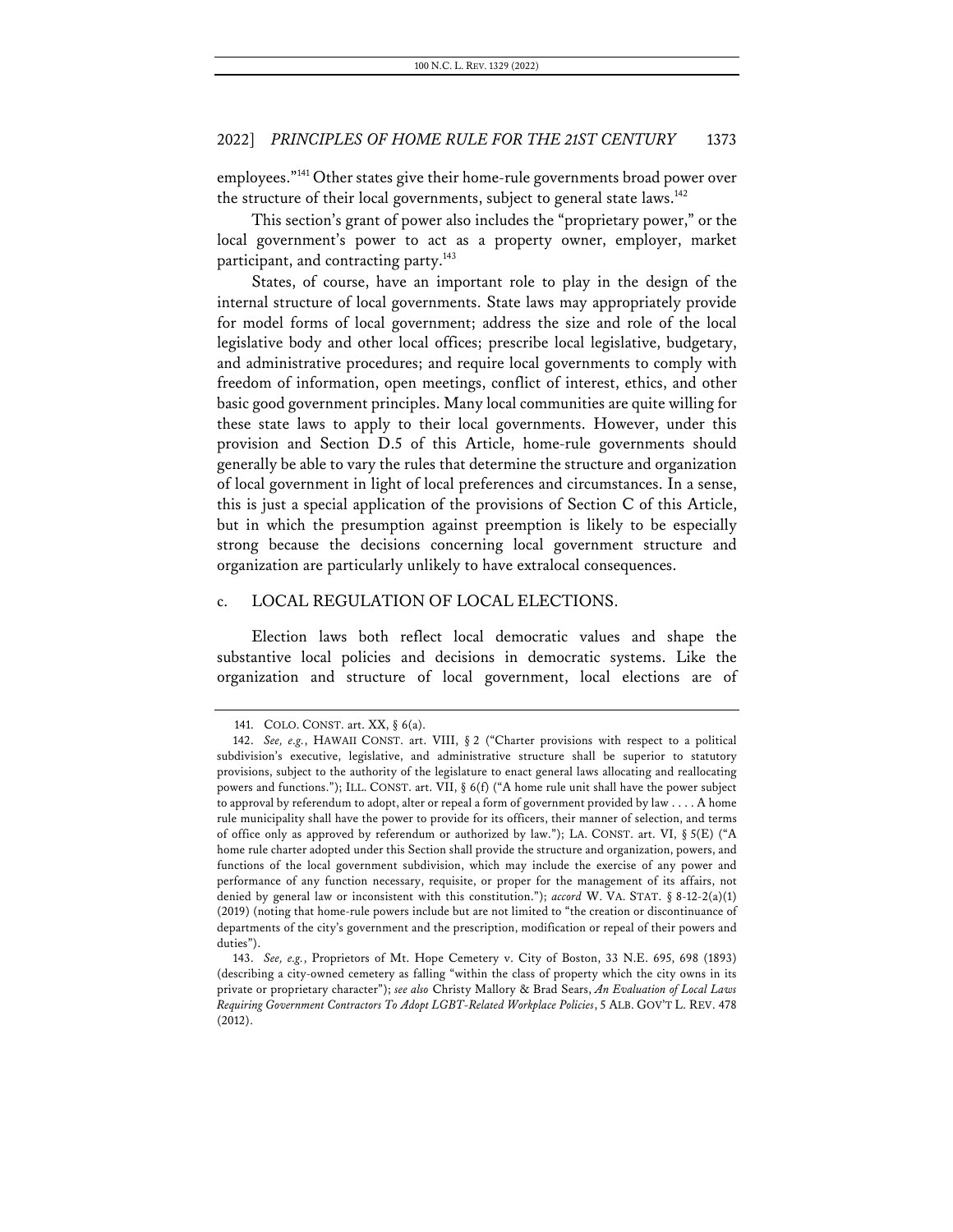predominant local concern with little or no effect beyond local borders. Moreover, local governments have long taken a leadership role in writing the rules for local elections and, in so doing, expanding the franchise. In the late eighteenth and early nineteenth centuries, some local governments dropped property ownership requirements for voting before their states did.<sup>144</sup> Again, in the late nineteenth and early twentieth centuries, some municipalities granted women the right to vote in municipal elections, before the passage of the Nineteenth Amendment.<sup>145</sup> In recent years, some local governments have extended the vote in local elections to people under the age of 18, to noncitizens, and to nonresidents.<sup>146</sup>

A number of state constitutions provide for local control over local elections, and, similarly, many state courts have recognized local authority to write local election rules, including some that conflict with state law.<sup>147</sup> Some state courts have upheld local decisions to hold partisan elections when a state mandates nonpartisan ones.<sup>148</sup> Local power to regulate local elections has also been held to include the power to adopt local campaign finance laws.<sup>149</sup>

As with the determination of the structure of organization of local governments, states may also legislate with respect to local elections, and, again,

147. *See, e.g.*, CAL.CONST. art XI, § 5(b)(3) (stating that municipal home-rule specifically includes the power to regulate the "conduct of city elections"); COLO. CONST. art. XX, § 6(d) (stating that municipal home-rule extends to "all matters pertaining to municipal elections . . . including the calling or notice and the date of such election or vote, the registration of voters, nominations, nomination and election systems, judges and clerks of election, the forms of ballots, ballots, challenging, canvassing, certifying the result, securing the purity of elections, [and] guarding against abuses of the elective franchise").

<sup>144.</sup> *See* ALEXANDER KEYSSAR, THE RIGHT TO VOTE: THE CONTESTED HISTORY OF DEMOCRACY IN THE UNITED STATES 19–20 (2000).

<sup>145.</sup> *See id.* at 186–87; *see also* State *ex rel.* Taylor v. French, 117 N.E. 173 (Ohio 1917) (holding that the City of East Cleveland had home-rule authority to give women the vote in municipal elections).

<sup>146.</sup> *See* Joshua Douglas, *The Right To Vote Under Local Law*, 85 GEO. WASH. L. REV. 1039, 1052– 67 (2017); *see also* May v. Town of Mountain Village, 969 P.2d 790, 793–94 (Colo. Ct. App. 1998) (sustaining home-rule authority of a resort community to extend the vote to nonresident property owners because "the qualification of voters in local and municipal elections is a matter of local, not statewide, concern"). *But see* Wash. Op. Att'y Gen. 6 (2018), 2018 WL 4492838 (concluding that local governments cannot allow people under eighteen to vote in local elections).

<sup>148.</sup> *See, e.g.*, City of Tucson v. State, 273 P.3d 624 (Ariz. 2012); Hoper v. City & County of Denver, 479 P.2d 967 (Colo. 1971); Johnson v. City of New York, 9 N.E.2d 30 (N.Y. 1937) (permitting the use of a proportional representation system to elect local legislators); *In re* Blaikie v. Power, 13 N.Y.2d 134 (1963) (permitting the adoption of limited voting for the election of local legislators).

<sup>149.</sup> *See, e.g.*, Johnson v. Bradley, 841 P.2d 990 (Cal. 1992) (holding that the City of Los Angeles may provide for public funding of candidates for municipal office notwithstanding state law banning such public funding systems); McDonald v. N.Y. City Campaign Fin. Bd., 117 A.D.3d 540 (N.Y. Ct. App. 2014) (sustaining the city's contribution limits, which were more restrictive than state law); Nutter v. Dougherty, 938 A.2d 401 (Pa. 2007) (sustaining a city ordinance limiting campaign contributions to candidates for municipal office); State v. Hutchinson, 624 P.2d 1116 (Utah 1980) (sustaining local campaign finance disclosure requirement); Elster v. City of Seattle, 444 P.3d 590 (Wash. 2019) (sustaining the city's voucher public funding ordinance).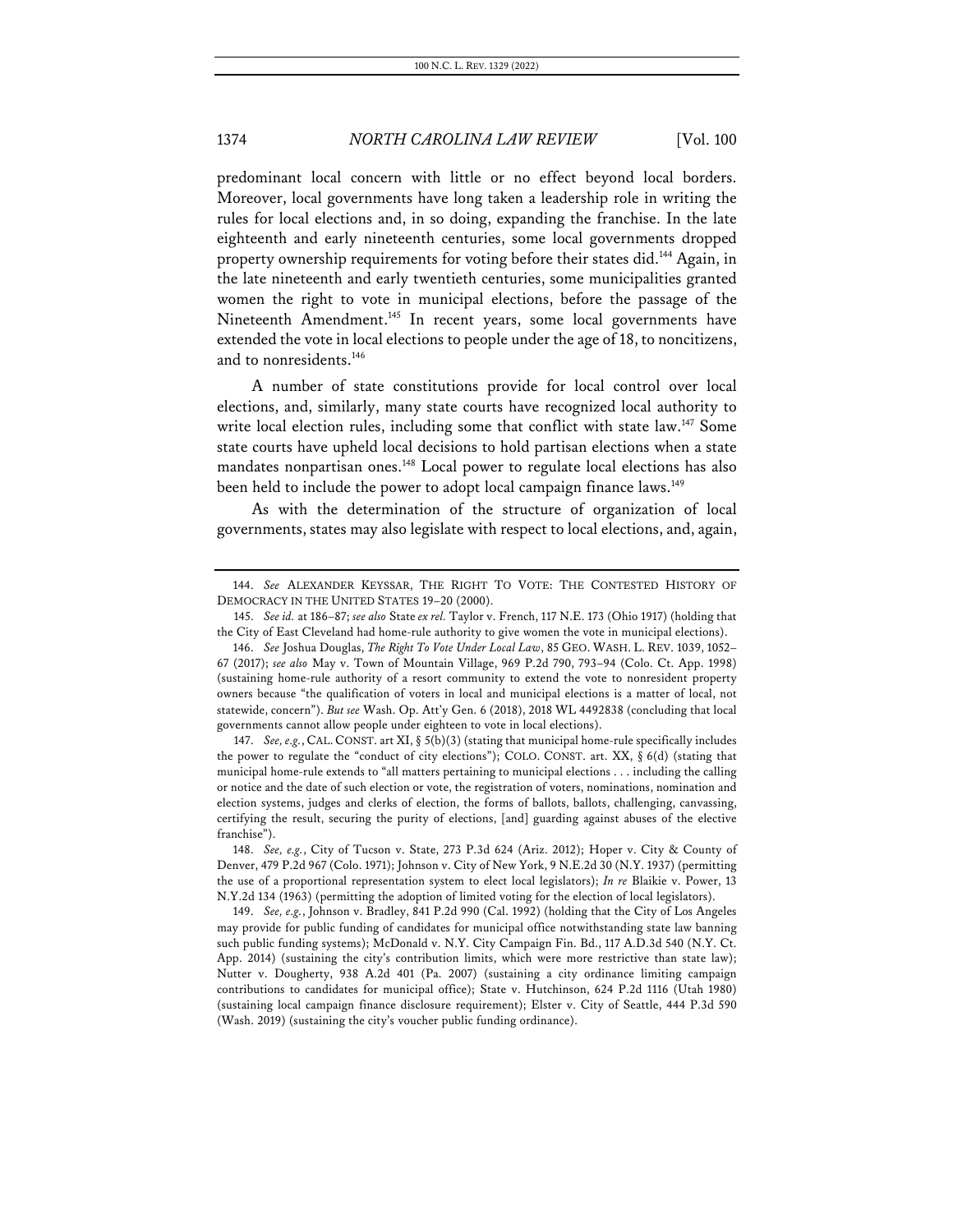many local communities may be entirely willing to follow the state rules. Here, as with local government structure, the purpose of the provision is to affirm the right of local governments to vary election rules in light of local preferences and circumstances, and should be protected by the particularly high burden this section places on any state action in a setting that deals particularly with the ability of a local government to speak for its community.

To be sure, even though local elections are usually a distinctively local concern, the question of local variation in election law may raise issues that differ from those posed by local variation in government structure. Many state constitutions directly address the right to vote or include equal protection principles that directly bear on local voting and local elections. State laws adopted pursuant to these provisions that seek to protect the vote, particularly with respect to the voting rights of minorities, may supersede local voting rules that have been found to improperly burden voting rights or dilute minority votes.150 So, too, local variations may impose administrative costs for other governments, as when, for example, municipal elections are administered by county boards of elections and states could regulate in this situation if the specific action meets the overriding state interest and narrow tailoring requirements of Section D.5.

#### d. PROTECTION FROM PUNITIVE PREEMPTION.

In recent years, a number of states have adopted laws that impose harsh penalties on local officials—civil and sometimes criminal penalties, exposure to private suits, or removal from office—for implementing or even simply proposing or endorsing local laws that may be subject to state preemption. Some states have adopted similar measures making local governments subject to civil liability for the enactment of local laws that are subject to preemption. Such punitive preemption laws are completely inconsistent with the principle of local democratic self-government. Many preemption laws are vague around the edges; some may violate the state constitution or legal doctrines. Local officials and home-rule governments interested in advancing local policies or values may want to test the permissible scope of preemption by calling for or enacting measures that will lead to a judicial resolution of the issue. Even when the local measure is clearly subject to preemption, democratic values are still served when a local government enacts a measure that expresses its particular views on a subject, even if that will have no legal effect, in order to spark a broader public debate. Actions that penalize local officials for their views and votes, thus, threaten to chill both local self-government and democratic discussion within the state as a whole.

<sup>150.</sup> *See, e.g.*, Jauregui v. City of Palmdale, 226 Cal. App. 4th 781 (Ct. App. 2014) (holding that the California Voting Rights Act's vote dilution provision applies to a charter city).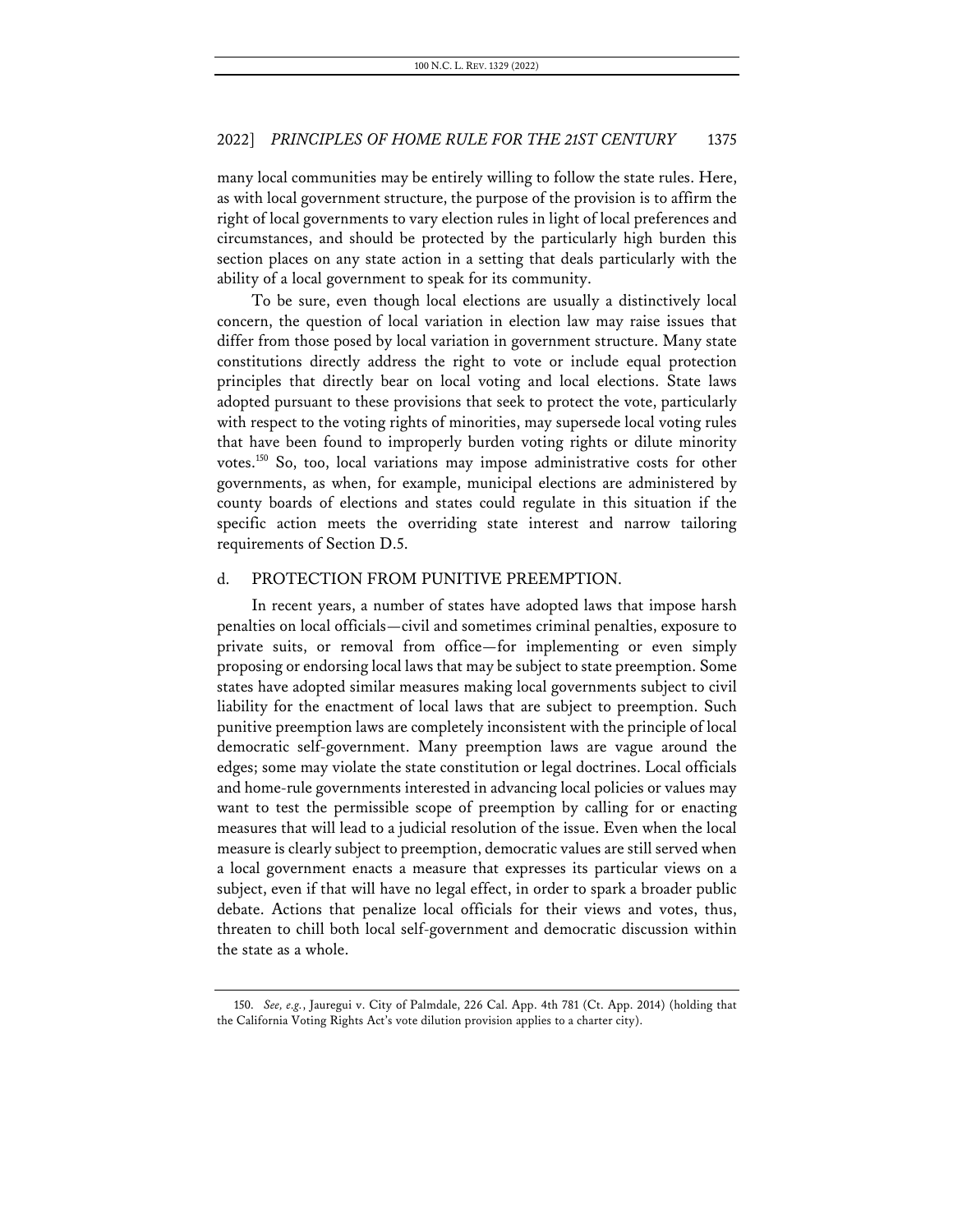Recognizing the fundamental importance of elected officials being able to speak and vote freely on behalf of their constituents, the Federal Constitution and the constitutions of forty-three states include Speech or Debate Clauses that immunize legislators from being sued because of their votes, statements during legislative debate, and other actions connected to their legislative work.151 Most states also provide their legislators and elected executives with similar common law immunities.<sup>152</sup> The state constitutional provisions do not protect local legislatures, but several state supreme courts have extended legislative immunity to local legislators, either through interpretation of their Speech or Debate Clauses or as a matter of common law. As the Washington Supreme Court explained, although the state constitution's Speech or Debate Clause "on its face applies only to the State Legislature . . . the necessity for free and vigorous debate in all legislative bodies is part of the essence of representative self-government" and thus extends to city councils.<sup>153</sup> A Tennessee appeals court put the matter particularly well:

[City councils] make important social and economic decisions that many times affect our lives to a greater degree than do decisions made by our state legislators and congressmen. If the utterances of members of the legislative bodies such as city councils are not cloaked with an absolute privilege, an unwarranted consideration—personal monetary liability will be interjected into a councilman's decisionmaking process. This, we feel, would have the unavoidable effect of inhibiting the independent and forceful debate out of which decisions which best serve the interests of the populace are borne.<sup>154</sup>

As the U.S. Supreme Court put it in holding that local legislators are absolutely immune for their legislative activities from liability under the federal civil rights act,<sup>155</sup> "Regardless of the level of government, the exercise of legislative discretion should not be inhibited by judicial interference or distorted by the fear of personal liability."156

Local officials may, of course, be legally liable for their misconduct in appropriate cases. The thrust of this section is simply that local officials should also enjoy the same immunities for their official acts as are enjoyed by their state-level counterparts.

<sup>151.</sup> *See, e.g.*, U.S. CONST. art. I, § 6, cl. 1; Steven F. Huefner, *The Neglected Value of the Legislative Privilege in State Legislatures*, 45 WM. & MARY L. REV. 221 (2003).

<sup>152.</sup> Huefner, *supra* note 151, at 235.

<sup>153.</sup> *In re* Recall of Call, 749 P.2d 674, 677 (Wash. 1988).

<sup>154.</sup> Cornett v. Fetzer, 604 S.W.2d 62, 63 (Tenn. Ct. App. 1980).

<sup>155.</sup> 42 U.S.C. § 1983.

<sup>156.</sup> Bogan v. Scott-Harris, 523 U.S. 44, 52 (1998); *see also* NPR Holdings LLC v. City of Buffalo, 916 F.3d 177, 190–92 (2d Cir. 2019) (discussing scope of local legislative immunity and applying it to cover mayor's role in local legislative process).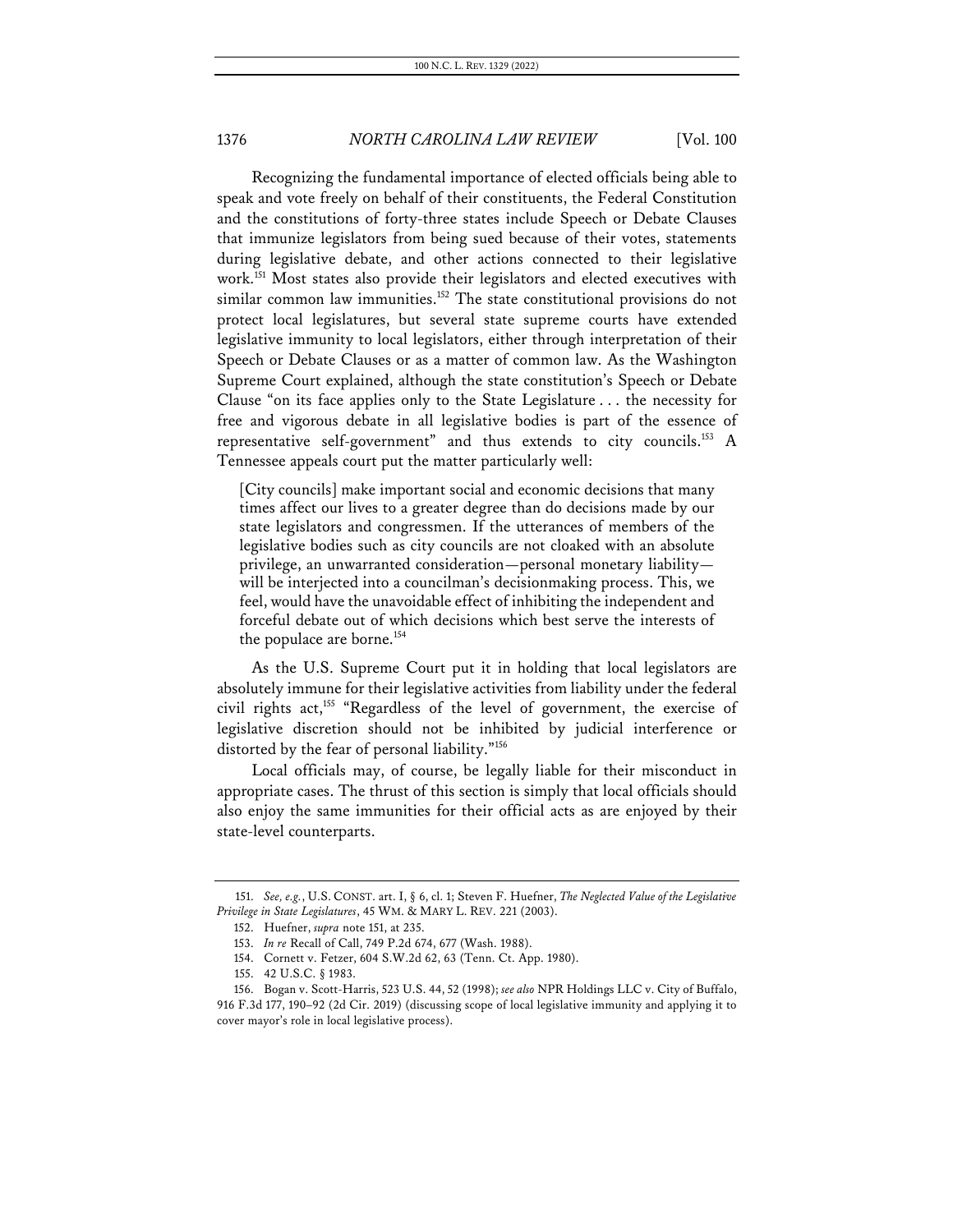Subjecting local governments to liability for the enactment of laws subject to preemption also chills democratic self-government. In an appropriate case, preemption would nullify the effect of a local law and any burden it might create on a private party. Civil liability punishes the local government for even raising the issue. Local governments, of course, should not be immune for harmful misconduct. But, traditionally, both states and local governments have enjoyed some "governmental function" immunity for their general legislative acts. The scope of this immunity can be uncertain at the margins, and often involves application of difficult "governmental vs proprietary" or "discretionary vs ministerial" distinctions. The point, however, is that as with the liability of local legislative officials, home-rule governments should receive the same type of governmental function liability as the state.

## e. HEIGHTENED BURDEN ON THE STATE FOR DISPLACING THE CORE OF LOCAL DEMOCRACY.

Section D assumes that local people will, through local democratic institutions, be able to make the decisions about the essential core of local selfgovernment. That requires local control over local elections and the structural organization of the local government, local management of local public facilities and infrastructure, and local decisions over the workforce that provides local governance.

Many court decisions recognize a local government's power to adopt or alter basic features of its governance structure, including occasions when the local action is at odds with state law.<sup>157</sup>

<sup>157.</sup> *See, e.g.*, Strode v. Sullivan, 236 P.2d 48, 54 (Ariz. 1951) (holding that an Arizona charter city has the power to frame its own laws, including the power to determine "who shall be its governing officers and how they shall be selected"); Cawdrey v. City of Redondo Beach, 19 Cal. Rptr. 2d 179 (Ct. App. 1993) (holding that the local government may adopt term limits for local officials); Trader Sports, Inc. v. City of San Leandro, 93 Cal. App. 4th 37 (Ct. App. 2001) (holding that the city may change the vote necessary for the local legislature to place a proposed tax increase on the local ballot); Bruce v. City of Colorado Springs, 252 P.3d 30 (Colo. Ct. App. 2010) (holding that the city may adopt a single-subject rule for local ballot initiatives); Cook-Littman v. Bd. of Selectman of Town of Fairfield, 184 A.3d 253 (Conn. 2018) (holding that a town charter provision for filling a vacancy in a town governing board prevails over conflicting state law); Resnick v. County of Ulster, 44 N.Y.2d 279 (1978) (same); Baranello v. Suffolk Cnty. Legislature, 985 N.Y.S.2d 557 (1st Dep't 1987) (same); Bd. of Educ. v. Town and Borough of Naugatuck, 843 A.2d 603 (Conn. 2004) (holding that a town may hold separate referenda on education and general town budgets, notwithstanding state law requiring a single referendum); Windham Taxpayers Ass'n v. Windham, 662 A.2d 1281 (Conn. 1995) (holding that a town charter, not state legislation, determines the criteria for submitting legislation to a town meeting); Town of Cedar Lake v. Alessia, 985 N.E.2d 55 (Ind. 2013) (holding that the town had authority as a matter of home rule to abolish its parks and recreation department and board); State *ex rel.* Haynes v. Bonem, 845 P.2d 150 (N.M. 1992) (holding that a home-rule municipality may create a legislative commission larger than that provided for by state law); Bareham v. City of Rochester, 246 N.Y. 140 (1927) (holding that home rule gives a city power to adopt a council-manager form of government); State *ex rel.* City of Bedford v. Bd. of Elections of Cuyahoga Cnty., 577 N.E.2d 645 (Ohio 1991)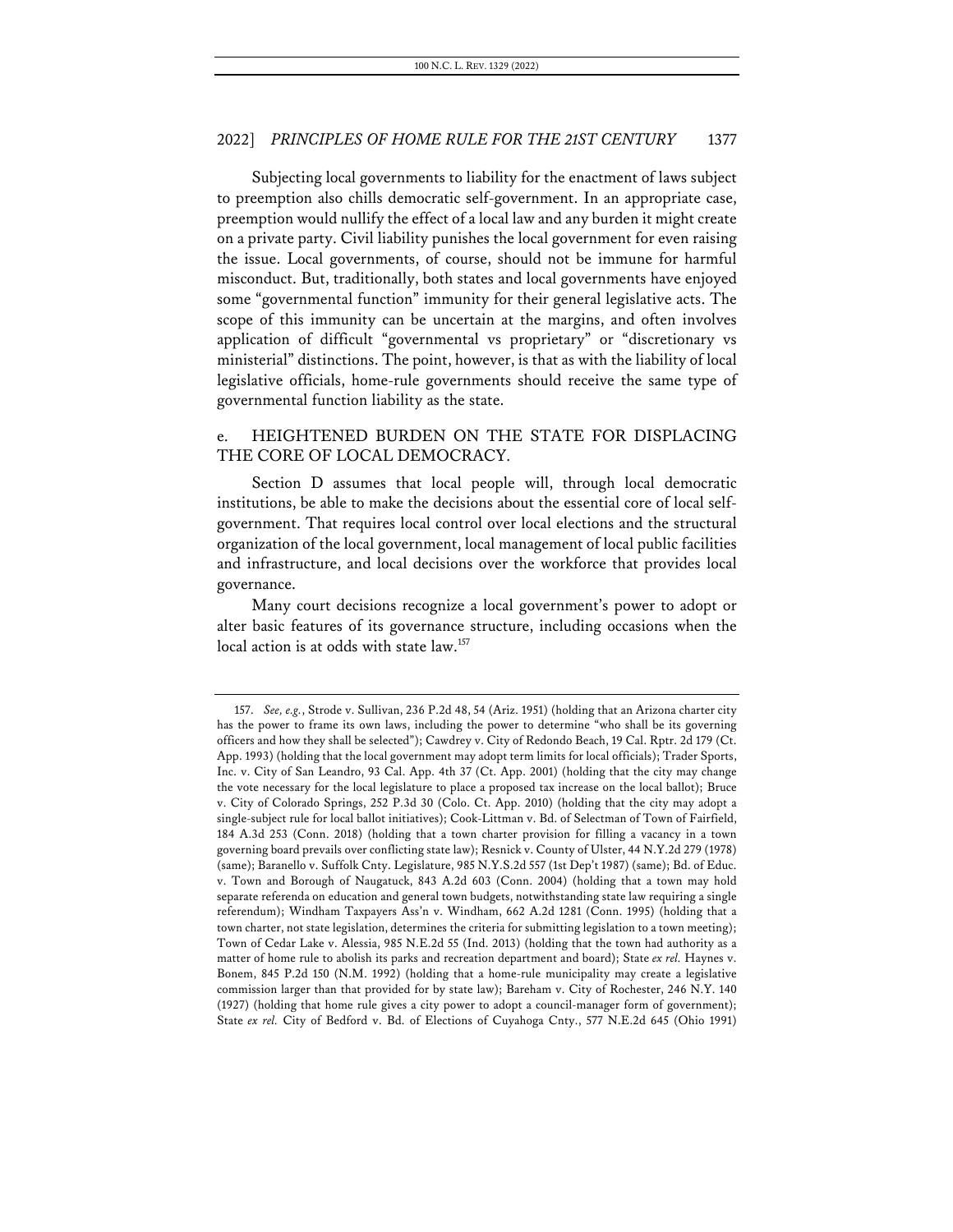The principle reflected in Section D.5 was also clearly articulated in a handful of state supreme court actions in the nineteenth and early twentieth century considering and occasionally invalidating as inconsistent with local selfgovernment state laws that made decisions concerning certain local services or facilities—the police, municipal waterworks and sewers, local parks—or transferred control over them to state-controlled agencies.<sup>158</sup>

These decisions repeatedly recognized the superior authority of the state legislature but found that state actions taking away local control of key local facilities and services violated the principle of local self-government, which these courts determined was an implicit, even if unwritten, tenet of state governance. Similarly, in response to these so-called "ripper" bills, many states amended their constitutions to prohibit the legislature from delegating to "any special commission" "any power to make, supervise or interfere with any municipal improvement, money, property or effects . . . or to perform any municipal functions whatever." These special commission bans remain in the constitutions of at least eight states today. Other state constitutions also protect local control of certain local functions.<sup>159</sup> They also protect local management of the local public workforce.<sup>160</sup>

To be clear, local control of the proprietary aspects of local governance and the municipal workforce is not absolute. Problems with the quality of local public goods and services, for example, may have significant extralocal consequences in some instances. States may likewise want to require local governments to meet reasonable, generally applicable environmental, energy, equity, or labor standards, although costly state mandates should generally be accompanied by state aid and be subject to the terms of Section E of this Article. Doctrinally, courts parsing the state constitutional special commission bans have had difficulty determining what is a "special commission" and especially

<sup>(</sup>holding that a home-rule city has power to call an advisory election to consider whether to switch from council-manager system to mayor-council system).

<sup>158.</sup> *See, e.g.*, People v. Lynch, 51 Cal. 15, 34 (1875) (invalidating state law that "order[ed] an improvement within the limits of an incorporated city, and lev[ied] an assessment to pay for it"); State v. Denny, 21 N.E. 252, 258 (Ind. 1882) (invalidating a law that placed "exclusive control of all the streets, alleys, lanes, thoroughfares, bridges, and culverts of the city of Indianapolis" in three men appointed by the state); State *ex rel.* White v. Barker, 89 N.W. 204 (Iowa 1902) (invalidating a state law that took from Sioux City control of its waterworks and vested it in an independently appointed board of trustees); People *ex rel.* Bd. of Park Commr's of Detroit v. Common Council of Detroit, 28 Mich. 228 (1873) (invalidating a state law that took control of the city's parks away from the elected local government and vested it in a state-appointed commission); Rathbone v Wirth, 150 N.Y. 459 (1896) (invalidating a state law that deprived the Albany Common Council of control over the city's police department).

<sup>159.</sup> *See, e.g.*, CAL. CONST. art. XI, § 5(a) (authorizing charter cities to provide for "the constitution, regulation, and government of the city police force").

<sup>160.</sup> *See, e.g.*, COLO. CONST. art. XX, § 6(a) (stating that a charter city has "power to legislate upon, provide, regulate, conduct and control . . . the definition regulation and alteration of the powers, duties, qualifications, and terms or tenure of all municipal officers, agents, and employees").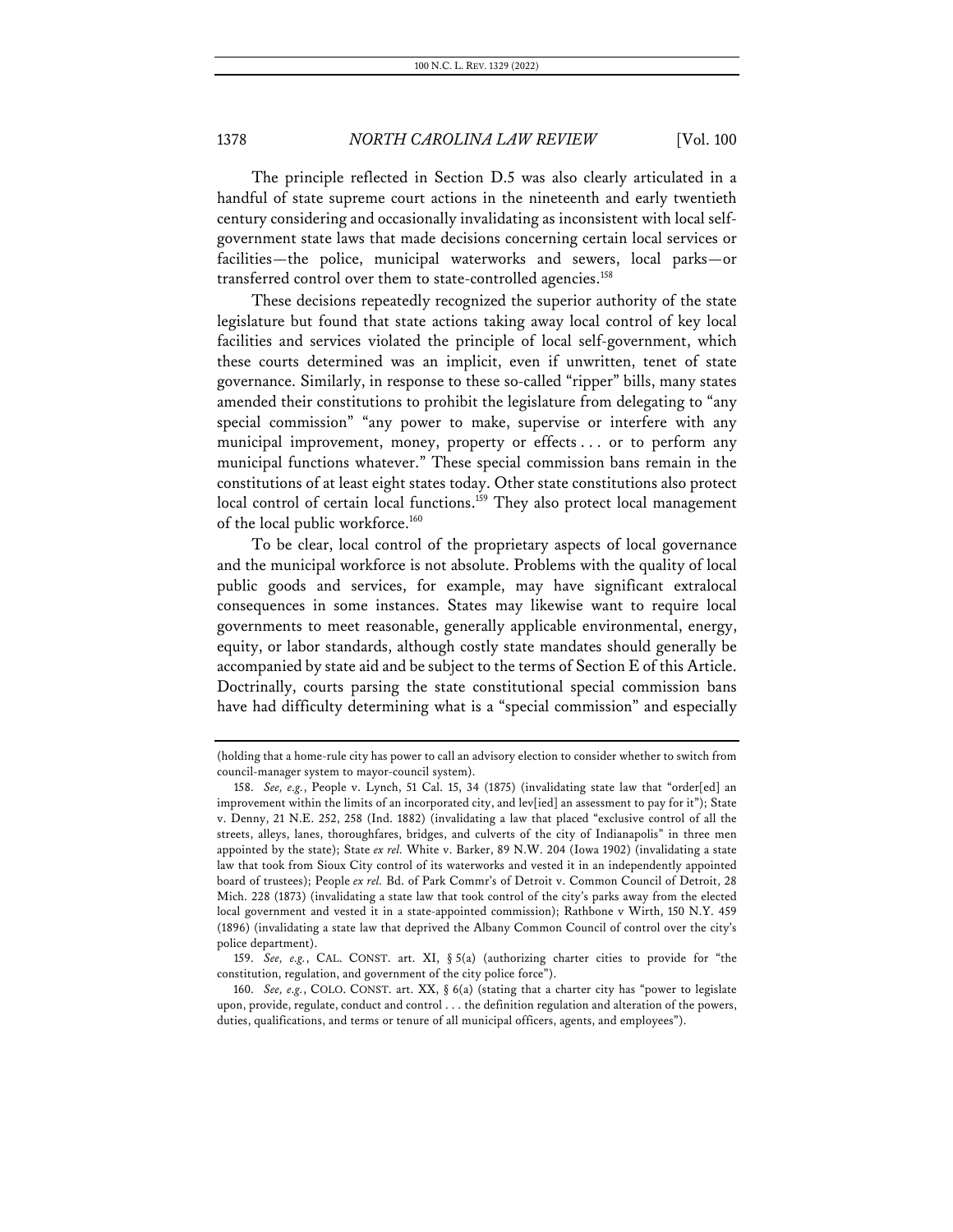what is necessarily a municipal function. So, too, courts have divided on the state constitutionality of state laws that affect municipal labor relations.<sup>161</sup>

The provision recognizes the legitimacy of state action in this area but emphasizes the centrality to local self-government of local control over local public facilities and personnel, as well as the structures of governance. The state may act with respect to matters encompassed by Section D only by establishing an overriding state concern for state action, narrowly tailored to that concern a standard that is more exacting than the burden on the state established more generally for displacing local authority under Section C.2 of this Article. Overriding state concerns could include significant public health and safety that extend beyond the affected local governments; the equity and efficiency benefits of regional service delivery; evidence of inadequate local performance; and evidence of significant extralocal effects of a particular local structure or policy. What these concerns are and what is necessary to establish them will have to develop over time. But the point of the provision is that the burden is on the state to prove the need for an intervention that displaces preexisting local control.

Similarly, states also have a role to play in dealing with situations of local fiscal distress, which may result from the interaction of national economic conditions, regional socioeconomic declines, overly fragmented regional tax bases, and local (mis)management. The Great Recession of 2007–2009 created fiscal crises for many localities, leading to some state intervention into local governance. Some state actions, such as the appointment of financial oversight boards, emergency financial managers, or receivers, may be appropriate, especially when tied to additional state financial support. But states should be careful to limit the scope of any such interventions, to limit the role of control boards or emergency managers to fiscal issues, and to provide for the end of any such intervention after the financial emergency has been resolved.<sup>162</sup>

<sup>161.</sup> *See, e.g.*, State Bldg. & Constr. Trades Council v. City of Vista, 279 P.3d 1022 (Cal. 2012) (invalidating the application of state prevailing wage law to municipal contractors); Fraternal Order of Police, Colo. Lodge #27 v. City & County of Denver, 926 P.2d 582 (Colo. 1996) (holding that the state cannot impose certain peace officer training and certification requirements on a home-rule city's deputy sheriffs); People *ex rel.* Seal Beach Police Officers Ass'n v. City of Seal Beach, 685 P.2d 1145 (Cal. 1984) (sustaining law requiring home-rule cities to "meet and confer" with the public employee union); City of Roseburg v. Roseburg City Firefighters, Local No. 1489, 639 P.2d 90 (Ore. 1981).

<sup>162.</sup> For a critique of excessive state intervention and suggestions for appropriate limits, see Michelle Wilde Anderson, *Democratic Dissolution: Radical Experiments in State Takeovers of Local Governments*, 39 FORDHAM URB. L.J. 577 (2012). For further discussion of state responsibilities with respect to local fiscal affairs, see Section II.E.1 and its commentary.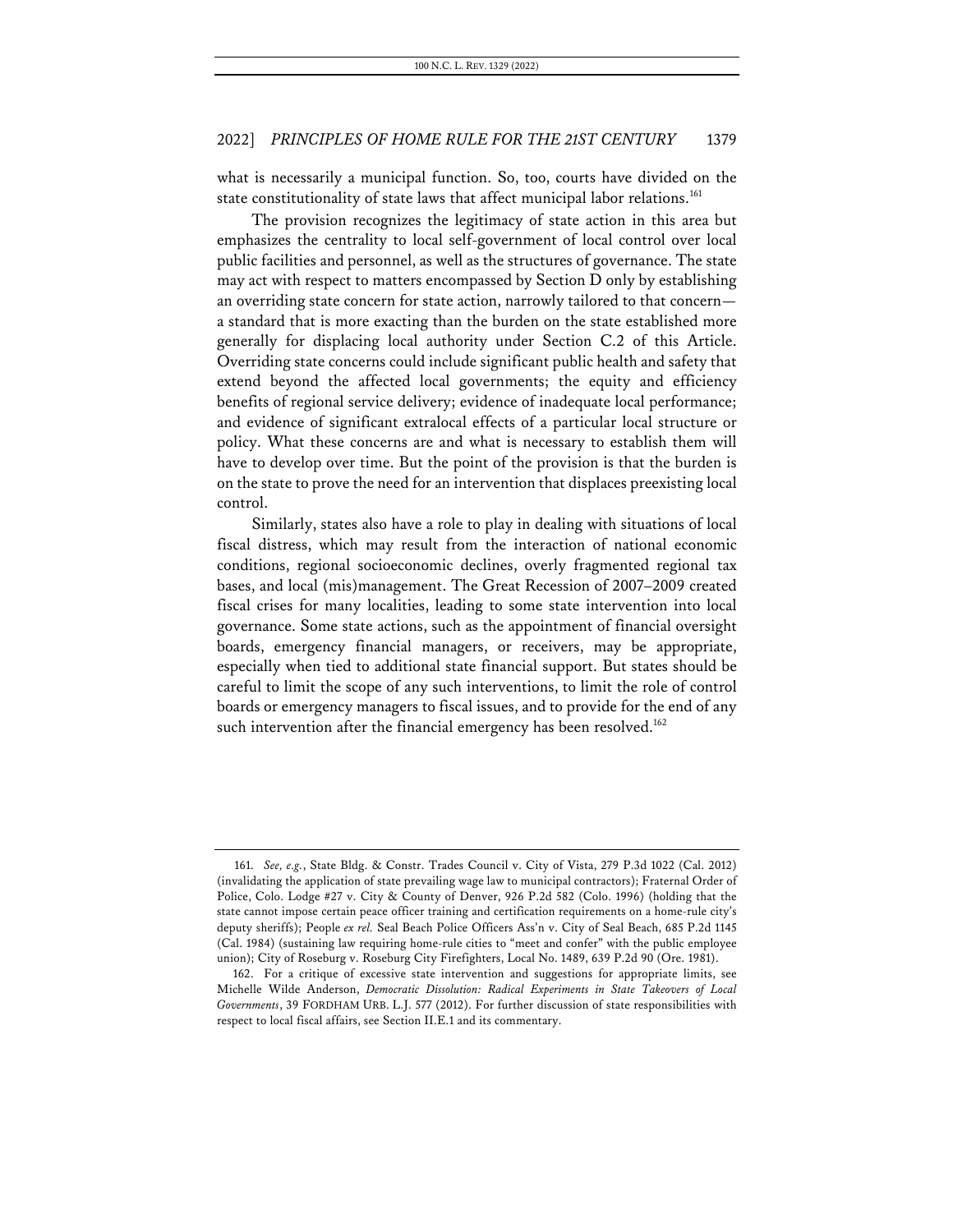5. Section E. State Support for Local Democracy

## a. ADEQUATE INTERGOVERNMENTAL AID.

Of all the provisions contained in this Article, this provision is perhaps the most innovative. No state home-rule provisions make such a guarantee, and this provision is explicitly not limited to home-rule governments, as independent fiscal authority is often insufficient to address the spending needs of all local governments. As Richard Briffault has observed, "without local wealth adequate to local needs, formal authority is of limited usefulness, and the structure of local power may prove to be an empty shell."163

The passage of time has only exacerbated the fiscal challenges facing local governments. Facing dramatic budget shortfalls during the Great Recession, states made deep cuts in intergovernmental aid.164 While such declines are typical during recessions, this most recent round of state budget cuts was noticeable not only for the size of the cuts but for their duration. In fact, some local governments continued to see declines in state support well into the economic recovery.<sup>165</sup>

As a result, it is important that twenty-first century home rule explicitly address the role of the state in providing instrastate aid and the state's obligation to ensure adequate fiscal capacity for local governments to fund services that a state chooses to have local governments provide.

This provision is modeled on educational adequacy provisions contained in many state constitutions. Advocates have had mixed success in suits seeking to enforce these provisions and even when litigants prove successful in court, permanent solutions to education funding have proven elusive.166 Given this precedent, this provision is not designed as a panacea to disputes about intergovernmental aid. Nevertheless, this language suggests the importance of the state commitment to the role of the state in supporting local service delivery.

<sup>163.</sup> Richard Briffault, *Our Localism: Part I: The Structure of Local Government Law*, 90 COLUM. L. REV. 1, 3 (1990).

<sup>164.</sup> PEW CHARITABLE TRS. AM. CITIES PROJECT, THE LOCAL SQUEEZE: FALLING REVENUES AND GROWING DEMAND FOR SERVICES CHALLENGE CITIES, COUNTIES, AND SCHOOL DISTRICTS 5–8 (2012), https://www.pewtrusts.org/~/media/assets/2012/06/pew\_cities\_local -squeeze\_report.pdf.

<sup>165.</sup> *See, e.g.*, PEW CHARITABLE TRS., BRIEF: FISCAL HEALTH OF LARGE U.S. CITIES VARIED LONG AFTER GREAT RECESSION'S END 3 (2016), https://www.pewtrusts.org/~/media/Assets/ 2016/04/FiscalHealthofLargeUSCitiesVariedLongAfterGreatRecessionsEnd.pdf.

<sup>166.</sup> *See* Joshua E. Weishart, *Transcending Equality Versus Adequacy*, 66 STAN. L. REV. 477, 516–22 (2014) (reviewing state constitutional educational adequacy jurisprudence).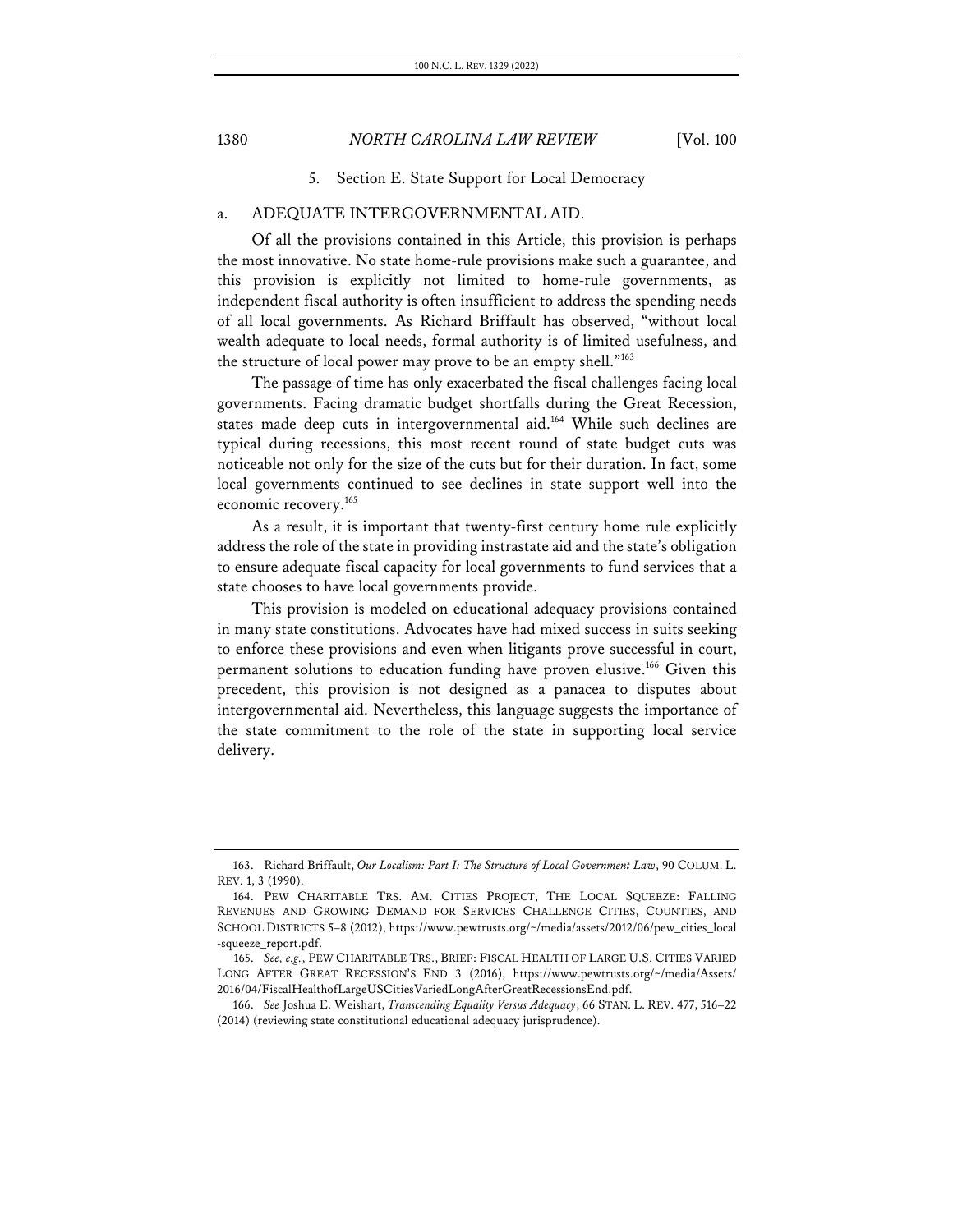#### *There are four components to this provision:*

**Equitable access.** Local governments within a state can vary significantly in their fiscal capacity and the cost of providing government services will vary across the state. Such differences should be taken into account in assessing intergovernmental aid formulas.

**Local public services.** There is significant variation in what services are provided by local governments as well as which local governments provide these services. Typically, general purpose local governments have primary responsibility for funding first responders, including fire, police, and ambulance services. Other types of basic services (including water and sewer maintenance) may be provided by general purpose governments or special districts. The language of this provision is designed to apply regardless of which government provides these services.

**Adequate intergovernmental support.** This provision does not define adequacy. It assumes that legislatures and—to the extent the issue is litigated—courts will develop the appropriate criteria. Under this provision, the state has an obligation, at the least, to collect and disseminate information about the cost of providing public services at the local level and about the differing fiscal capacities of jurisdictions.

The intergovernmental aid guaranteed by this provision shall be treated as a floor for local budgets. This intergovernmental aid will not relieve local governments of the need to raise own-source revenue, but would ensure that all state residents have the opportunity for local government to provide a basic minimum set of services. There is no legally prescribed minimum set of services.<sup>167</sup>

**Anti-coercion.** This provision also explicitly addresses recent efforts to impose dramatic fiscal sanctions on localities for alleged failures to comply with state policy. The most draconian of these efforts, Arizona's S.B. 1487, strips state-shared revenue from an Arizona city or town without judicial oversight when the state's attorney general decides the local government is acting in contradiction of state law.<sup>168</sup>

Other states have adopted similar penalty provisions in the context of specific preemption laws or enacted other types of fiscal sanctions.<sup>169</sup>

<sup>167.</sup> *See* Michelle Wilde Anderson, *The New Minimal Cities*, 123 YALE L.J. 1118, 1195–205 (2014) (offering heuristics to guide stakeholders in "developing their own locally appropriate priorities and values").

<sup>168.</sup> ARIZ. REV. STAT. ANN. §§ 41-194.01(B)(1)(a), 42-5029(L), 43-206(F) (2019).

<sup>169.</sup> *See, e.g.*, GA. CODE ANN. § 20-3-10 (2017) (providing for withholding of state funding for entities found in violation of the state's requirement of cooperation with federal immigration officials); TEX. GOV'T CODE ANN. §§ 752.053, .056 (2017) (providing a penalty of not less \$1,000 for an initial violation of state law and \$25,000 for subsequent violations).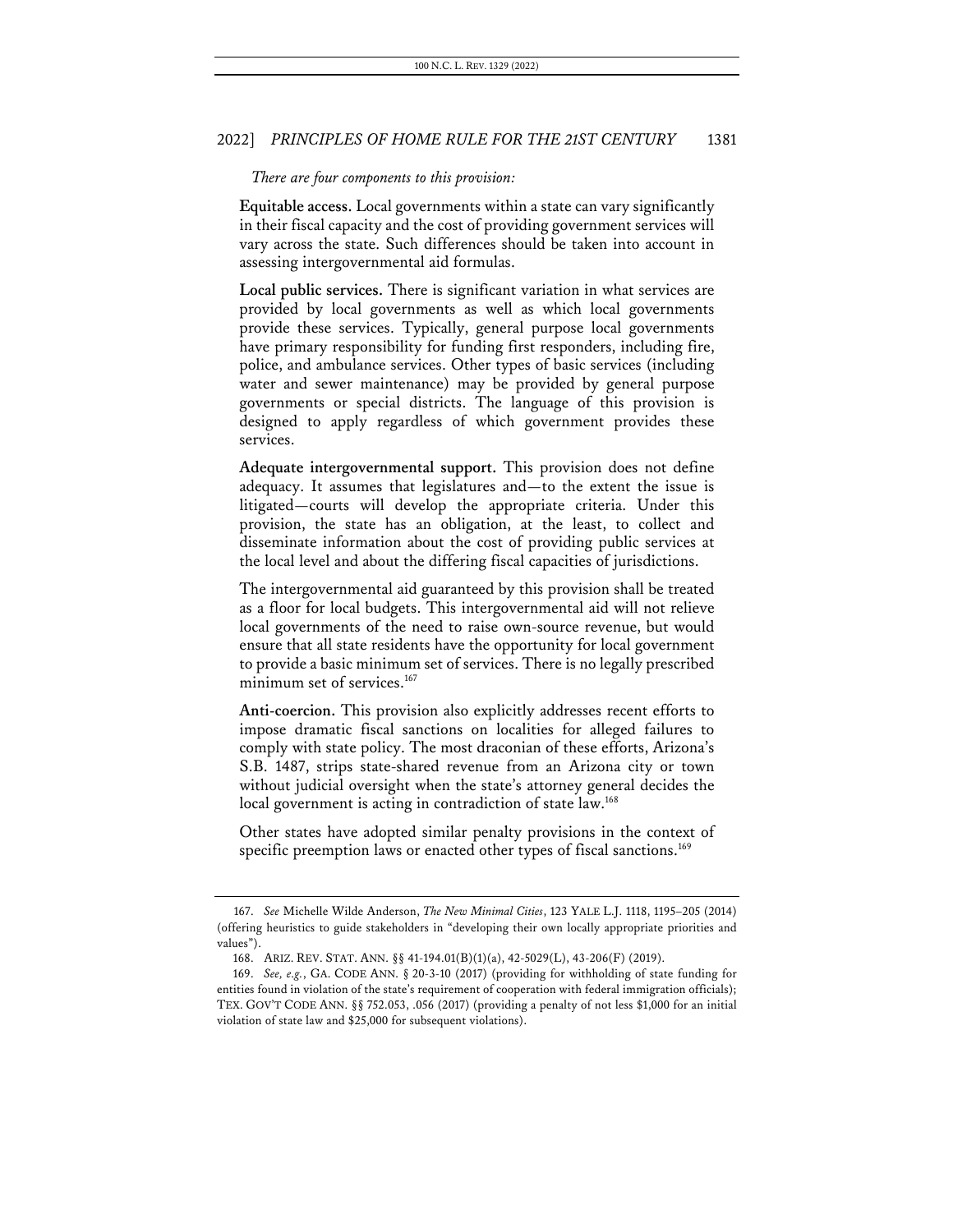This provision would make such penalties unlawful. Of course, the state would retain the ability to develop program-specific grants to local governments, but funding requirements should be related to the purpose of such programs. This principle reflects the logic of the federal anticoercion cases.170

### b. UNFUNDED MANDATES.

States limit local home rule not only by restricting the revenue raising authority of local governments and providing insufficient intergovernmental aid. States also restrict local decision-making about spending priorities by delegating responsibility for state programs to local governments. These state mandates require local governments to support policy priorities at the state level with local funds.

Local governments have long decried such unfunded mandates. Reflecting these traditional concerns, the AMA Model contained its own unfunded mandate provision, and several states have imposed constitutional restraints on the state's ability to control local spending in this manner.<sup>171</sup> Other states have addressed the issue by statute.<sup>172</sup> The majority of states, however, offer local governments no such protection.

This model unfunded mandate provision draws from existing provisions, though critics, including local elected officials, have criticized many of these provisions as insufficient. Following these criticisms, this provision does not provide the legislature with the ability to use a supermajority to override the restriction on unfunded mandates.<sup>173</sup>

The exceptions listed attempt to balance the need to protect local decisionmaking with that of providing the state with the ability to respond to mandates outside its control (though imposed by federal law and litigation) and the ability to promote the general welfare (by enacting new criminal statutes or imposing regulations that burden both the public and private sectors). The application of these exceptions will not always be clear. For example, local governments in California have challenged the state's determination that certain mandates are

<sup>170.</sup> *See* Nat'l Fed'n of Indep. Bus. v. Sebelius, 567 U.S. 519, 580 (2012) ("Conditions that do not here govern the use of the funds, however, cannot be justified on that basis. When, for example, such conditions take the form of threats to terminate other significant independent grants, the conditions are properly viewed as a means of pressuring the States to accept policy changes.").

<sup>171.</sup> *See, e.g.*, ALA. CONST. art. IV, § 111.05; CAL. CONST. art. XIIIB; FLA. CONST. art. VII, § 18; ME. CONST. art. IX, § 21; MICH. CONST. art. IX, § 29; MO. CONST. art. X, § 21; N.H. CONST. pt. 1, art. 28-a; N.J. CONST. art. VIII, § II, para. 5.

<sup>172.</sup> *See, e.g.*, COLO. REV. STAT. ANN. § 29-1-304.5(1) (2019); 30 ILL. COMP. STAT. ANN. 805/1 (2019); MASS. GEN. LAWS ANN. ch. 29, § 27C (2019); NEV. REV. STAT. ANN. § 354.599 (2019); REV. CODE WASH. 43.135.060 (2019).

<sup>173.</sup> *See, e.g.*, ME. CONST. art. IX, § 21 (allowing unfunded mandated with a two-thirds legislative majority); N.J. CONST. art. VIII, § II, para. 4 (allowing unfunded mandates with a three-fourths legislative majority).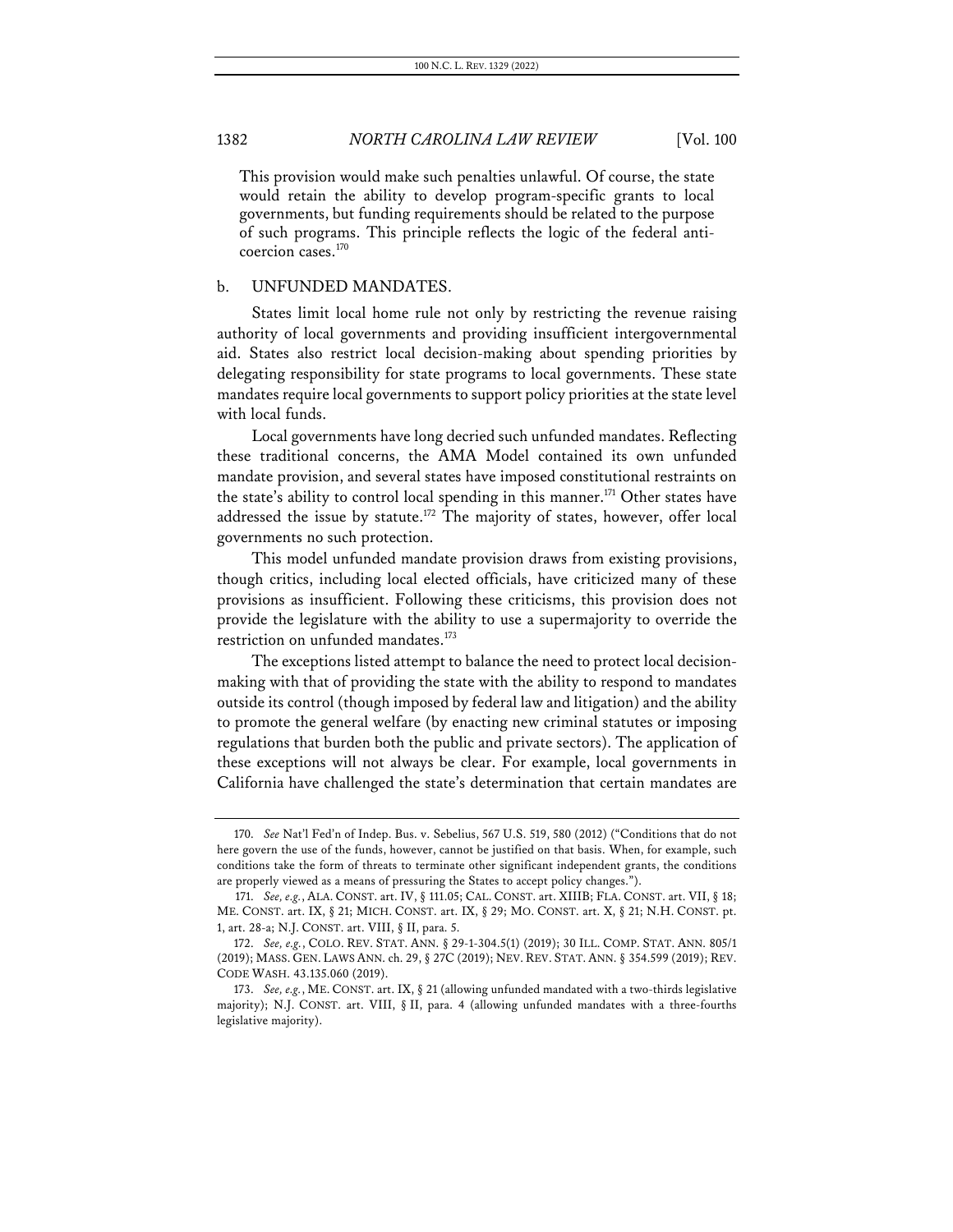actually imposed by federal law. In California, "if federal law gives the state discretion whether to impose a particular implementing requirement, and the state exercises its discretion to impose the requirement by virtue of a 'true choice,' the requirement is not federally mandated."174 Under this test, the California Supreme Court found that costs associated with Clean Water Act permitting of municipal stormwater drains were mandates reimbursable by the state.<sup>175</sup> However, in providing a list of exceptions, the provision attempts to limit litigation about implied exceptions.<sup>176</sup>

The model provision allows only local governments to sue under this provision. In this, the provision departs from other models that explicitly authorize taxpayer standing.<sup>177</sup> While unfunded mandates threaten local decision making about spending priorities, allowing taxpayers to challenge such statutes opens the doors to legal challenge in situations where there is no local government opposition to the mandate.

At the same time, the provision reflects the fact that litigation costs may be a barrier to challenging state mandates. The model language addresses this concern by creating an agency adjudication system for unfunded mandate claims, to allow local governments to challenge state laws both more quickly and more cost-effectively. Both California and Massachusetts have created such systems. In Massachusetts, the Office of the State Auditor performs this role. In California, a dedicated agency, the Commission on Mandates, adjudicates such disputes. Individual states adopting this model can choose whether to create a new agency for this purpose or assign responsibility to an existing state agency. Depending on the preferences of the adopting state, this delegation could be done in the constitution itself or (as the model language suggests) by the delegation of authority to the legislature. Agency adjudication would, of course, subject to judicial oversight.

Finally, in keeping with existing unfunded mandate laws, this provision applies to all local governments and not just those with home rule. Broader application is important because unfunded mandates have an outsized impact on non-home-rule jurisdictions. For example, school districts, facing limited funds to meet new state requirements, have brought many of the lawsuits under current unfunded mandates provisions. Further, jurisdictions without home

<sup>174.</sup> Dep't of Fin. v. Comm. on State Mandates, 378 P.3d 356, 368 (Cal. 2016).

<sup>175.</sup> *Id.*

<sup>176.</sup> *See* Durant v. State, 566 N.W.2d 272, 281 (Mich. 1997) (finding no implied exception for federal mandates under Michigan's unfunded mandate provision); Los Angeles v. California, 729 P.2d 202, 212 (Cal. 1987) (holding that legislation applicable to both public and private employees is not a new program or higher level of services, as required to trigger California's unfunded mandate provision).

<sup>177.</sup> *See, e.g.*, MO. CONST. art. X, § 21.